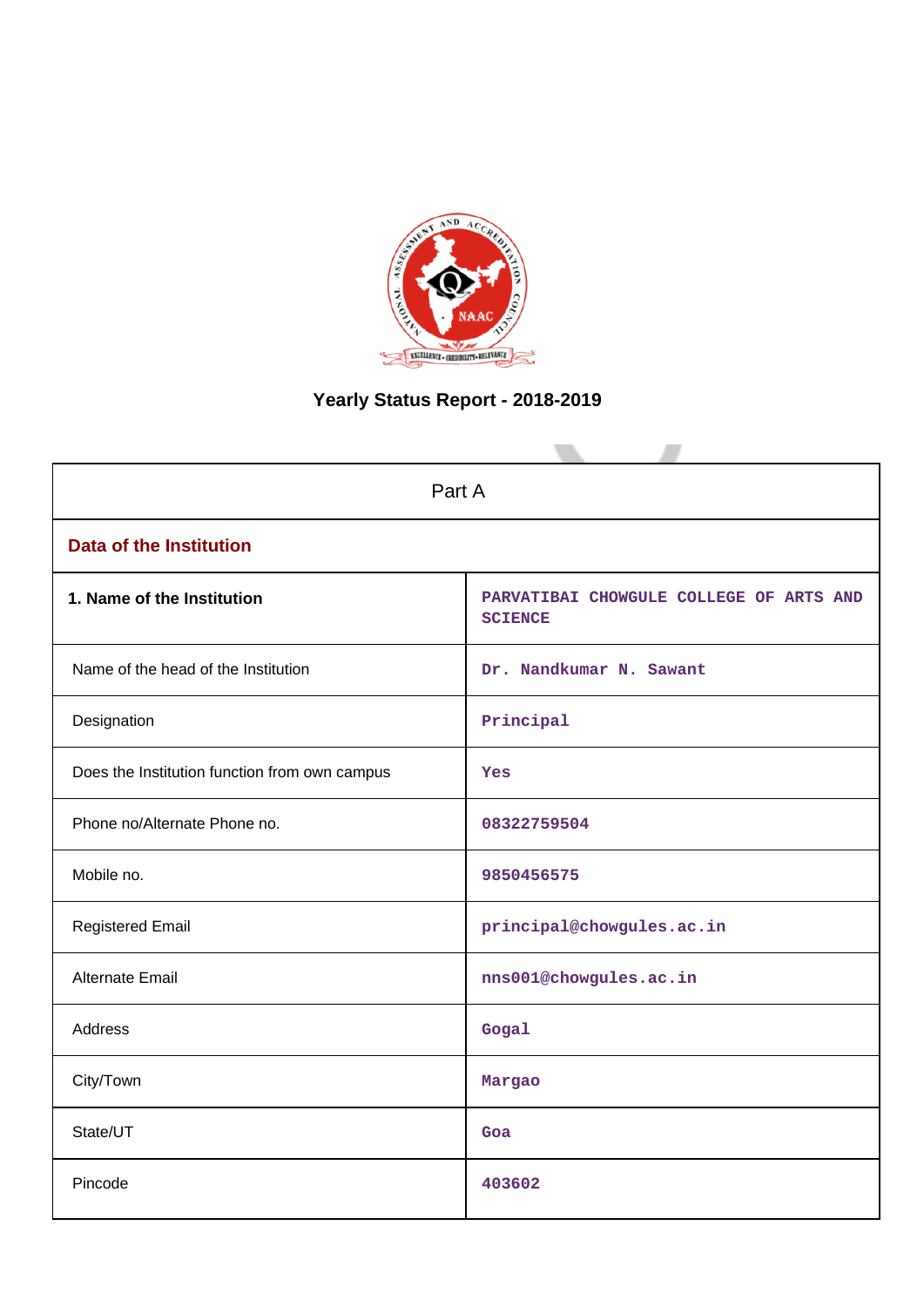|                                                                          | 2. Institutional Status                                                |                                        |                             |                                                                                    |                   |                   |
|--------------------------------------------------------------------------|------------------------------------------------------------------------|----------------------------------------|-----------------------------|------------------------------------------------------------------------------------|-------------------|-------------------|
|                                                                          | Autonomous Status (Provide date of Conformant of<br>Autonomous Status) |                                        | $19 - Jun - 2014$           |                                                                                    |                   |                   |
|                                                                          | Type of Institution                                                    |                                        |                             | Co-education                                                                       |                   |                   |
|                                                                          | Location                                                               |                                        |                             | Urban                                                                              |                   |                   |
|                                                                          | <b>Financial Status</b>                                                |                                        |                             | Self financed and grant-in-aid                                                     |                   |                   |
|                                                                          |                                                                        | Name of the IQAC co-ordinator/Director |                             | Shri H.S.S.Nadkarni                                                                |                   |                   |
|                                                                          | Phone no/Alternate Phone no.                                           |                                        |                             | 08322759504                                                                        |                   |                   |
|                                                                          | Mobile no.                                                             |                                        |                             | 9923686557                                                                         |                   |                   |
|                                                                          | <b>Registered Email</b>                                                |                                        |                             | iqac@chowgules.ac.in                                                               |                   |                   |
|                                                                          | Alternate Email                                                        |                                        |                             | hsn001@chowgules.ac.in                                                             |                   |                   |
| 3. Website Address                                                       |                                                                        |                                        |                             |                                                                                    |                   |                   |
| Web-link of the AQAR: (Previous Academic Year)                           |                                                                        | Reports/AOAR-                          | IQAC%20Report%202017-18.pdf | http://node01.chowgules.ac.in/pub/NAAC/                                            |                   |                   |
| 4. Whether Academic Calendar prepared during<br>the year                 |                                                                        | Yes                                    |                             |                                                                                    |                   |                   |
| if yes, whether it is uploaded in the institutional website:<br>Weblink: |                                                                        | .pdf                                   |                             | http://node01.chowqules.ac.in/pub/webas<br>sets/NAAC/agar2018-19/academic calendar |                   |                   |
|                                                                          | <b>5. Accrediation Details</b>                                         |                                        |                             |                                                                                    |                   |                   |
| <b>CGPA</b><br>Cycle<br>Grade                                            |                                                                        |                                        | Year of                     | Validity                                                                           |                   |                   |
|                                                                          |                                                                        |                                        |                             | Accrediation                                                                       | Period From       | Period To         |
|                                                                          | $\overline{\mathbf{2}}$                                                | A                                      | 3.29                        | 2009                                                                               | $08 - Mar - 2009$ | $07 - Mar - 2014$ |
|                                                                          | 3                                                                      | Α                                      | 3.41                        | 2014                                                                               | $05 - May - 2014$ | 31-Dec-2020       |
|                                                                          |                                                                        |                                        |                             |                                                                                    |                   |                   |

**6. Date of Establishment of IQAC** 31-May-2004

**7. Internal Quality Assurance System**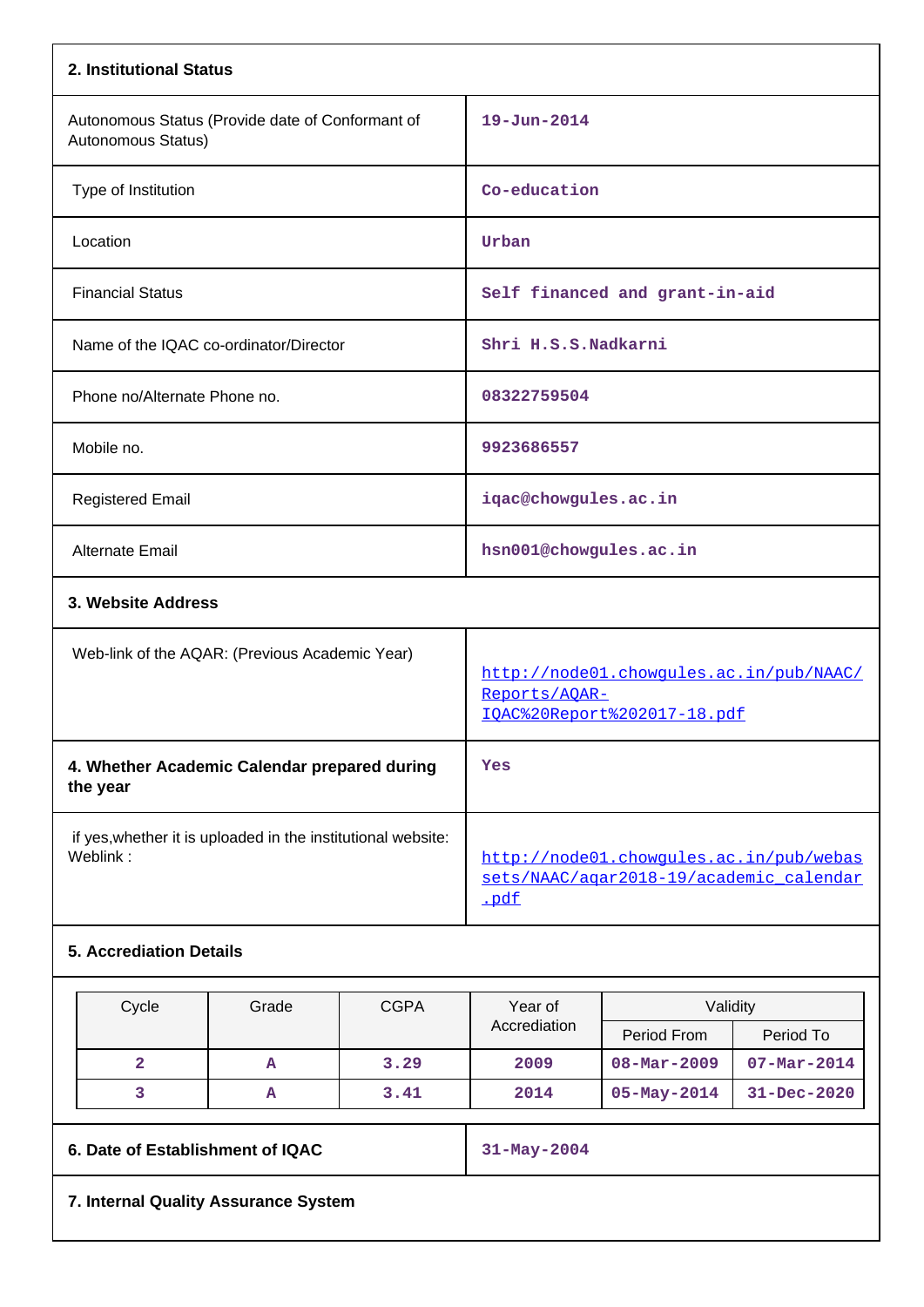|                                                                                                              | Quality initiatives by IQAC during the year for promoting quality culture |                                       |
|--------------------------------------------------------------------------------------------------------------|---------------------------------------------------------------------------|---------------------------------------|
| Item /Title of the quality initiative by<br><b>IQAC</b>                                                      | Date & Duration                                                           | Number of participants/ beneficiaries |
| Workshop on Problem Based<br>Learning as Teaching                                                            | $20 - Dec - 2018$<br>1                                                    | 19                                    |
| National Seminar on Best<br>Practises of the<br>Institution for Higher<br>Education                          | $20 - Dec - 2018$<br>1                                                    | 25                                    |
| Workshop on Lab Journal                                                                                      | $10 - Nov - 2018$<br>1                                                    | 13                                    |
| Workshop on Outcome Based<br>Education-II                                                                    | 25-Oct-2018<br>$\overline{2}$                                             | 69                                    |
| Workshop on Connect your<br>achievements &<br>Contributions on Global<br>registry: Orchid &<br>Researcher Id | 17-Oct-2018<br>1                                                          | $22 \overline{)}$                     |
| Seminar on Scholarly<br>Communication                                                                        | $16 - Oct - 2018$<br>1                                                    | 41                                    |
| Workshop on Outcome Based<br>Education-I                                                                     | 08-Sep-2018<br>1                                                          | 35                                    |
| Entrepreneurship Skill<br><b>Building Activity</b>                                                           | $07 - Sep - 2018$<br>5                                                    | 40                                    |
| FDP-Workshop on Modes of<br>Evaluation                                                                       | $20 - Ju1 - 2018$<br>1                                                    | 48                                    |
| FDP-Workshop on Modes of<br>Evaluation - $I$                                                                 | $06 - Jul - 2018$<br>$\mathbf{1}$                                         | 42                                    |
|                                                                                                              | View File                                                                 |                                       |

**8. Provide the list of Special Status conferred by Central/ State Government-UGC/CSIR/DST/DBT/ICMR/TEQIP/World Bank/CPE of UGC etc.**

| Institution/Departmen                                                                 | Scheme                     |                  | Funding Agency | Year of award with | Amount   |
|---------------------------------------------------------------------------------------|----------------------------|------------------|----------------|--------------------|----------|
| t/Faculty                                                                             |                            |                  |                | duration           |          |
| Physics,<br>Chemistry,<br>Botany,<br>Computer<br>Science,<br>Geography and<br>Geology | DBT Star<br>College Scheme | <b>DBT</b>       |                | 2019<br>1095       | 12300000 |
| View File                                                                             |                            |                  |                |                    |          |
| 9. Whether composition of IQAC as per latest<br><b>NAAC</b> guidelines:               |                            | Yes              |                |                    |          |
| Upload latest notification of formation of IQAC                                       |                            | <u>View File</u> |                |                    |          |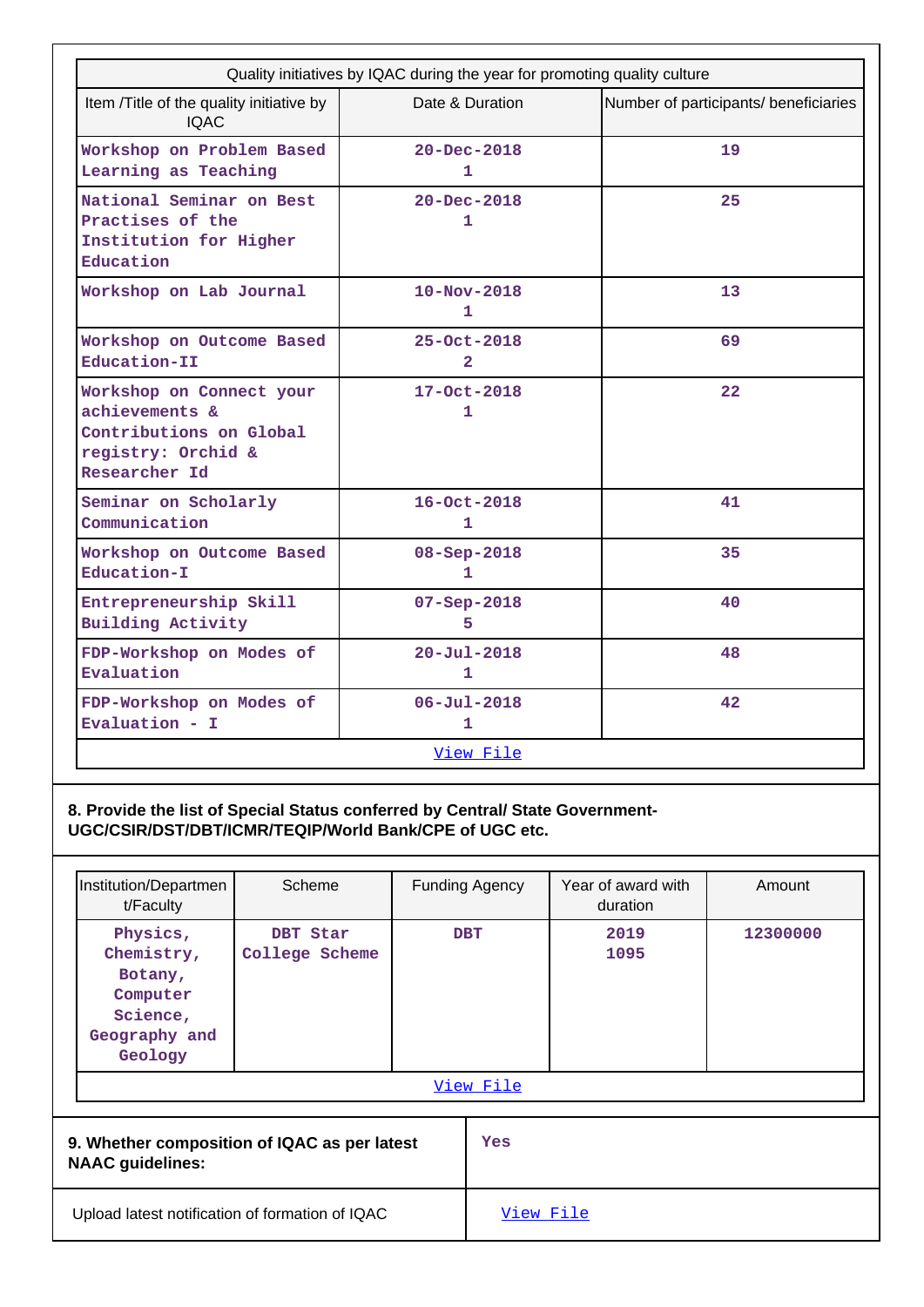| 10. Number of IQAC meetings held during the<br>year :                                                              | 11        |  |  |
|--------------------------------------------------------------------------------------------------------------------|-----------|--|--|
| The minutes of IQAC meeting and compliances to the<br>decisions have been uploaded on the institutional<br>website | Yes       |  |  |
| Upload the minutes of meeting and action taken report                                                              | View File |  |  |
| 11. Whether IQAC received funding from any of<br>the funding agency to support its activities<br>during the year?  | <b>No</b> |  |  |
| 12. Significant contributions made by IQAC during the current year (maximum five bullets)                          |           |  |  |

**Introducing Outcome Based Education (OBE): Formulation of COs, PSOs and POs**

**Training workshops for Teaching- Learning- Evaluation Pedagogies.**

**Quality checks of processes through Academic and Administrative Audit, Green Audit, Gender Audit.**

**Streamlining the processes and promoting quality of research.**

**Introduction of Skill Based Courses**

[View File](https://assessmentonline.naac.gov.in/public/Postacc/Contribution/5478_Contribution.xlsx)

**13. Plan of action chalked out by the IQAC in the beginning of the academic year towards Quality Enhancement and outcome achieved by the end of the academic year**

| Plan of Action                                         | Achivements/Outcomes                                                                                                                                                                                                           |
|--------------------------------------------------------|--------------------------------------------------------------------------------------------------------------------------------------------------------------------------------------------------------------------------------|
| Continuously upgrade Infrastructure and<br>facilities. | Infrastructure: Development of new<br>examination Cell and completion of new<br>'H' Block, initiation of Students<br>activity centre, Establishing Plant<br>tissue culture in Botany department and<br>'Central research Lab'. |
| Strengthening student club system                      | Strengthening Lab infrastructure by<br>procuring modern equipments for science<br>laboratories under DBT star college<br>scheme the equipments are to be<br>utilized by the students during their<br>regular laboratory work.  |
| Promoting quality research                             | College Research Policies Streamlined,<br>Research Grants obtained, IEC<br>established, 'Central Research lab'<br>established, Workshops promoting<br>quality publications conducted. MoUs                                     |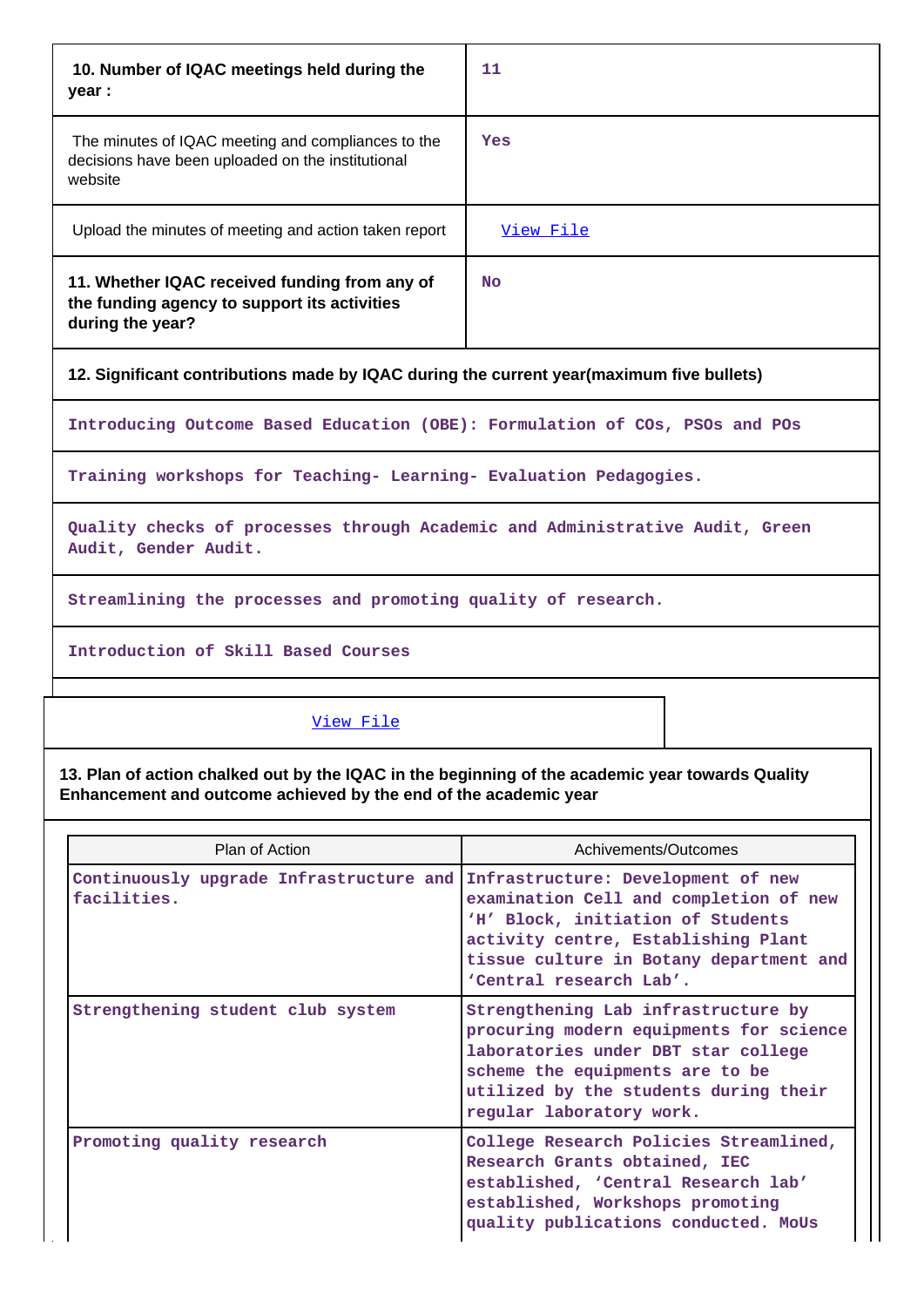|                                                                                                                      | signed with University of La Reunion,<br>France for exchange of research<br>scholars and research supervisors.                                                                                                                                                                                                                                                                                                                                                                                                                                                                                                                                                                           |  |
|----------------------------------------------------------------------------------------------------------------------|------------------------------------------------------------------------------------------------------------------------------------------------------------------------------------------------------------------------------------------------------------------------------------------------------------------------------------------------------------------------------------------------------------------------------------------------------------------------------------------------------------------------------------------------------------------------------------------------------------------------------------------------------------------------------------------|--|
| Setting up of Centre for South Asian<br>studies.                                                                     | Initiated steps to set proposals for<br>securing research Projects through<br>funding from Directorate of higher<br>education, conducted workshops to<br>promote quality research.                                                                                                                                                                                                                                                                                                                                                                                                                                                                                                       |  |
| Structuring Teaching learning processes<br>in an Outcome Based Education<br>framework.                               | Efforts are put in to streamline<br>objectives of all courses taught under<br>various programmes on "OBEF". Workshops<br>for faculty are conducted in this<br>regards to orient in this direction.                                                                                                                                                                                                                                                                                                                                                                                                                                                                                       |  |
|                                                                                                                      | View File                                                                                                                                                                                                                                                                                                                                                                                                                                                                                                                                                                                                                                                                                |  |
| 14. Whether AQAR was placed before statutory<br>body?                                                                | Yes                                                                                                                                                                                                                                                                                                                                                                                                                                                                                                                                                                                                                                                                                      |  |
| Name of Statutory Body                                                                                               | <b>Meeting Date</b>                                                                                                                                                                                                                                                                                                                                                                                                                                                                                                                                                                                                                                                                      |  |
| Academic Council                                                                                                     | $14 - Oct - 2019$                                                                                                                                                                                                                                                                                                                                                                                                                                                                                                                                                                                                                                                                        |  |
| 15. Whether NAAC/or any other accredited<br>body(s) visited IQAC or interacted with it to<br>assess the functioning? | <b>No</b>                                                                                                                                                                                                                                                                                                                                                                                                                                                                                                                                                                                                                                                                                |  |
| 16. Whether institutional data submitted to<br><b>AISHE:</b>                                                         | Yes                                                                                                                                                                                                                                                                                                                                                                                                                                                                                                                                                                                                                                                                                      |  |
| Year of Submission                                                                                                   | 2019                                                                                                                                                                                                                                                                                                                                                                                                                                                                                                                                                                                                                                                                                     |  |
| Date of Submission                                                                                                   | $01 - \text{Feb} - 2019$                                                                                                                                                                                                                                                                                                                                                                                                                                                                                                                                                                                                                                                                 |  |
| 17. Does the Institution have Management<br><b>Information System?</b>                                               | Yes                                                                                                                                                                                                                                                                                                                                                                                                                                                                                                                                                                                                                                                                                      |  |
| If yes, give a brief descripiton and a list of modules<br>currently operational (maximum 500 words)                  | The Institution has Intergrated<br>Information System for academic and<br>administrative processes of the<br>college. These are developed inhouse by<br>'office of Information' (OIT) and<br>Department of Computer Science. The<br>college has its own website developed<br>and maintained by the OIT. The website<br>by various features that are<br>operational. The College maintains a<br>directory of its entire staff apart<br>from having provided all with a unique<br>institution generated email ID. All<br>communications related to academic and<br>administrative activities are conveyed<br>via email. Also, all the students have<br>domain specific email IDs. This has |  |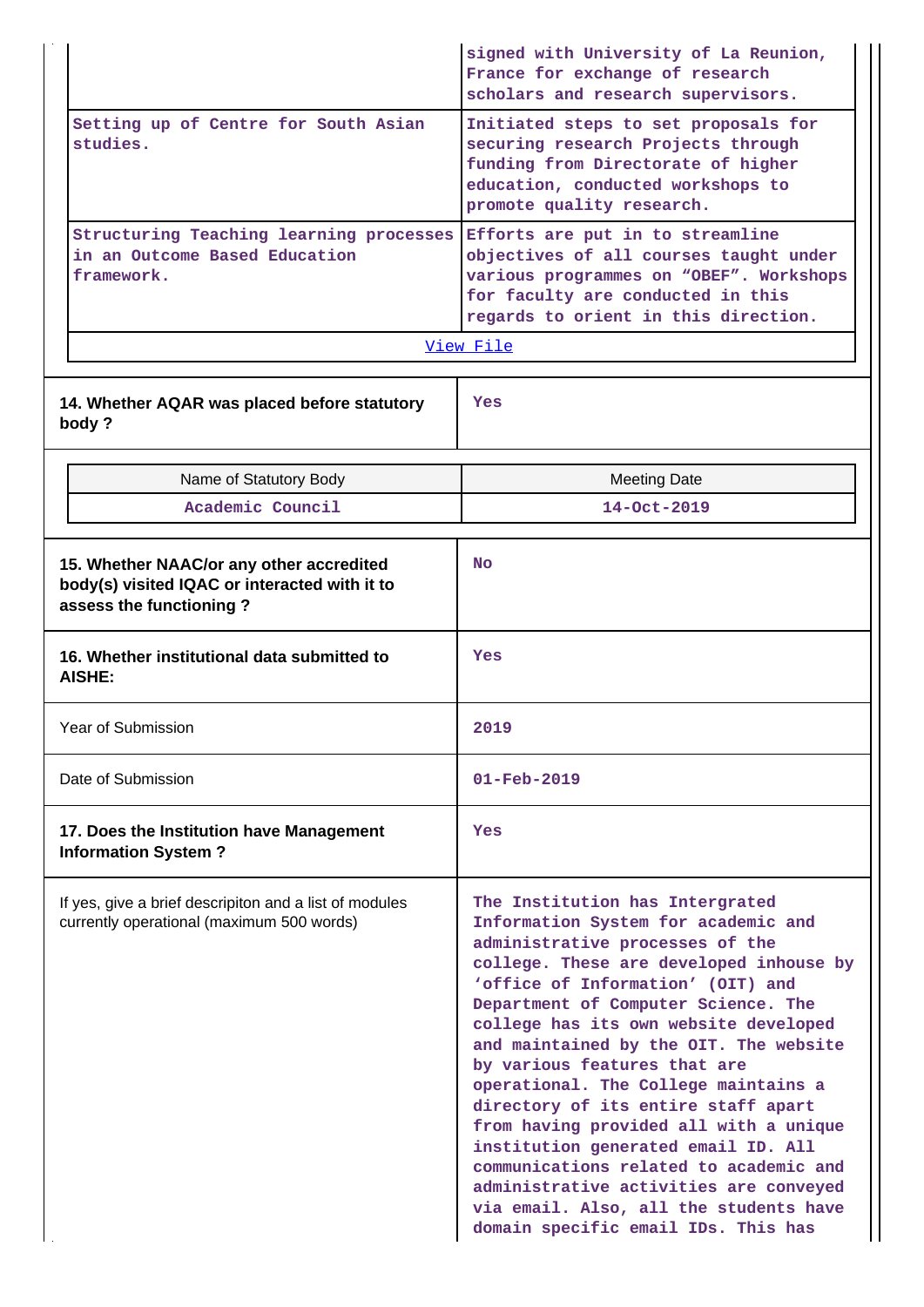**login which enables students and faculty to acess the other online features. In general ,This information system is employed towards, online admissions, updating of learning resources (Moodle based), booking of college facilities, notifications on mentoring programme and other related aspects.. Enhancing areas of Egovernance in academic and administrative processes was an initiative to reduce use of paper, increase efficiency, analyse data, help in future planning, and take effective and timely decisions. Specific academic modules for faculty are upload attendance report online, create web based resources through CLAAP or Google Classroom, submit reports etc For students , online admission and online payment gateway , submit online assignements, download students forms . For the purpose of admistration, principal@chowgules.ac.in , the official email for all correspondanc and commiunication. All notices, departmental newsletter , acheivements , events are displayed on the website.**

# **Part B**

## **CRITERION I – CURRICULAR ASPECTS**

| 1.1 - Curriculum Design and Development                                                                                |                    |                                |                  |  |  |  |
|------------------------------------------------------------------------------------------------------------------------|--------------------|--------------------------------|------------------|--|--|--|
| 1.1.1 - Programmes for which syllabus revision was carried out during the Academic year                                |                    |                                |                  |  |  |  |
| Name of Programme                                                                                                      | Programme Code     | Programme Specialization       | Date of Revision |  |  |  |
| <b>BSC</b>                                                                                                             | BCH, BIO           | Biochemistry,<br>Biotechnology | 14/03/2019       |  |  |  |
| <b>BSC</b>                                                                                                             | <b>BOT</b>         | <b>Botany</b>                  | 06/03/2019       |  |  |  |
| <b>BSC</b>                                                                                                             | <b>CHE</b>         | Chemistry                      | 25/01/2019       |  |  |  |
| <b>BSC</b>                                                                                                             | <b>COM</b>         | Computer Science               | 13/10/2018       |  |  |  |
| <b>BSC</b>                                                                                                             | GEO, PHY           | Geology, Physics               | 23/03/2018       |  |  |  |
| <b>BSC</b>                                                                                                             | GEOG.SC            | Geography                      | 12/10/2018       |  |  |  |
| <b>BA</b>                                                                                                              | <b>ECO</b>         | Economics                      | 06/10/2018       |  |  |  |
| <b>BA</b>                                                                                                              | ENG-SEC 1, 2, 3, 4 | English                        | 09/04/2019       |  |  |  |
| <b>BA</b>                                                                                                              | <b>FRE</b>         | French                         | 06/09/2018       |  |  |  |
| <b>BA</b>                                                                                                              | <b>GEOG</b>        | Geography                      | 12/10/2018       |  |  |  |
| View File                                                                                                              |                    |                                |                  |  |  |  |
| 1.1.2 – Programmes/ courses focussed on employability/ entrepreneurship/ skill development during the Academic<br>vear |                    |                                |                  |  |  |  |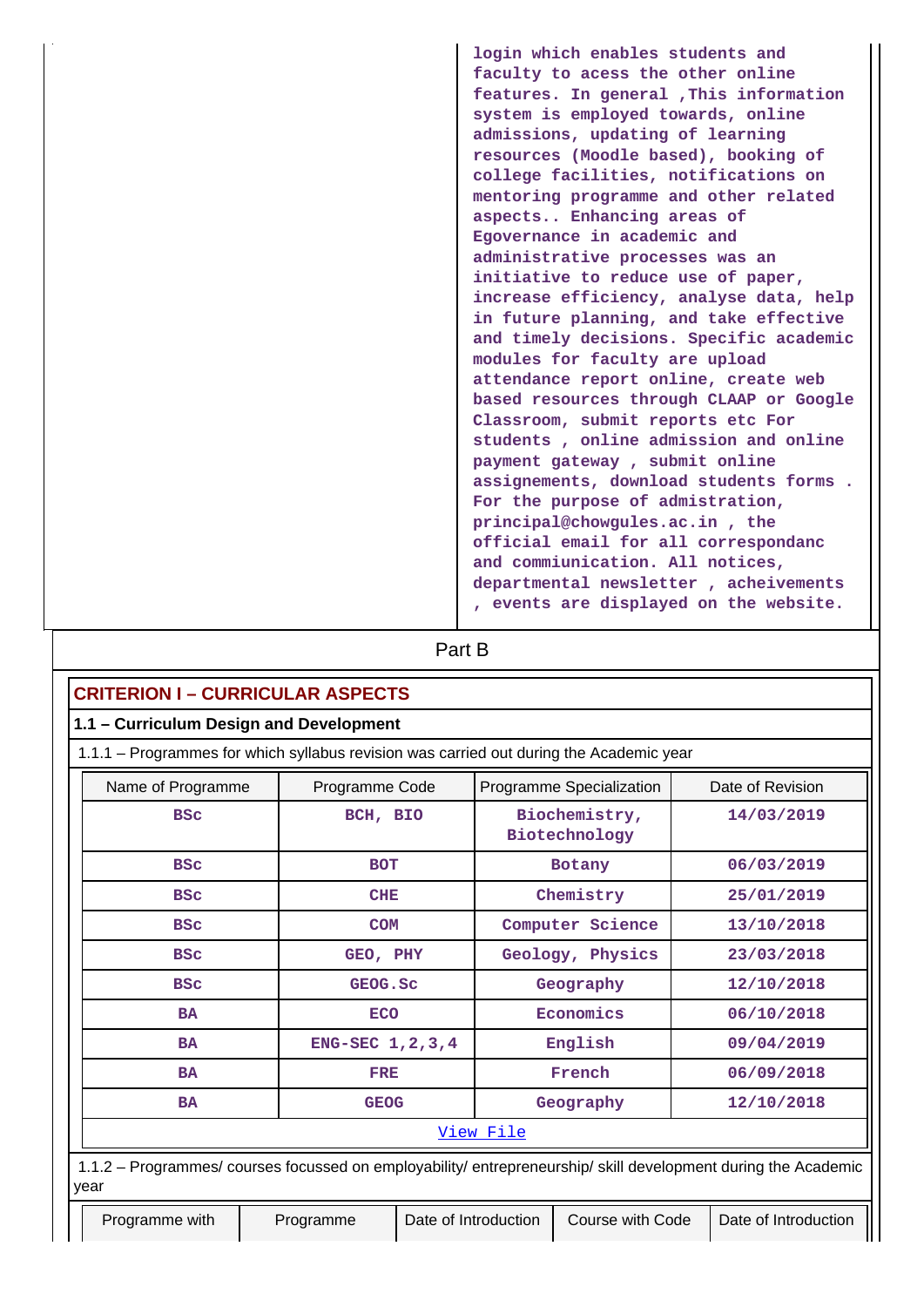| Code                                                               | Specialization |                      |                                       |                                                                                           |                                                                        |                          |
|--------------------------------------------------------------------|----------------|----------------------|---------------------------------------|-------------------------------------------------------------------------------------------|------------------------------------------------------------------------|--------------------------|
| <b>BA</b>                                                          | Marathi        |                      | 02/07/2018                            |                                                                                           | $MAR-V-E-11:$<br>Patrakarita                                           | 02/07/2018               |
| <b>BA</b>                                                          | Marathi        |                      | 02/07/2018                            |                                                                                           | $MAR-TV-E-7:$<br>Karyakram<br>Sanyojan va<br>sanchalan<br>kaushayle    | 02/07/2018               |
| <b>BA</b>                                                          | Marathi        |                      | 02/07/2018                            |                                                                                           | $MAR-VI-E-15:B$<br>hashantarvidya                                      | 02/07/2018               |
| <b>BA</b>                                                          | Marathi        |                      | 02/07/2018                            |                                                                                           | $MAR-VI-E-16:$<br>Mahitipat<br>(Documentry) :<br>lekhan ani<br>upyojan | 02/07/2018               |
| <b>BA</b>                                                          | Marathi        |                      | 02/07/2018                            |                                                                                           | $MAR-V-E-12:$<br>Bhashik<br>kaushayle va<br>vyaktimatva<br>vikas       | 02/07/2018               |
| <b>BA</b>                                                          | Konkani        |                      | 20/06/2018                            | $FC-KON-I:$<br>?????? ????<br>???? ??????<br>(Spoken and<br>Written Skills<br>in Konkani) |                                                                        | 20/06/2018               |
| <b>MA</b>                                                          | English        |                      | 02/07/2018                            | $PG-ENG-C-4:$<br>Linguistics                                                              |                                                                        | 02/07/2018               |
| MA                                                                 | English        |                      | 02/07/2018                            |                                                                                           | $PG-ENG-C-5:$<br>Literary Theory                                       | 02/07/2018               |
| <b>MA</b>                                                          | English        |                      | 02/07/2018                            |                                                                                           | $PG$ -ENG-B-1:<br>Engaging<br>Literature                               | 02/07/2018               |
| View File                                                          |                |                      |                                       |                                                                                           |                                                                        |                          |
| 1.2 - Academic Flexibility                                         |                |                      |                                       |                                                                                           |                                                                        |                          |
| 1.2.1 - New programmes/courses introduced during the Academic year |                |                      |                                       |                                                                                           |                                                                        |                          |
| Programme/Course                                                   |                |                      | Programme Specialization              |                                                                                           |                                                                        | Dates of Introduction    |
| <b>PGDCA</b>                                                       |                |                      | Computer Application                  |                                                                                           |                                                                        | 19/06/2018               |
| <b>MA</b>                                                          |                |                      | Psychology                            |                                                                                           |                                                                        | 02/07/2018               |
| <b>BSC</b>                                                         |                | Statistics           |                                       |                                                                                           | 19/06/2018                                                             |                          |
| <b>BSC</b>                                                         |                |                      | Mathematics                           |                                                                                           |                                                                        | 19/06/2018               |
| <b>BA</b>                                                          | <b>BA</b>      |                      | Konkani<br>Economics                  |                                                                                           |                                                                        | 02/07/2018<br>19/06/2018 |
| <b>MA</b>                                                          |                | English              |                                       |                                                                                           | 02/07/2018                                                             |                          |
| <b>BVoc</b>                                                        |                | Software Development |                                       |                                                                                           | 19/06/2018                                                             |                          |
| <b>BVoc</b>                                                        |                |                      | Multimedia and Digital<br>film Making |                                                                                           |                                                                        | 19/06/2018               |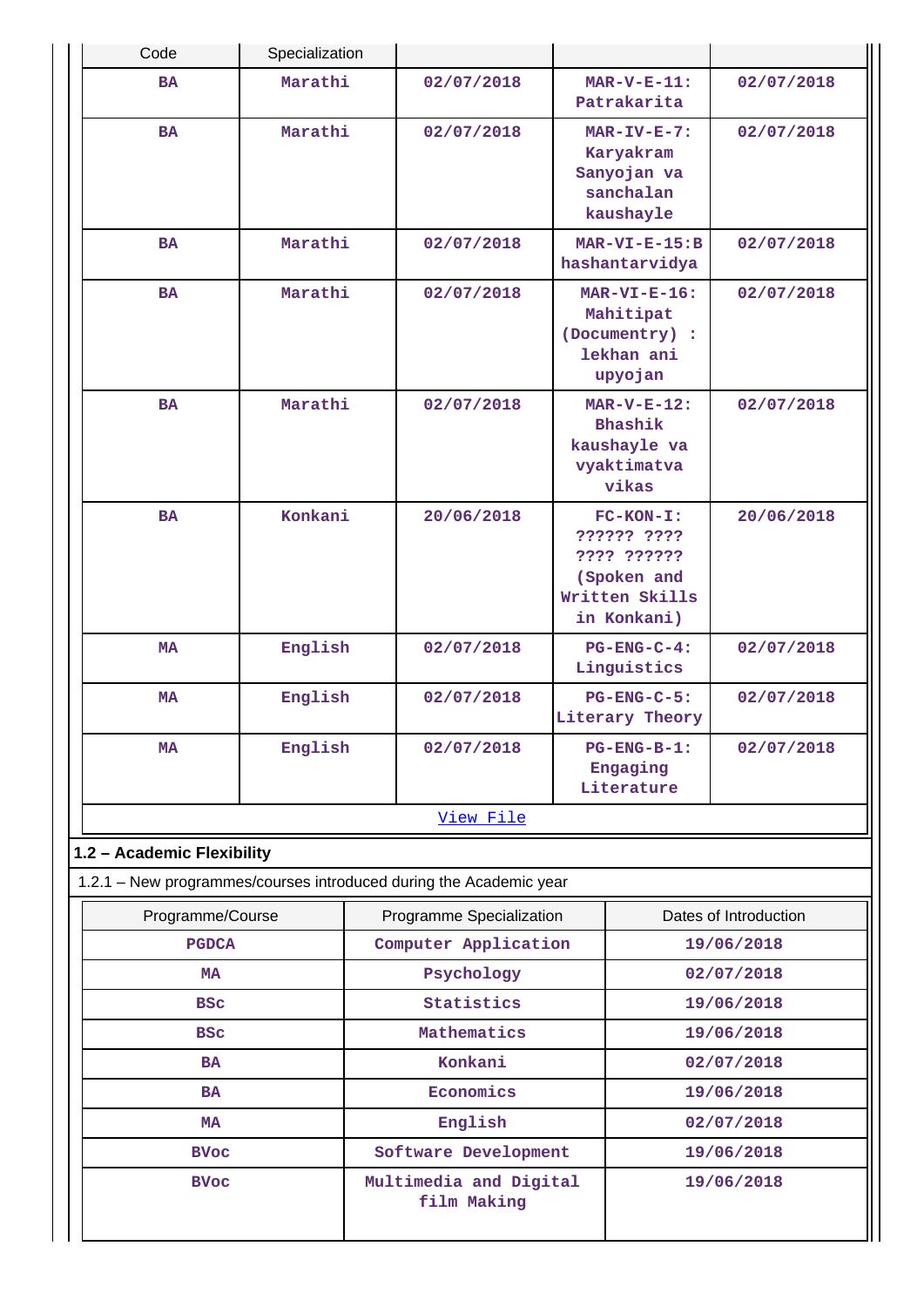| 3D Media and Vitual<br><b>BVoc</b><br>Reality                                                                                                      |                                                                                                                                                  | 19/06/2018                                                      |  |  |  |
|----------------------------------------------------------------------------------------------------------------------------------------------------|--------------------------------------------------------------------------------------------------------------------------------------------------|-----------------------------------------------------------------|--|--|--|
| View File                                                                                                                                          |                                                                                                                                                  |                                                                 |  |  |  |
| 1.2.2 - Programmes in which Choice Based Credit System (CBCS)/Elective Course System implemented at the<br>College level during the Academic year. |                                                                                                                                                  |                                                                 |  |  |  |
| Name of programmes adopting<br><b>CBCS</b>                                                                                                         | Programme Specialization                                                                                                                         | Date of implementation of<br><b>CBCS/Elective Course System</b> |  |  |  |
| <b>BA</b>                                                                                                                                          | Economics, Geography,                                                                                                                            | 15/06/2018                                                      |  |  |  |
| <b>BSC</b>                                                                                                                                         | Geography, Mathematics,<br>15/06/2018<br>Physics, Computer<br>Science, Chemistry,<br>Zoology, Botany,<br>Biotechnology,<br>Biochemistry, Geology |                                                                 |  |  |  |
| MA                                                                                                                                                 | Applied Economis,<br>English, Hindi,<br>Geography, Child<br>Psychology and Child<br>Development                                                  | 01/07/2018                                                      |  |  |  |
| Information Technology,<br>MSC<br>Analystical Chemistry                                                                                            |                                                                                                                                                  | 01/07/2018                                                      |  |  |  |
| Computer Application<br><b>PGDCA</b>                                                                                                               |                                                                                                                                                  | 01/07/2018                                                      |  |  |  |
| <b>BVoc</b>                                                                                                                                        | Software Development,<br>Multimedia-Digital Film<br>Making                                                                                       | 15/06/2018                                                      |  |  |  |
| 1.3 - Curriculum Enrichment                                                                                                                        |                                                                                                                                                  |                                                                 |  |  |  |
| 1.3.1 – Value-added courses imparting transferable and life skills offered during the year                                                         |                                                                                                                                                  |                                                                 |  |  |  |
| <b>Value Added Courses</b>                                                                                                                         | Date of Introduction                                                                                                                             | Number of Students Enrolled                                     |  |  |  |
| Creative Writing                                                                                                                                   | 19/06/2018                                                                                                                                       | 10                                                              |  |  |  |
| Developing Listening and<br>Speaking Skills part I                                                                                                 | 19/06/2018                                                                                                                                       | $\overline{2}$                                                  |  |  |  |
| Developing Listening and<br>Speaking Skills part II                                                                                                | 19/06/2019                                                                                                                                       | $\overline{2}$                                                  |  |  |  |
| French for Tourism and<br>Hospitality                                                                                                              | 19/06/2018                                                                                                                                       | 3                                                               |  |  |  |
| Cyber Security ( for<br>B.Voc)                                                                                                                     | 19/06/2018                                                                                                                                       | 31                                                              |  |  |  |
| Certificate Course in<br><b>Gemstone Testing</b>                                                                                                   | 19/11/2018                                                                                                                                       | 8                                                               |  |  |  |
| Certificate Course in<br>Konkani                                                                                                                   | 11/01/2019                                                                                                                                       | 6                                                               |  |  |  |
|                                                                                                                                                    | View File                                                                                                                                        |                                                                 |  |  |  |
| 1.3.2 - Field Projects / Internships under taken during the year                                                                                   |                                                                                                                                                  |                                                                 |  |  |  |
| Project/Programme Title                                                                                                                            | Programme Specialization                                                                                                                         | No. of students enrolled for Field<br>Projects / Internships    |  |  |  |
| 74<br>Sociology<br><b>BA</b>                                                                                                                       |                                                                                                                                                  |                                                                 |  |  |  |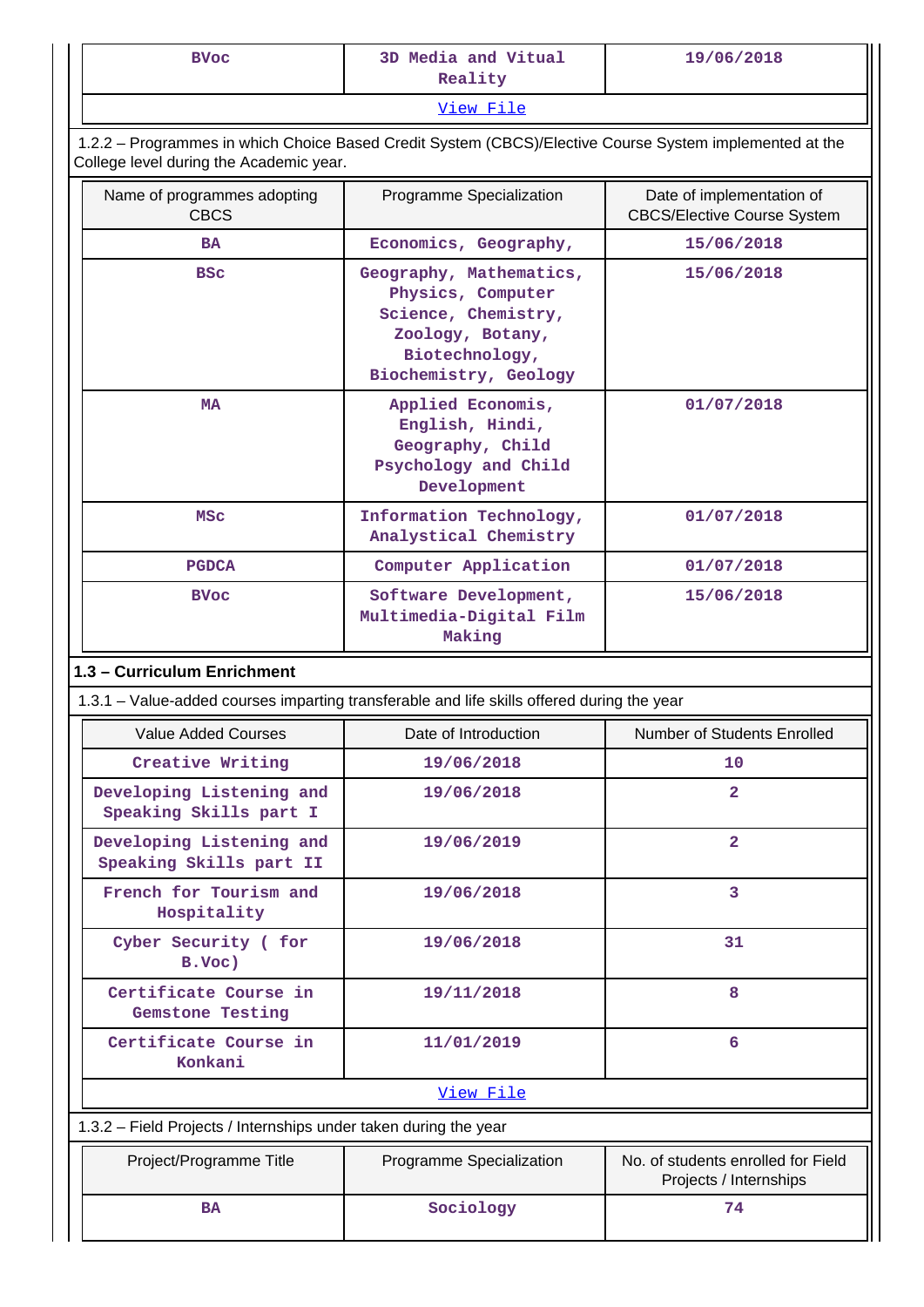| <b>BSC</b>                                                              | Biotchnology | 5          |  |  |
|-------------------------------------------------------------------------|--------------|------------|--|--|
| <b>BA</b>                                                               | Geography    | 12         |  |  |
| <b>BSC</b>                                                              | Geography    | 9          |  |  |
| MA                                                                      | Geography    | 4          |  |  |
| <b>BA</b>                                                               | Psychology   | 37         |  |  |
| <b>BSC</b>                                                              | Zoology      | 91         |  |  |
| <b>BSC</b>                                                              | Botany       | 11         |  |  |
| <b>BSC</b>                                                              | Biochemistry | 5          |  |  |
| <b>BA</b>                                                               | Konkani      | 11         |  |  |
| View File                                                               |              |            |  |  |
| 1.4 - Feedback System                                                   |              |            |  |  |
| 1.4.1 – Whether structured feedback received from all the stakeholders. |              |            |  |  |
| <b>Students</b>                                                         | Yes          |            |  |  |
| Teachers                                                                |              | <b>Yes</b> |  |  |

| Teachers         | Yes |
|------------------|-----|
| <b>Employers</b> | Yes |
| Alumni           | Yes |
| Parents          | No  |

 1.4.2 – How the feedback obtained is being analyzed and utilized for overall development of the institution? (maximum 500 words)

#### Feedback Obtained

**The Feedback given by various stakeholders (Academic Council, Alumni, Industry, students and teachers) is collated and an action plan is prepared. The IQAC deliberates on the pointers given by the stakeholders and categorises into academic, research, curricular and extracurricular activities. In the annual departmental meetings with the principal overall development and future needs are discussed and accordingly plan for the academic year. Students Feedback: The college has a mechanism of obtaining feedback on the course relevance, course content, Infrastructural support, teacher quality etc. Feedback on syllabus and curriculum obtained from students is discussed in the respective departmental Board of studies and necessary suggestions / inputs are discussed and incorporated in the curriculum. Teachers Feedback: Annual feedback on the course content, resources and teaching is obtained by structured process of academic audit by the respective Deans. The feedback received is collated and based on the suggestions received from dean, action plan is made by the Head of the departments, which is then discussed in the BOS for incorporation in the curriculum. Employer / Stakeholder Feedback: Departments obtain feedback from industry experts / Subject experts/ Employers in the context of developing the skills and employability. To reduce industry-academia gap, series of workshops and seminars are conducted for the students and faculty members. Students and teachers are also deputed for various short term programmes and workshops through develop professional competencies**

# **CRITERION II – TEACHING- LEARNING AND EVALUATION**

## **2.1 – Student Enrolment and Profile**

2.1.1 – Demand Ratio during the year

| Name of the | Programme      | Number of seats | Number of            | <b>Students Enrolled</b> |
|-------------|----------------|-----------------|----------------------|--------------------------|
| Programme   | Specialization |                 | Application received |                          |
|             |                |                 |                      |                          |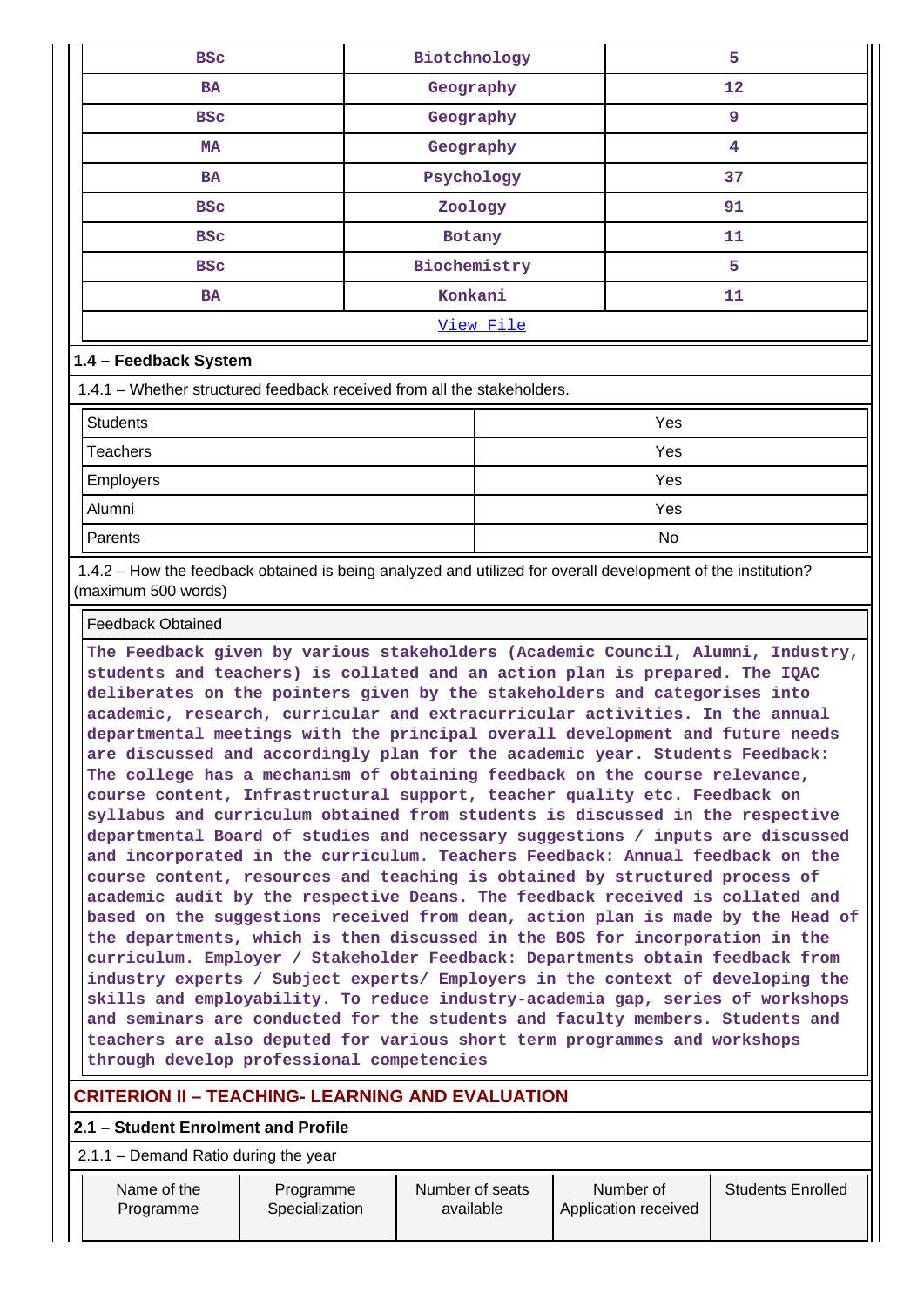|                                                                                                                                                           |                          |         | 80                 |                   |  | 83                | 97               |
|-----------------------------------------------------------------------------------------------------------------------------------------------------------|--------------------------|---------|--------------------|-------------------|--|-------------------|------------------|
| <b>MSC</b>                                                                                                                                                | Analytical<br>Chemistry; |         |                    |                   |  |                   |                  |
|                                                                                                                                                           | Information              |         |                    |                   |  |                   |                  |
|                                                                                                                                                           | Technology               |         |                    |                   |  |                   |                  |
|                                                                                                                                                           |                          |         |                    |                   |  |                   |                  |
| <b>MA</b>                                                                                                                                                 | Economics; Engl          |         | 180                |                   |  | 120               | 89               |
|                                                                                                                                                           | ish;Geography;           |         |                    |                   |  |                   |                  |
|                                                                                                                                                           | Hindi; Child             |         |                    |                   |  |                   |                  |
|                                                                                                                                                           | development &            |         |                    |                   |  |                   |                  |
|                                                                                                                                                           | Child                    |         |                    |                   |  |                   |                  |
|                                                                                                                                                           | Psychology               |         |                    |                   |  |                   |                  |
| PG Diploma                                                                                                                                                | PGDCA; PGDGIS            |         | 50                 |                   |  | 63                | 36               |
| <b>BVoc</b>                                                                                                                                               | Multimedia               |         | 120                |                   |  | 80                | 74               |
| Digital Film                                                                                                                                              |                          |         |                    |                   |  |                   |                  |
|                                                                                                                                                           | Making;                  |         |                    |                   |  |                   |                  |
|                                                                                                                                                           | Software                 |         |                    |                   |  |                   |                  |
|                                                                                                                                                           | Development; D           |         |                    |                   |  |                   |                  |
|                                                                                                                                                           | Media & Virtual          |         |                    |                   |  |                   |                  |
|                                                                                                                                                           | reality                  |         |                    |                   |  |                   |                  |
| <b>BSC</b>                                                                                                                                                |                          | Botany, |                    | 780               |  | 2130              | 817              |
|                                                                                                                                                           | Chemistry,               |         |                    |                   |  |                   |                  |
|                                                                                                                                                           | Computer                 |         |                    |                   |  |                   |                  |
| Science,                                                                                                                                                  |                          |         |                    |                   |  |                   |                  |
|                                                                                                                                                           | Geography,               |         |                    |                   |  |                   |                  |
|                                                                                                                                                           | Geology,                 |         |                    |                   |  |                   |                  |
|                                                                                                                                                           | Mathematics,             |         |                    |                   |  |                   |                  |
|                                                                                                                                                           | Physics,                 |         |                    |                   |  |                   |                  |
|                                                                                                                                                           | Zoology                  |         |                    |                   |  |                   |                  |
| <b>BA</b>                                                                                                                                                 | Economics,               |         | 560                |                   |  | 905               | 524              |
|                                                                                                                                                           | English,                 |         |                    |                   |  |                   |                  |
|                                                                                                                                                           | French,                  |         |                    |                   |  |                   |                  |
|                                                                                                                                                           | Geography,               |         |                    |                   |  |                   |                  |
|                                                                                                                                                           | History,                 |         |                    |                   |  |                   |                  |
|                                                                                                                                                           | Konkani,                 |         |                    |                   |  |                   |                  |
|                                                                                                                                                           | Marathi,                 |         |                    |                   |  |                   |                  |
|                                                                                                                                                           | Philosophy,              |         |                    |                   |  |                   |                  |
|                                                                                                                                                           | Psychology,              |         |                    |                   |  |                   |                  |
|                                                                                                                                                           | Portuguese,<br>Sociology |         |                    |                   |  |                   |                  |
|                                                                                                                                                           |                          |         |                    |                   |  |                   |                  |
|                                                                                                                                                           |                          |         |                    | View File         |  |                   |                  |
| 2.2 - Catering to Student Diversity                                                                                                                       |                          |         |                    |                   |  |                   |                  |
| 2.2.1 - Student - Full time teacher ratio (current year data)                                                                                             |                          |         |                    |                   |  |                   |                  |
|                                                                                                                                                           |                          |         |                    |                   |  |                   |                  |
| Year                                                                                                                                                      | Number of                |         | Number of          | Number of         |  | Number of         | Number of        |
|                                                                                                                                                           | students enrolled        |         | students enrolled  | fulltime teachers |  | fulltime teachers | teachers         |
|                                                                                                                                                           | in the institution       |         | in the institution | available in the  |  | available in the  | teaching both UG |
|                                                                                                                                                           | (UG)                     |         | (PG)               | institution       |  | institution       | and PG courses   |
|                                                                                                                                                           |                          |         |                    | teaching only UG  |  | teaching only PG  |                  |
| 2018                                                                                                                                                      | 1413                     |         | 175                | courses<br>63     |  | courses<br>7      | 13               |
|                                                                                                                                                           |                          |         |                    |                   |  |                   |                  |
| 2.3 - Teaching - Learning Process                                                                                                                         |                          |         |                    |                   |  |                   |                  |
| 2.3.1 - Percentage of teachers using ICT for effective teaching with Learning Management Systems (LMS), E-<br>learning resources etc. (current year data) |                          |         |                    |                   |  |                   |                  |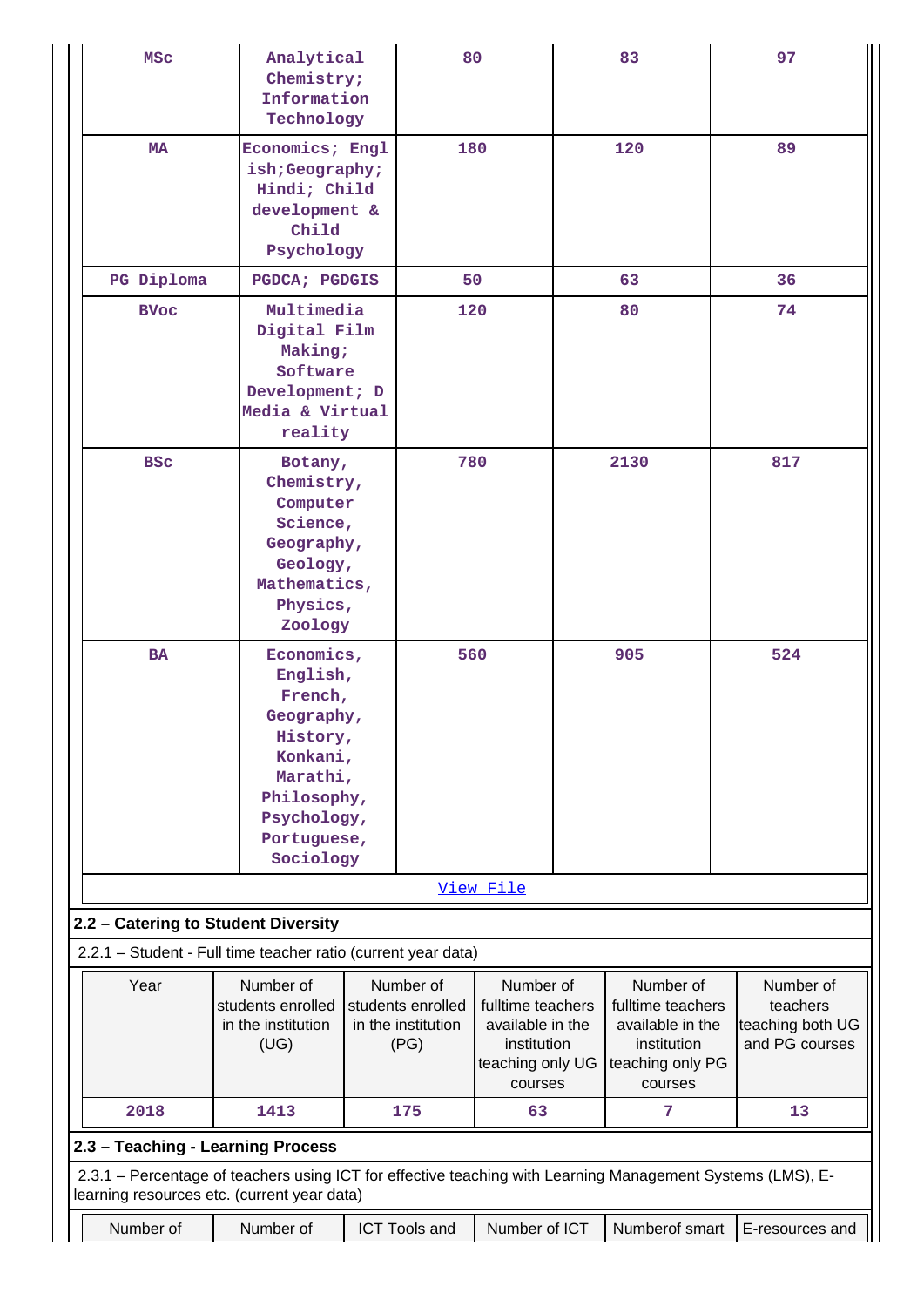|                                                               | Teachers on Roll                                                                                                                                                                                                                                                                                                                                                                                                                                                                                                                                                                                                                                                                                                                                                                                                                                                                                                                                                                                                                                                                                                                                                                                                                                                                                                                                                                                                                                                                                                                                                                                                                                                                                                                                                                                                                                                                               | teachers using<br>ICT (LMS, e-<br>Resources) |                         |                     | resources<br>available                                                              | enabled<br>Classrooms                                                |             | classrooms                                  |  | techniques used                                                                                                     |
|---------------------------------------------------------------|------------------------------------------------------------------------------------------------------------------------------------------------------------------------------------------------------------------------------------------------------------------------------------------------------------------------------------------------------------------------------------------------------------------------------------------------------------------------------------------------------------------------------------------------------------------------------------------------------------------------------------------------------------------------------------------------------------------------------------------------------------------------------------------------------------------------------------------------------------------------------------------------------------------------------------------------------------------------------------------------------------------------------------------------------------------------------------------------------------------------------------------------------------------------------------------------------------------------------------------------------------------------------------------------------------------------------------------------------------------------------------------------------------------------------------------------------------------------------------------------------------------------------------------------------------------------------------------------------------------------------------------------------------------------------------------------------------------------------------------------------------------------------------------------------------------------------------------------------------------------------------------------|----------------------------------------------|-------------------------|---------------------|-------------------------------------------------------------------------------------|----------------------------------------------------------------------|-------------|---------------------------------------------|--|---------------------------------------------------------------------------------------------------------------------|
|                                                               | 106                                                                                                                                                                                                                                                                                                                                                                                                                                                                                                                                                                                                                                                                                                                                                                                                                                                                                                                                                                                                                                                                                                                                                                                                                                                                                                                                                                                                                                                                                                                                                                                                                                                                                                                                                                                                                                                                                            | 106                                          |                         |                     | 15                                                                                  | 36                                                                   |             | 3                                           |  | 21                                                                                                                  |
|                                                               |                                                                                                                                                                                                                                                                                                                                                                                                                                                                                                                                                                                                                                                                                                                                                                                                                                                                                                                                                                                                                                                                                                                                                                                                                                                                                                                                                                                                                                                                                                                                                                                                                                                                                                                                                                                                                                                                                                |                                              |                         |                     | View File of ICT Tools and resources                                                |                                                                      |             |                                             |  |                                                                                                                     |
|                                                               | View File of E-resources and techniques used                                                                                                                                                                                                                                                                                                                                                                                                                                                                                                                                                                                                                                                                                                                                                                                                                                                                                                                                                                                                                                                                                                                                                                                                                                                                                                                                                                                                                                                                                                                                                                                                                                                                                                                                                                                                                                                   |                                              |                         |                     |                                                                                     |                                                                      |             |                                             |  |                                                                                                                     |
|                                                               | 2.3.2 - Students mentoring system available in the institution? Give details. (maximum 500 words)                                                                                                                                                                                                                                                                                                                                                                                                                                                                                                                                                                                                                                                                                                                                                                                                                                                                                                                                                                                                                                                                                                                                                                                                                                                                                                                                                                                                                                                                                                                                                                                                                                                                                                                                                                                              |                                              |                         |                     |                                                                                     |                                                                      |             |                                             |  |                                                                                                                     |
|                                                               | MENTORING PROGRAM At Parvatibai Chowgule College, steps are initiated to develop positive relationship<br>between teacher-student which encourages a safe and comfortable learning environment. The college has<br>always looked at ways in which the learning environment can be enhanced. The initiation of the 'Mentoring<br>Program' is a step towards achieving the same. The aim of the mentoring program is to support students<br>throughout their academic career in the institution and help them achieve their goals. It is considered a safety net<br>for the students. Under this program, the mentors who are the faculty members and support staff have a group of<br>15-20 mentees/students assigned to them. The mentor meets the mentee regularly, builds a rapport with<br>him/her, monitors their grades and assists them with academic and personal difficulties. Goals of Mentoring<br>Program 1. Establish a network of faculty who support and guide students through the college experience. 2.<br>Assist students to work through personal, academic and interpersonal challenges, 3. Help students achieve their<br>academic goals. 4. Assist students to make the best use of college facilities. Mentoring Program at Chowgule<br>College Since the college believes in heterogeneity, the mentees are provided with mentors who are from<br>different subject fields. The interaction between the mentor and mentee touches upon different topics. The<br>mentor and mentee contact is done through e-mails. Each staff and student in the college has been provided<br>with college ID. Each mentor can have an access to their mentees mark sheets so that they get to understand<br>the mentees performance in college, and about various other issues faced by them. The mentors in Chowgule<br>College also keep a track of the targets set by the mentees. |                                              |                         |                     |                                                                                     |                                                                      |             |                                             |  |                                                                                                                     |
|                                                               | Number of students enrolled in the<br>Number of fulltime teachers<br>Mentor: Mentee Ratio<br>institution                                                                                                                                                                                                                                                                                                                                                                                                                                                                                                                                                                                                                                                                                                                                                                                                                                                                                                                                                                                                                                                                                                                                                                                                                                                                                                                                                                                                                                                                                                                                                                                                                                                                                                                                                                                       |                                              |                         |                     |                                                                                     |                                                                      |             |                                             |  |                                                                                                                     |
|                                                               | 1590                                                                                                                                                                                                                                                                                                                                                                                                                                                                                                                                                                                                                                                                                                                                                                                                                                                                                                                                                                                                                                                                                                                                                                                                                                                                                                                                                                                                                                                                                                                                                                                                                                                                                                                                                                                                                                                                                           |                                              |                         |                     | 63                                                                                  |                                                                      |             |                                             |  | 01:25                                                                                                               |
|                                                               | 2.4 - Teacher Profile and Quality                                                                                                                                                                                                                                                                                                                                                                                                                                                                                                                                                                                                                                                                                                                                                                                                                                                                                                                                                                                                                                                                                                                                                                                                                                                                                                                                                                                                                                                                                                                                                                                                                                                                                                                                                                                                                                                              |                                              |                         |                     |                                                                                     |                                                                      |             |                                             |  |                                                                                                                     |
|                                                               | 2.4.1 - Number of full time teachers appointed during the year                                                                                                                                                                                                                                                                                                                                                                                                                                                                                                                                                                                                                                                                                                                                                                                                                                                                                                                                                                                                                                                                                                                                                                                                                                                                                                                                                                                                                                                                                                                                                                                                                                                                                                                                                                                                                                 |                                              |                         |                     |                                                                                     |                                                                      |             |                                             |  |                                                                                                                     |
|                                                               | No. of sanctioned<br>positions                                                                                                                                                                                                                                                                                                                                                                                                                                                                                                                                                                                                                                                                                                                                                                                                                                                                                                                                                                                                                                                                                                                                                                                                                                                                                                                                                                                                                                                                                                                                                                                                                                                                                                                                                                                                                                                                 |                                              | No. of filled positions |                     | Vacant positions                                                                    |                                                                      |             | Positions filled during<br>the current year |  | No. of faculty with<br>Ph.D                                                                                         |
|                                                               | 34                                                                                                                                                                                                                                                                                                                                                                                                                                                                                                                                                                                                                                                                                                                                                                                                                                                                                                                                                                                                                                                                                                                                                                                                                                                                                                                                                                                                                                                                                                                                                                                                                                                                                                                                                                                                                                                                                             |                                              | 33                      |                     |                                                                                     | 1                                                                    |             | 33                                          |  | 7                                                                                                                   |
|                                                               | International level from Government, recognised bodies during the year)                                                                                                                                                                                                                                                                                                                                                                                                                                                                                                                                                                                                                                                                                                                                                                                                                                                                                                                                                                                                                                                                                                                                                                                                                                                                                                                                                                                                                                                                                                                                                                                                                                                                                                                                                                                                                        |                                              |                         |                     |                                                                                     |                                                                      |             |                                             |  | 2.4.2 - Honours and recognition received by teachers (received awards, recognition, fellowships at State, National, |
|                                                               | Year of Award                                                                                                                                                                                                                                                                                                                                                                                                                                                                                                                                                                                                                                                                                                                                                                                                                                                                                                                                                                                                                                                                                                                                                                                                                                                                                                                                                                                                                                                                                                                                                                                                                                                                                                                                                                                                                                                                                  |                                              |                         | international level | Name of full time teachers<br>receiving awards from<br>state level, national level, |                                                                      | Designation |                                             |  | Name of the award,<br>fellowship, received from<br>Government or recognized<br>bodies                               |
| 2018<br>Nandkumar Sawant,<br>Associate Professor<br>Principal |                                                                                                                                                                                                                                                                                                                                                                                                                                                                                                                                                                                                                                                                                                                                                                                                                                                                                                                                                                                                                                                                                                                                                                                                                                                                                                                                                                                                                                                                                                                                                                                                                                                                                                                                                                                                                                                                                                |                                              |                         |                     |                                                                                     | Educational<br>Leadership Award by<br>26th Business<br>School Affair |             |                                             |  |                                                                                                                     |
|                                                               | 2018<br>Nandkumar Sawant,<br>Principal                                                                                                                                                                                                                                                                                                                                                                                                                                                                                                                                                                                                                                                                                                                                                                                                                                                                                                                                                                                                                                                                                                                                                                                                                                                                                                                                                                                                                                                                                                                                                                                                                                                                                                                                                                                                                                                         |                                              |                         |                     |                                                                                     | Associate Professor                                                  |             |                                             |  | <b>Faculty Exchange</b><br>Fellowship under<br>Erasmus Programme<br>Sponsored by<br>European Union.                 |
|                                                               | 2018                                                                                                                                                                                                                                                                                                                                                                                                                                                                                                                                                                                                                                                                                                                                                                                                                                                                                                                                                                                                                                                                                                                                                                                                                                                                                                                                                                                                                                                                                                                                                                                                                                                                                                                                                                                                                                                                                           |                                              |                         |                     | Hanumant Chopdekar                                                                  | Associate Professor                                                  |             |                                             |  | 'Rashtriya Kavya<br>Mahotsav 2018'<br>'National Urmi<br>Kavya Puraskar'of                                           |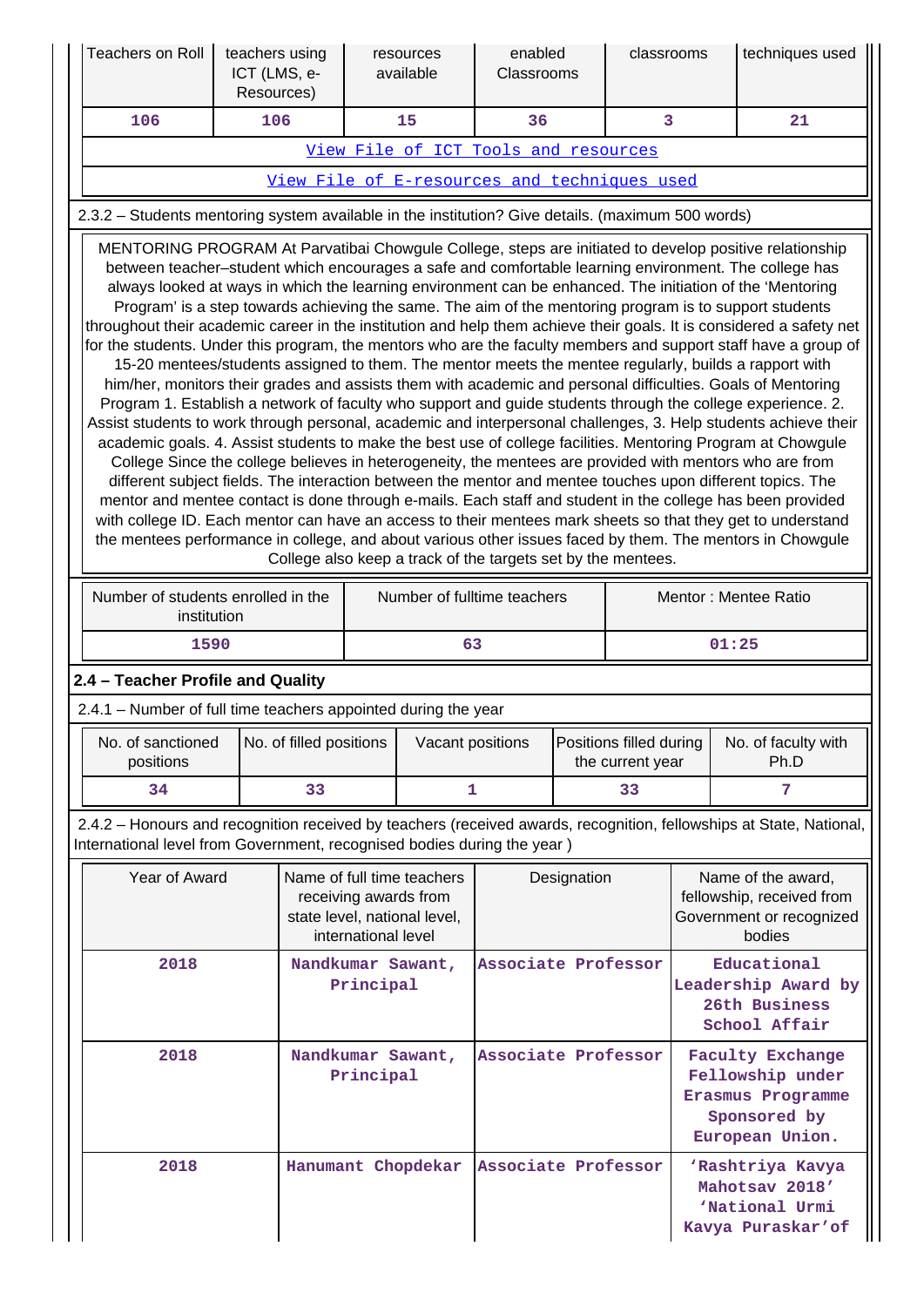|      |                          |                     | Rs. 25,000/- for<br>his innovative<br>writings in the<br>field of Konkani<br>Poetry for the year<br>2018-2019 by Urmi<br>Publication, Zalna,<br>Aurangabad.                                                                         |
|------|--------------------------|---------------------|-------------------------------------------------------------------------------------------------------------------------------------------------------------------------------------------------------------------------------------|
| 2018 | Hanumant Chopdekar       | Associate Professor | "Late. Padmaja Naik<br>Gavnekar Memorable<br>Research Award"<br>along with cash of<br>Rs. 10,000/-Awarded<br>this literary award<br>for the<br>contribution in<br>Konkani Research by<br>'Konkani Bhasha<br>Mandal, Margao'         |
| 2018 | Hanumant Chopdekar       | Associate Professor | Corner Stone Award<br>- Best Teacher for<br>Research. Award<br>based on the<br>highest API Scores<br>(UGC-API-PBAS<br>format) of three<br>consecutive year.                                                                         |
| 2018 | Shaila Ghanti            | Associate Professor | Appreciation<br>certificate for the<br>contribution as<br>Convener of<br>Institutions<br>Innovation Council<br>established under<br>the aegis of MHRDs<br>Innovation Cell in<br>our college for the<br>academic year<br>$2018 - 19$ |
| 2018 | Nandini vaz<br>Fernandes | Associate Professor | Coner Stone Award -<br>Best Teacher for<br>student Related<br>Activities. Award<br>based on the<br>highest API Scores<br>(UGC-API-PBAS<br>format) of three<br>consecutive year.                                                     |
| 2018 | Nandini vaz<br>Fernandes | Associate Professor | Recognition as<br>PH.D. Research<br>Guide for Zoology<br>by Goa University.                                                                                                                                                         |
| 2019 | Sonia Fernandes          | Associate Professor | Recognition as<br>PH.D. Research<br>Guide for English<br>by Goa University.                                                                                                                                                         |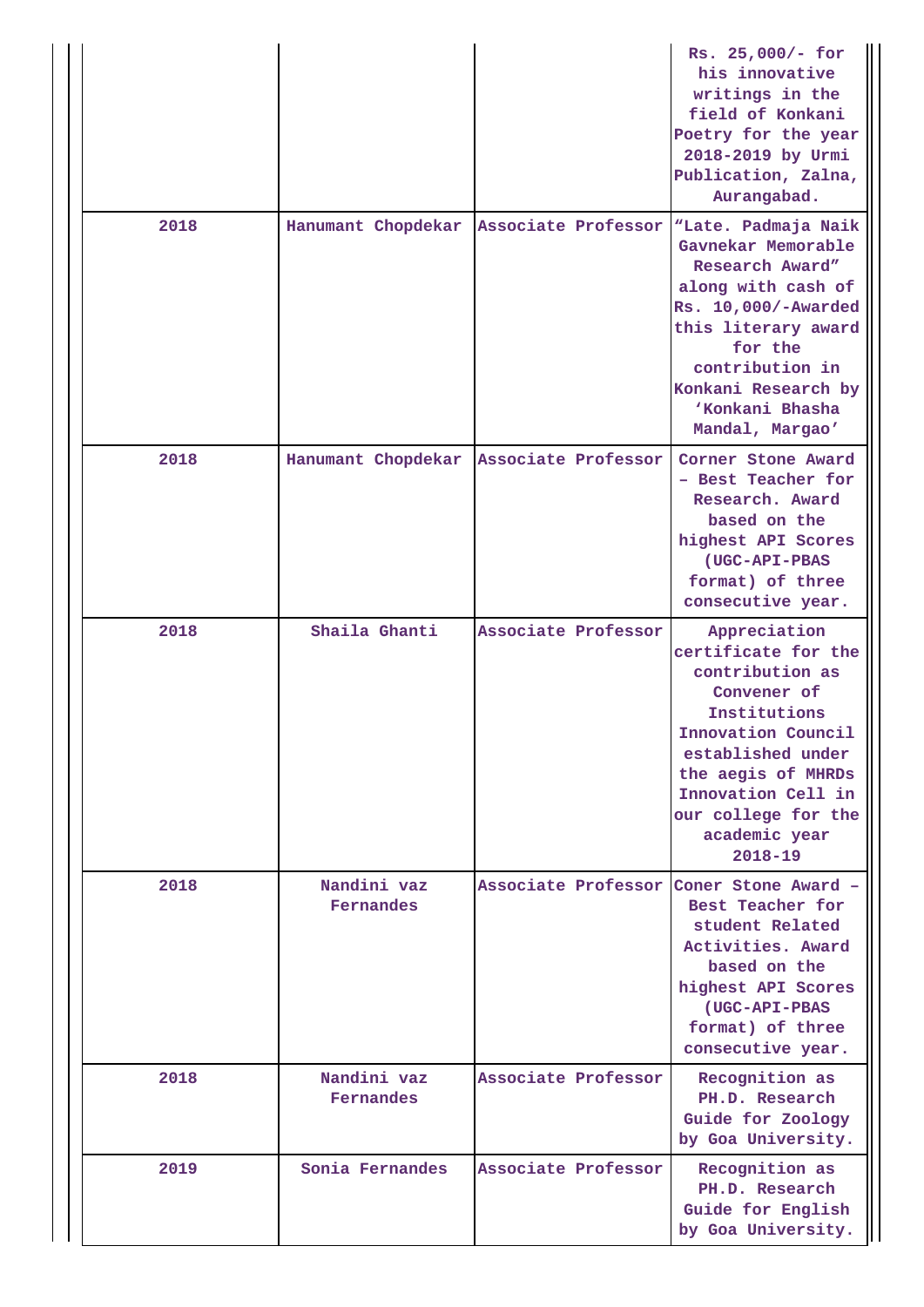# **2.5 – Evaluation Process and Reforms**

 2.5.1 – Number of days from the date of semester-end/ year- end examination till the declaration of results during the year

| Programme Name | Programme Code | Semester/year | Last date of the last<br>semester-end/year-<br>end examination | Date of declaration of<br>results of semester-<br>end/ year- end<br>examination |
|----------------|----------------|---------------|----------------------------------------------------------------|---------------------------------------------------------------------------------|
| <b>BA</b>      | <b>BA</b>      | <b>Odd</b>    | 05/11/2018                                                     | 30/11/2018                                                                      |
| <b>BA</b>      | <b>BA</b>      | <b>Even</b>   | 08/05/2019                                                     | 14/05/2019                                                                      |
| <b>BSC</b>     | <b>BSC</b>     | <b>Odd</b>    | 05/11/2018                                                     | 30/11/2018                                                                      |
| <b>BSC</b>     | <b>BSC</b>     | Even          | 06/05/2019                                                     | 20/05/2019                                                                      |
| <b>BVoc</b>    | <b>BVOC</b>    | <b>Odd</b>    | 24/10/2018                                                     | 07/03/2019                                                                      |
| <b>BVoc</b>    | <b>BVOC</b>    | Even          | 06/05/2019                                                     | 15/05/2019                                                                      |
| PG Diploma     | <b>PGD</b>     | Year          | 02/05/2019                                                     | 23/05/2019                                                                      |
| <b>MSC</b>     | <b>MSC</b>     | Year          | 04/05/2019                                                     | 22/05/2019                                                                      |
| <b>MA</b>      | <b>MA</b>      | Year          | 04/05/2019                                                     | 23/05/2019                                                                      |
|                |                | View File     |                                                                |                                                                                 |

 2.5.2 – Average percentage of Student complaints/grievances about evaluation against total number appeared in the examinations during the year

| Number of complaints or grievances<br>about evaluation | Total number of students appeared<br>in the examination | Percentage |
|--------------------------------------------------------|---------------------------------------------------------|------------|
|                                                        | 1417                                                    | 0.21       |

**2.6 – Student Performance and Learning Outcomes**

 2.6.1 – Program outcomes, program specific outcomes and course outcomes for all programs offered by the institution are stated and displayed in website of the institution (to provide the weblink)

 [http://node01.chowgules.ac.in/pub/webassets/NAAC/aqar2018-19/2.6.1-%20PO-PSO-](http://node01.chowgules.ac.in/pub/webassets/NAAC/aqar2018-19/2.6.1-%20PO-PSO-COs.pdf)[COs.pdf](http://node01.chowgules.ac.in/pub/webassets/NAAC/aqar2018-19/2.6.1-%20PO-PSO-COs.pdf)

2.6.2 – Pass percentage of students

| Programme<br>Code | Programme<br>Name | Programme<br>Specialization                                                              | Number of<br>students<br>students passed<br>appeared in the<br>final year<br>examination |    | Pass Percentage |
|-------------------|-------------------|------------------------------------------------------------------------------------------|------------------------------------------------------------------------------------------|----|-----------------|
| <b>MSC</b>        | <b>MSC</b>        | Chemistry,<br>Information<br>Technology                                                  | 23                                                                                       | 21 | 91.3            |
| <b>MA</b>         | <b>MA</b>         | Economics,<br>Geography,<br>Hindi, 4.<br>Child<br>Psychology<br>and Child<br>Development | 42                                                                                       | 29 | 69.04           |
| <b>PGD</b>        | PG Diploma        | Computer<br>Applications                                                                 | 36                                                                                       | 33 | 91.7            |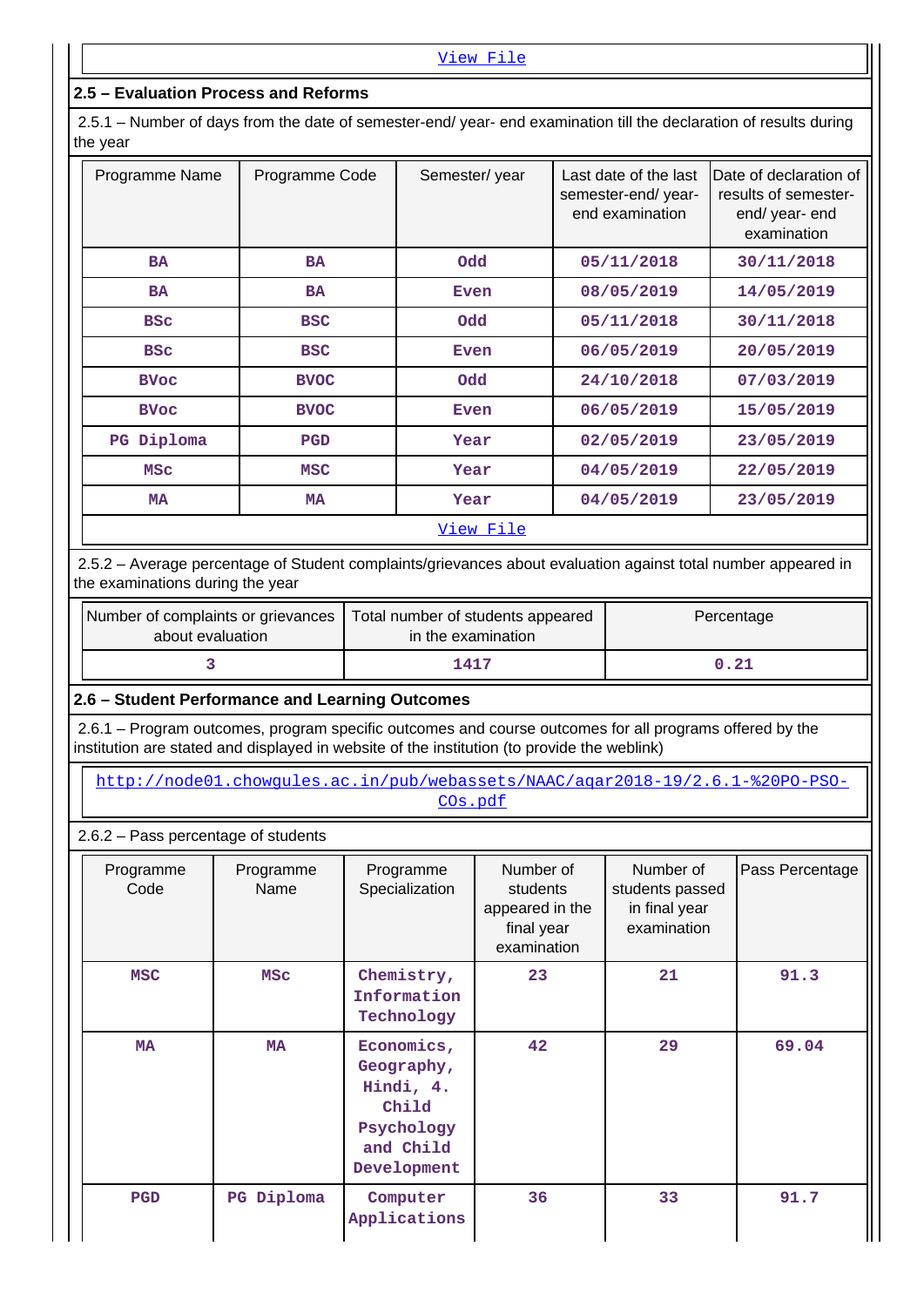|                                                                                         | (PGDCA), Geo-<br>informatics<br>(PGDGIS),<br>Analytical<br>Techniques |                                                                                                                                                                           |           |  |     |                                                                              |
|-----------------------------------------------------------------------------------------|-----------------------------------------------------------------------|---------------------------------------------------------------------------------------------------------------------------------------------------------------------------|-----------|--|-----|------------------------------------------------------------------------------|
| <b>BSC</b>                                                                              | <b>BSC</b>                                                            | Biotechnolog<br>246<br>y, Biochemis<br>try, Botany,<br>Computer<br>Science,<br>Chemistry,<br>Geography,<br>Geology,<br>Mathematics,<br>statistics,<br>Physics,<br>Zoology |           |  | 169 | 68.7                                                                         |
| <b>BA</b><br><b>BA</b>                                                                  |                                                                       | English,<br>French,<br>indi,<br>Konkani,<br>Marathi,<br>Economics,<br>Geography,<br>Philosophy,<br>Psychology,<br>History,<br>Sociology                                   | 159       |  | 96  | 60.3                                                                         |
|                                                                                         |                                                                       |                                                                                                                                                                           | View File |  |     |                                                                              |
|                                                                                         | 2.7 - Student Satisfaction Survey                                     |                                                                                                                                                                           |           |  |     |                                                                              |
|                                                                                         |                                                                       | 2.7.1 - Student Satisfaction Survey (SSS) on overall institutional performance (Institution may design the<br>questionnaire) (results and details be provided as weblink) |           |  |     |                                                                              |
|                                                                                         |                                                                       | sfaction%20Survey%20report%20final.pdf                                                                                                                                    |           |  |     | http://node01.chowgules.ac.in/pub/webassets/NAAC/agar2018-19/Students%20Sati |
|                                                                                         |                                                                       | <b>CRITERION III – RESEARCH, INNOVATIONS AND EXTENSION</b>                                                                                                                |           |  |     |                                                                              |
|                                                                                         | 3.1 - Promotion of Research and Facilities                            |                                                                                                                                                                           |           |  |     |                                                                              |
|                                                                                         |                                                                       | 3.1.1 – The institution provides seed money to its teachers for research                                                                                                  | Yes       |  |     |                                                                              |
|                                                                                         |                                                                       | Name of the teacher getting seed money                                                                                                                                    |           |  |     |                                                                              |
|                                                                                         |                                                                       |                                                                                                                                                                           |           |  |     |                                                                              |
|                                                                                         |                                                                       | Cindrella Sequeira                                                                                                                                                        |           |  |     |                                                                              |
|                                                                                         |                                                                       |                                                                                                                                                                           |           |  |     |                                                                              |
|                                                                                         |                                                                       |                                                                                                                                                                           | View File |  |     |                                                                              |
|                                                                                         |                                                                       | 3.1.2 - Teachers awarded National/International fellowship for advanced studies/ research during the year                                                                 |           |  |     |                                                                              |
| Name of the award<br>Name of the teacher<br>Date of award<br><b>Type</b><br>awarded the |                                                                       |                                                                                                                                                                           |           |  |     | Awarding agency                                                              |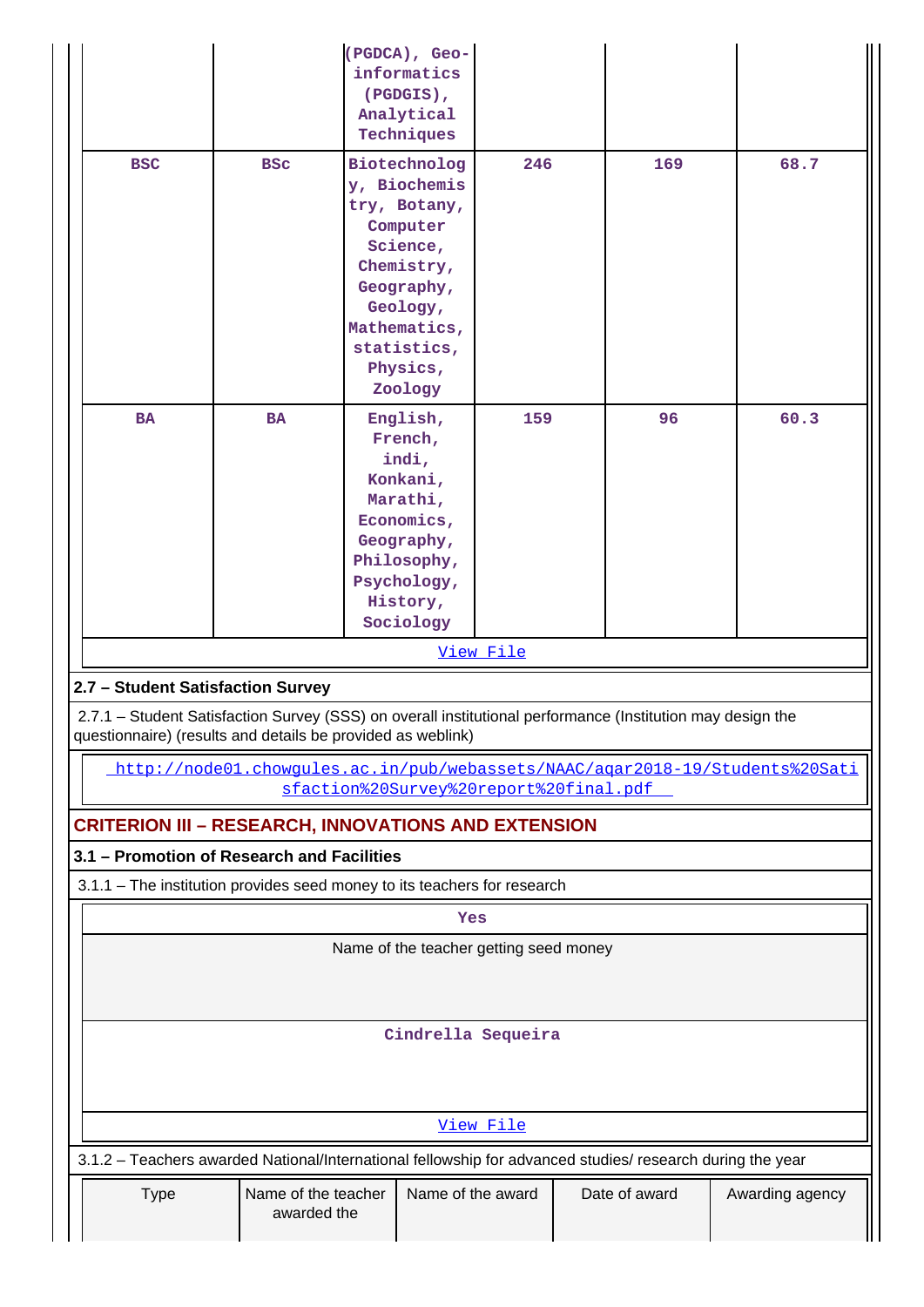|                                                                                                        | fellowship          |                                                                                              |                           |                                                              |  |  |  |  |  |  |
|--------------------------------------------------------------------------------------------------------|---------------------|----------------------------------------------------------------------------------------------|---------------------------|--------------------------------------------------------------|--|--|--|--|--|--|
| International                                                                                          | Nandkumar<br>Sawant | Faculty<br>12/11/2018<br><b>Exchange</b><br>Programme                                        |                           | Erasmus by<br>European Union,<br>Université De<br>La Réunion |  |  |  |  |  |  |
| International                                                                                          | Rahul P.S.          | Researcher<br><b>Exchange</b><br>Programme                                                   | 13/12/2018                | Erasmus by<br>European Union,<br>Université De<br>La Réunion |  |  |  |  |  |  |
| View File                                                                                              |                     |                                                                                              |                           |                                                              |  |  |  |  |  |  |
| 3.2 - Resource Mobilization for Research                                                               |                     |                                                                                              |                           |                                                              |  |  |  |  |  |  |
| 3.2.1 - Research funds sanctioned and received from various agencies, industry and other organisations |                     |                                                                                              |                           |                                                              |  |  |  |  |  |  |
| Nature of the Project                                                                                  | <b>Duration</b>     | Name of the funding<br>agency                                                                | Total grant<br>sanctioned | Amount received<br>during the year                           |  |  |  |  |  |  |
| Any Other<br>(Specify)                                                                                 | 30                  | Goa State<br>Wetland<br>Authority and<br>Goa state<br>Biodiversity<br>Board, Govt. Of<br>Goa | 20000                     | 20000                                                        |  |  |  |  |  |  |
| Any Other<br>(Specify)                                                                                 | 30                  | <b>GOA-DST</b>                                                                               | 65000                     | 65000                                                        |  |  |  |  |  |  |
| Any Other<br>(Specify)                                                                                 | 30                  | Mangrove<br>Society of<br>India                                                              | 20000                     | 20000                                                        |  |  |  |  |  |  |
| Major Projects                                                                                         | 730                 | <b>SERB</b>                                                                                  | 1920000                   | 685634                                                       |  |  |  |  |  |  |
| Major Projects                                                                                         | 730                 | <b>ICSSR</b>                                                                                 | 250000                    | 100000                                                       |  |  |  |  |  |  |
| Minor Projects                                                                                         | 730                 | Directorate of<br>Higher<br>Education,<br>Porvorim-Goa.                                      | 200000                    | 100000                                                       |  |  |  |  |  |  |
| Minor Projects                                                                                         | 730                 | Directorate of<br>Higher<br>Education,<br>Porvorim-Goa.                                      | 200000                    | 100000                                                       |  |  |  |  |  |  |
| Interdisciplina<br>ry Projects                                                                         | 1095                | Under DBT Star<br>College Scheme                                                             | 12300000                  | 8100000                                                      |  |  |  |  |  |  |
| Minor Projects                                                                                         | 730                 | Directorate of<br>Higher<br>Education,<br>Porvorim-Goa.                                      | 310000                    | $\mathbf{0}$                                                 |  |  |  |  |  |  |
| Minor Projects                                                                                         | 730                 | Directorate of<br>Higher<br>Education,<br>Porvorim-Goa.                                      | 350000                    | $\mathbf 0$                                                  |  |  |  |  |  |  |
|                                                                                                        |                     | View File                                                                                    |                           |                                                              |  |  |  |  |  |  |

 3.2.2 – Number of ongoing research projects per teacher funded by government and non-government agencies during the years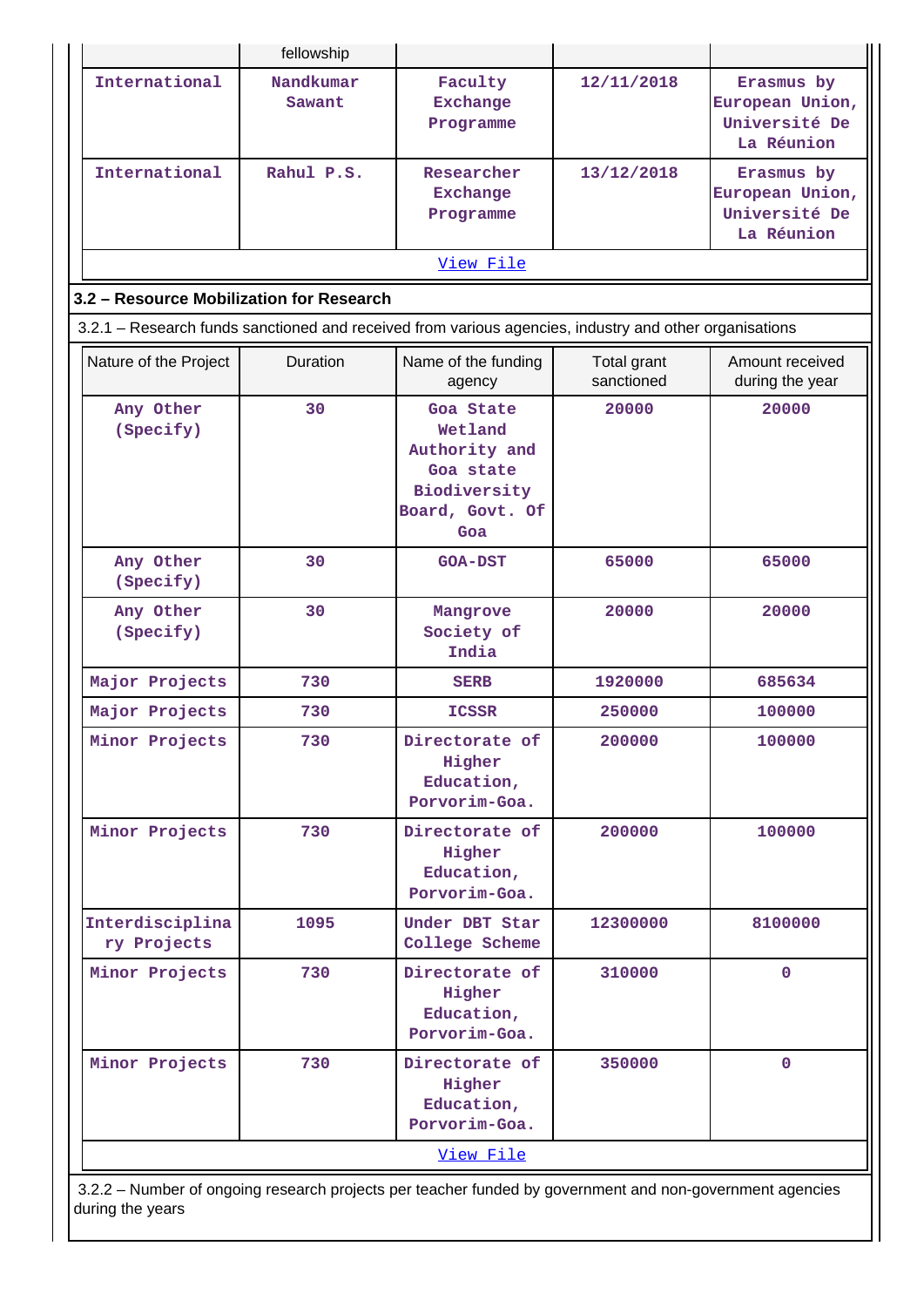**3.3 – Innovation Ecosystem**

 3.3.1 – Workshops/Seminars Conducted on Intellectual Property Rights (IPR) and Industry-Academia Innovative practices during the year

| Title of workshop/seminar                                                                              | Name of the Dept.                                                                                       | Date       |
|--------------------------------------------------------------------------------------------------------|---------------------------------------------------------------------------------------------------------|------------|
| IA - Seminar on<br>"Scholarly Communication"                                                           | IQAC-Research Committee                                                                                 | 16/10/2018 |
| IPR- "Connect your<br>achievements and<br>contributions on Global<br>Registry: ORCID<br>RESEARCHER ID" | IQAC-Research Committee                                                                                 | 17/10/2018 |
| IA workshop: Oyster<br>Mushroom Cultivation                                                            | Botany Agriculture<br>Technology management<br>agency, South Goa,<br>Directorate of<br>agriculture, Goa | 02/11/2018 |
| IA-Workshop on 'Solution<br>Focused Practices'                                                         | Psychology                                                                                              | 10/03/2018 |
| IA-Workshop on Petrology                                                                               | Geology Geological Survey<br>of India                                                                   | 04/12/2018 |
| IA - Best Practices in<br>the institutions of<br><b>Higher Education</b>                               | Institution                                                                                             | 20/12/2018 |
| IA-" Hackathon- Coding<br>Competition"                                                                 | Computer Science                                                                                        | 28/02/2019 |
| IA - Supply Chain<br>Workshop in the pipeline                                                          | Economics                                                                                               | 11/03/2019 |
| IA: 'Mangrove ecosystem<br>and its Productivity'                                                       | Zoology Mangrove Society<br>of India                                                                    | 30/07/2018 |
| IA- Birds in our<br>ecosystem                                                                          | Zoology GBCN                                                                                            | 13/08/2018 |
| IA- Wildlife and<br>Ecotourism                                                                         | Zoology Ecotourism<br>entrepreneurs from Sikkim                                                         | 07/01/2019 |
| IA-National Conference on<br>'Wetland Conservation:<br>Approaches And Threats'                         | Zoology Goa State Wetland<br><b>Authority Mangrove</b><br>Society of India                              | 02/02/2019 |
| IA-Hands-on session on<br>"Code Igniter-MVC<br>Framework"                                              | Computer Science<br>Dreamlogic Infosystem                                                               | 27/08/2018 |
| IA- Hands-on session on<br>"Python and Django                                                          | Computer Science Accion<br>labs                                                                         | 29/08/2018 |
| IA- Hands-on session on<br>"VueJs"                                                                     | Computer Science Numedic.                                                                               | 31/08/2018 |
| IA- Indias first devfest                                                                               | Computer Science Google<br>Developers Group (GDG),<br>Goa                                               | 08/09/2018 |
| IA-Creative Writing                                                                                    | English                                                                                                 | 28/08/2018 |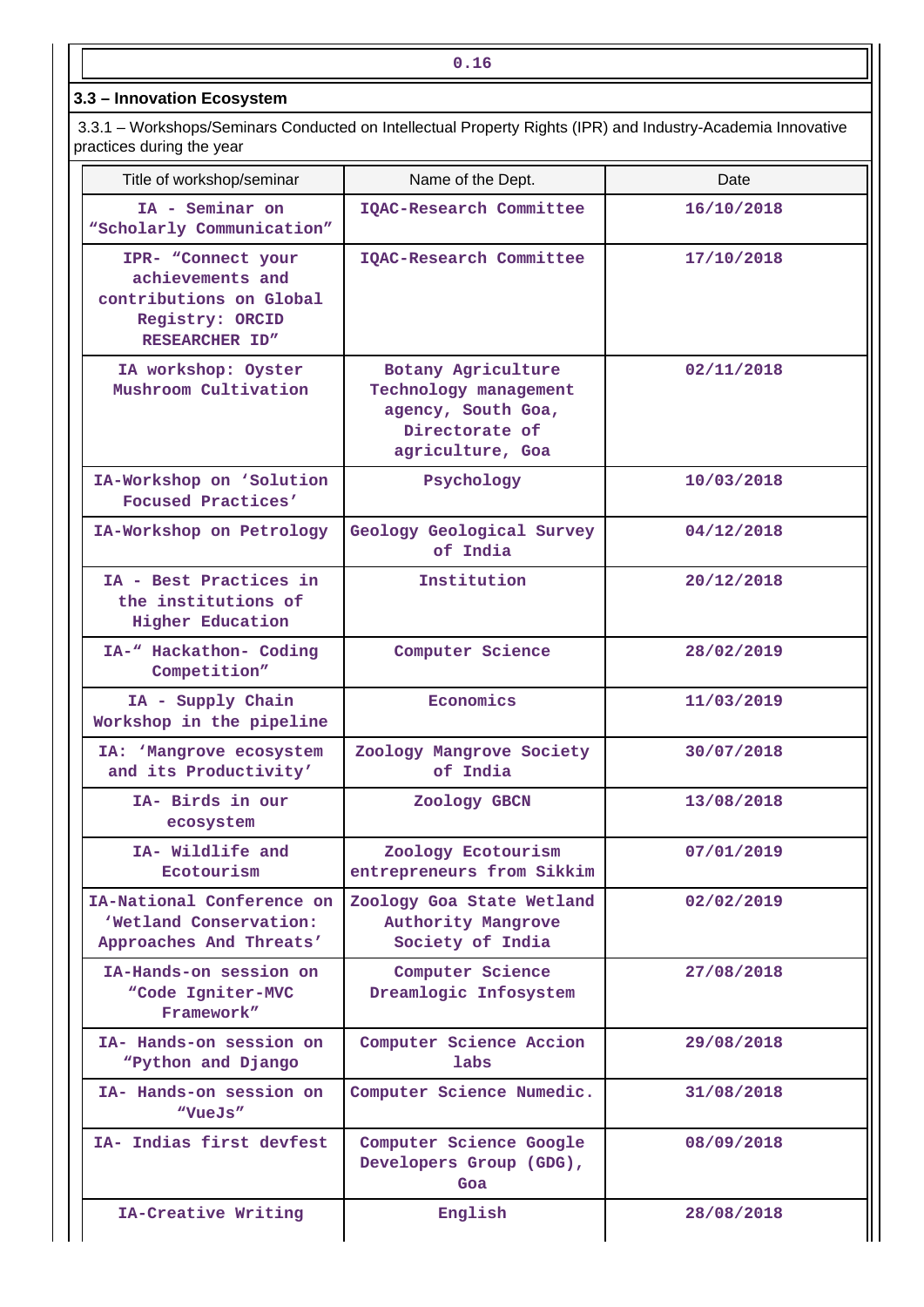| Workshop- Travel Writing                                                                                                                              |                                                                                                                                                                                                                                                                                                                                   |                                                                                       |                                                                                                                                                                            |  |               |               |  |
|-------------------------------------------------------------------------------------------------------------------------------------------------------|-----------------------------------------------------------------------------------------------------------------------------------------------------------------------------------------------------------------------------------------------------------------------------------------------------------------------------------|---------------------------------------------------------------------------------------|----------------------------------------------------------------------------------------------------------------------------------------------------------------------------|--|---------------|---------------|--|
| IA workshop -Techniques<br>in plant genetic<br>diversity and<br>conservation                                                                          |                                                                                                                                                                                                                                                                                                                                   | Botany                                                                                |                                                                                                                                                                            |  | 03/09/2018    |               |  |
| IA- Lectures: "Recent<br>Career Trends in Geology"                                                                                                    |                                                                                                                                                                                                                                                                                                                                   | Geology Dept. Mine<br>Planning and Geology and<br>Technical Services,<br>Vedanta Ltd. |                                                                                                                                                                            |  | 02/08/2018    |               |  |
| IA- Lectures: "Insight of<br>Goan Iron Ore Mining"                                                                                                    |                                                                                                                                                                                                                                                                                                                                   |                                                                                       | Geology Dept. Environment<br>(HSE), Vedanta Ltd.                                                                                                                           |  | 02/08/2018    |               |  |
| IA- lectures: "Mine Site<br>Reclamation and<br>Rehabilitation"                                                                                        |                                                                                                                                                                                                                                                                                                                                   |                                                                                       | Geology Dept. Geotech GIS<br>training institute and<br>consultancy, Aurangabad                                                                                             |  |               | 02/08/2018    |  |
|                                                                                                                                                       |                                                                                                                                                                                                                                                                                                                                   |                                                                                       | View File                                                                                                                                                                  |  |               |               |  |
|                                                                                                                                                       |                                                                                                                                                                                                                                                                                                                                   |                                                                                       | 3.3.2 - Awards for Innovation won by Institution/Teachers/Research scholars/Students during the year                                                                       |  |               |               |  |
| Title of the innovation                                                                                                                               | Name of Awardee                                                                                                                                                                                                                                                                                                                   |                                                                                       | Awarding Agency                                                                                                                                                            |  | Date of award | Category      |  |
| Solution to<br>pollution<br>through Biotech<br>nological<br>approach                                                                                  | Palifa Dias,<br>Mavelle<br>Cardozo, Conchi<br>taMascarenhas<br>and Vismitha G<br>SanciaVaz,<br>Divya Reddy,<br>Shruthi<br>Ravedar, Trusha<br>Naik Shirodkar<br>and Abigail<br>Antao (first<br>prize)<br>Shravani Shet<br>Parker, Shreya<br>Arundekar, Kora<br>Barreto, Shreya<br>Verlekar and<br>Shawna Correia<br>(second prize) |                                                                                       | Goa University<br>and Association<br>of Indian<br>Universities                                                                                                             |  | 12/12/2018    | State         |  |
| Low glycemic<br>index noodles                                                                                                                         |                                                                                                                                                                                                                                                                                                                                   |                                                                                       | 'Innovative<br>Ideas and Proof<br>of Concept<br>Competition<br>2019' By ICC<br>committee of<br>Parvatibai<br>Chowgule<br>College of Arts<br>Science<br>(Autonomous)        |  | 28/02/2019    | Institutional |  |
| Value added<br>health based<br>energy bar and<br>drink                                                                                                |                                                                                                                                                                                                                                                                                                                                   |                                                                                       | <i>'Innovative</i><br>Ideas and Proof<br>of Concept<br>Competition<br>2019' By ICC<br>committee of<br>Parvatibai<br>Chowgule<br>College of Arts<br>Science<br>(Autonomous) |  | 28/02/2019    | Institutional |  |
| Production of<br>Jyoti Poonia,<br>bio-degradable<br>Neha Gauncar,<br>Nisha Kumar,<br>cups<br>Sarah Khandekar<br>and Inoska<br>Mendes (third<br>prize) |                                                                                                                                                                                                                                                                                                                                   |                                                                                       | <i>'Innovative</i><br>Ideas and Proof<br>of Concept<br>Competition<br>2019' By ICC<br>committee of<br>Parvatibai<br>Chowgule<br>College of Arts                            |  | 28/02/2019    | Institutional |  |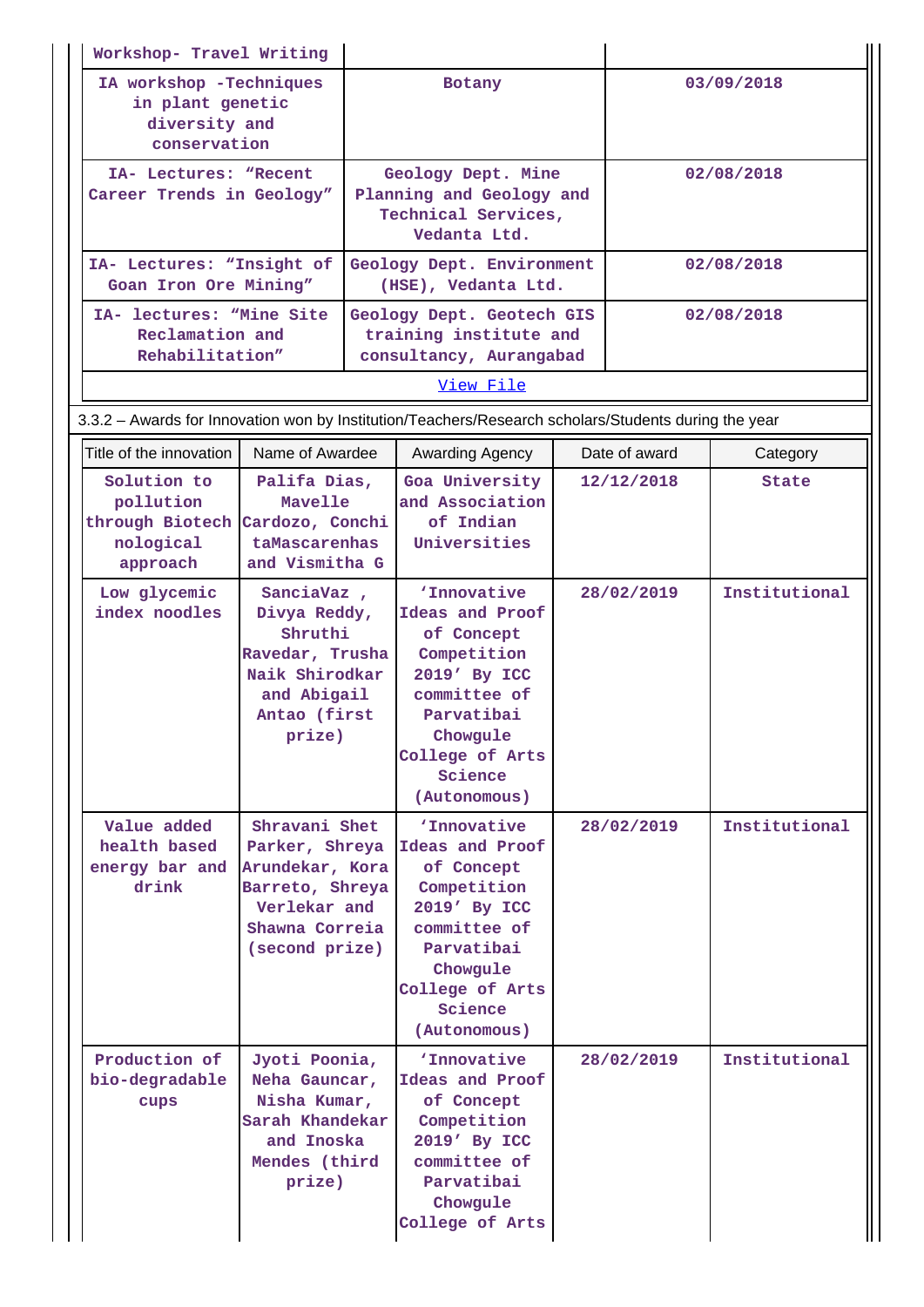|                                                                                         |           |                                                                                         | Science<br>(Autonomous)                                                                                                                                                                                                          |                         |                         |                           |                                                                           |                         |                                   |
|-----------------------------------------------------------------------------------------|-----------|-----------------------------------------------------------------------------------------|----------------------------------------------------------------------------------------------------------------------------------------------------------------------------------------------------------------------------------|-------------------------|-------------------------|---------------------------|---------------------------------------------------------------------------|-------------------------|-----------------------------------|
| Production of<br>bio-degradable<br>cutlery                                              |           | Myla Pereira,<br>Kimberly<br>Carvalho,<br>Ashwini Naik,<br>Aliya Sayed<br>(third prize) | 'Innovative<br>28/02/2019<br>Ideas and Proof<br>of Concept<br>Competition<br>Saina Patel and<br>2019' By ICC<br>committee of<br>Parvatibai<br>Chowgule<br>College of Arts<br>Science<br>(Autonomous)<br>Parvatibai<br>21/11/2018 |                         |                         | Institutional<br>National |                                                                           |                         |                                   |
| IIC Status<br>(ARIIA)                                                                   |           | Chowgule<br>College of Arts<br>and Science<br>(Autonomous)                              |                                                                                                                                                                                                                                  | <b>MHRD</b>             |                         |                           |                                                                           |                         |                                   |
|                                                                                         |           |                                                                                         |                                                                                                                                                                                                                                  |                         | View File               |                           |                                                                           |                         |                                   |
| 3.3.3 - No. of Incubation centre created, start-ups incubated on campus during the year |           |                                                                                         |                                                                                                                                                                                                                                  |                         |                         |                           |                                                                           |                         |                                   |
| Incubation<br>Center                                                                    | Name      |                                                                                         | Sponsered By                                                                                                                                                                                                                     | Name of the<br>Start-up |                         | Nature of Start-<br>up    |                                                                           | Date of<br>Commencement |                                   |
| <b>NA</b>                                                                               | <b>NA</b> |                                                                                         |                                                                                                                                                                                                                                  | <b>NA</b><br>Geo-Tours  |                         |                           | Travel<br>Agency, tour<br>operator,<br>reservation<br>service<br>activity |                         | 12/08/2018                        |
| <b>NA</b>                                                                               | <b>NA</b> |                                                                                         |                                                                                                                                                                                                                                  | <b>NA</b>               | Café Lovii              |                           | Fast foods<br>and Catering                                                |                         | 23/01/2019                        |
|                                                                                         |           |                                                                                         |                                                                                                                                                                                                                                  |                         | View File               |                           |                                                                           |                         |                                   |
| 3.4 - Research Publications and Awards                                                  |           |                                                                                         |                                                                                                                                                                                                                                  |                         |                         |                           |                                                                           |                         |                                   |
| $3.4.1$ – Ph. Ds awarded during the year                                                |           |                                                                                         |                                                                                                                                                                                                                                  |                         |                         |                           |                                                                           |                         |                                   |
|                                                                                         |           | Name of the Department                                                                  |                                                                                                                                                                                                                                  |                         | Number of PhD's Awarded |                           |                                                                           |                         |                                   |
|                                                                                         | Chemistry |                                                                                         |                                                                                                                                                                                                                                  |                         |                         |                           | 1                                                                         |                         |                                   |
|                                                                                         | Geology   |                                                                                         |                                                                                                                                                                                                                                  |                         |                         |                           | 1                                                                         |                         |                                   |
|                                                                                         |           | Computer Science                                                                        |                                                                                                                                                                                                                                  |                         |                         |                           | 1                                                                         |                         |                                   |
| 3.4.2 - Research Publications in the Journals notified on UGC website during the year   |           |                                                                                         |                                                                                                                                                                                                                                  |                         |                         |                           |                                                                           |                         |                                   |
| <b>Type</b>                                                                             |           |                                                                                         | Department                                                                                                                                                                                                                       |                         | Number of Publication   |                           |                                                                           |                         | Average Impact Factor (if<br>any) |
| International                                                                           |           |                                                                                         | Chemistry                                                                                                                                                                                                                        |                         |                         | $\mathbf{1}$              |                                                                           |                         | 1                                 |
| International                                                                           |           |                                                                                         | Chemistry                                                                                                                                                                                                                        |                         |                         | 1                         |                                                                           |                         | $\overline{2}$                    |
| International                                                                           |           |                                                                                         | Physics                                                                                                                                                                                                                          |                         |                         | 1                         |                                                                           |                         | $\overline{2}$                    |
| International                                                                           |           |                                                                                         | Konkani                                                                                                                                                                                                                          |                         |                         | 5                         |                                                                           |                         | 0                                 |
| International                                                                           |           |                                                                                         | Hindi                                                                                                                                                                                                                            |                         |                         | 1                         |                                                                           |                         | $\mathbf{O}$                      |
| International                                                                           |           |                                                                                         | Geography                                                                                                                                                                                                                        |                         |                         | $\overline{2}$            |                                                                           |                         | 0                                 |
| International                                                                           |           |                                                                                         | Psychology                                                                                                                                                                                                                       |                         |                         | 1                         |                                                                           |                         | 0                                 |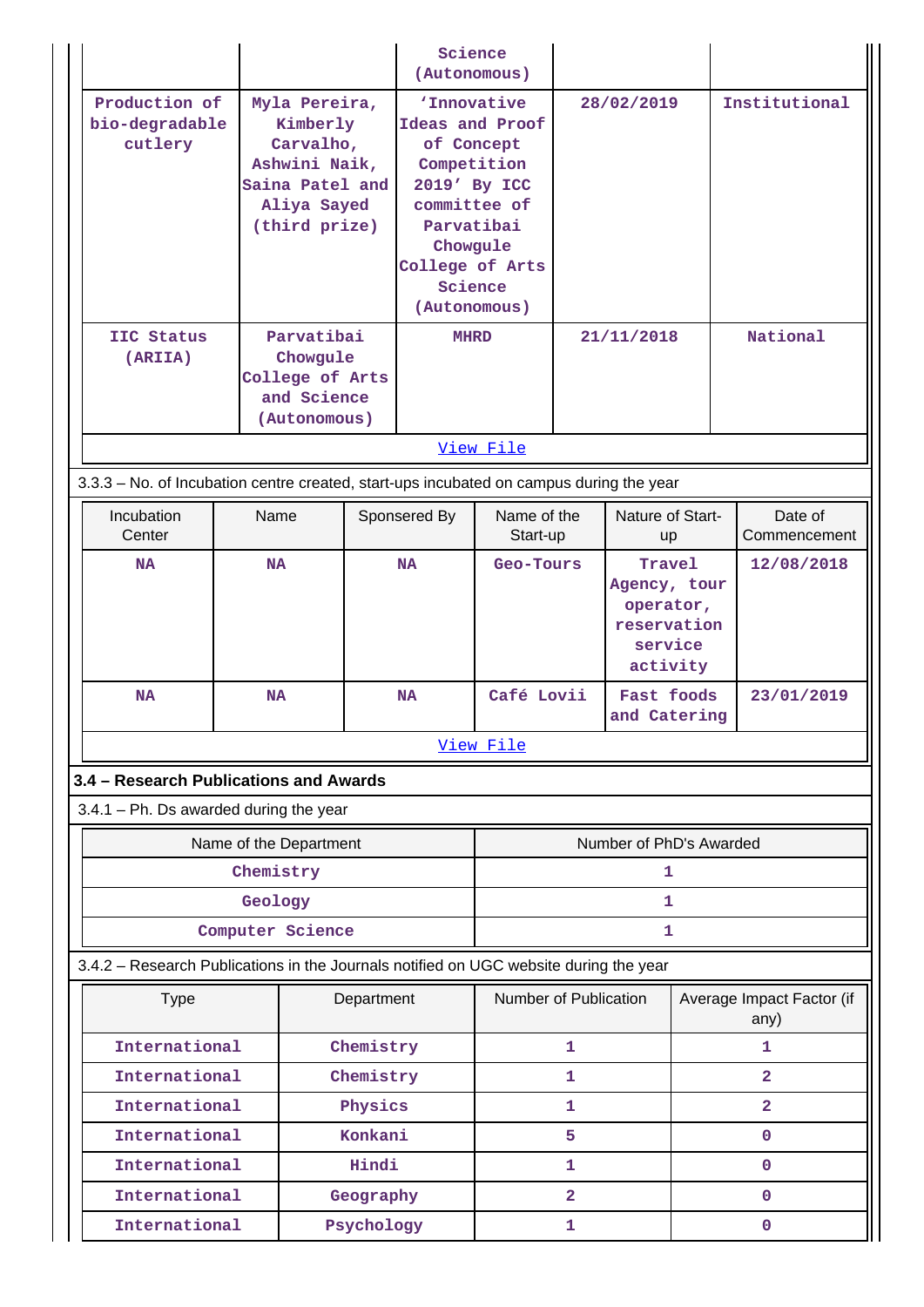|                                                                                  | International                                                           |                            | Student support<br>service                                                                                                                                            |                        |                       | 1                     |                                                 | $\mathbf 0$                              |  |
|----------------------------------------------------------------------------------|-------------------------------------------------------------------------|----------------------------|-----------------------------------------------------------------------------------------------------------------------------------------------------------------------|------------------------|-----------------------|-----------------------|-------------------------------------------------|------------------------------------------|--|
|                                                                                  | International                                                           |                            | Zoology                                                                                                                                                               |                        |                       | $\mathbf{1}$          |                                                 | $\mathbf{O}$                             |  |
|                                                                                  | National                                                                |                            | Konkani                                                                                                                                                               |                        |                       | 11                    |                                                 | $\mathbf{0}$                             |  |
|                                                                                  |                                                                         |                            |                                                                                                                                                                       |                        | View File             |                       |                                                 |                                          |  |
|                                                                                  | Proceedings per Teacher during the year                                 |                            | 3.4.3 - Books and Chapters in edited Volumes / Books published, and papers in National/International Conference                                                       |                        |                       |                       |                                                 |                                          |  |
|                                                                                  |                                                                         | Department                 |                                                                                                                                                                       |                        | Number of Publication |                       |                                                 |                                          |  |
|                                                                                  | Biotechnology                                                           |                            |                                                                                                                                                                       |                        |                       |                       | 3                                               |                                          |  |
|                                                                                  |                                                                         | Botany                     |                                                                                                                                                                       |                        |                       |                       | $\mathbf{2}$                                    |                                          |  |
|                                                                                  |                                                                         | Computer Science           |                                                                                                                                                                       |                        |                       |                       | 1.                                              |                                          |  |
|                                                                                  |                                                                         | Marathi                    |                                                                                                                                                                       |                        |                       |                       | 3                                               |                                          |  |
|                                                                                  |                                                                         | Biochemistry               |                                                                                                                                                                       |                        |                       |                       | 1                                               |                                          |  |
|                                                                                  |                                                                         |                            |                                                                                                                                                                       |                        | View File             |                       |                                                 |                                          |  |
|                                                                                  |                                                                         |                            | 3.4.4 - Patents published/awarded during the year                                                                                                                     |                        |                       |                       |                                                 |                                          |  |
|                                                                                  | <b>Patent Details</b>                                                   |                            | Patent status                                                                                                                                                         |                        |                       | <b>Patent Number</b>  |                                                 | Date of Award                            |  |
|                                                                                  | Soy products and<br>Filed<br>process of<br>preparation thereof          |                            | 201821042540                                                                                                                                                          |                        | 13/11/2018            |                       |                                                 |                                          |  |
|                                                                                  | Frozen dessert<br>compositions and<br>process of<br>preparation thereof |                            | Filed                                                                                                                                                                 |                        |                       | 201821042538          |                                                 | 13/11/2018                               |  |
|                                                                                  | Baked products and<br>process of<br>preparation thereof                 |                            | Filed                                                                                                                                                                 |                        | 201821042539          |                       |                                                 | 13/11/2018                               |  |
|                                                                                  | Nutraceutical<br>compositions and<br>process of<br>preparation thereof  |                            | Filed                                                                                                                                                                 |                        |                       | 201821042541          |                                                 | 13/11/2018                               |  |
|                                                                                  | Baked compositions<br>and process of<br>preparation thereof             |                            | Filed                                                                                                                                                                 |                        | 201821042576          |                       |                                                 | 13/11/2018                               |  |
|                                                                                  | Dessert<br>compositions and<br>process of<br>preparation thereof        |                            | Filed                                                                                                                                                                 |                        |                       | 201821042577          |                                                 | 13/11/2018                               |  |
| Filed<br>Fruit preserve<br>compositions and<br>process of<br>preparation thereof |                                                                         | 201821042575<br>13/11/2018 |                                                                                                                                                                       |                        |                       |                       |                                                 |                                          |  |
|                                                                                  |                                                                         |                            |                                                                                                                                                                       |                        | View File             |                       |                                                 |                                          |  |
|                                                                                  |                                                                         |                            | 3.4.5 - Bibliometrics of the publications during the last academic year based on average citation index in Scopus/<br>Web of Science or PubMed/ Indian Citation Index |                        |                       |                       |                                                 |                                          |  |
|                                                                                  | Title of the<br>Paper                                                   | Name of<br>Author          | Title of journal                                                                                                                                                      | Year of<br>publication |                       | <b>Citation Index</b> | Institutional<br>affiliation as<br>mentioned in | Number of<br>citations<br>excluding self |  |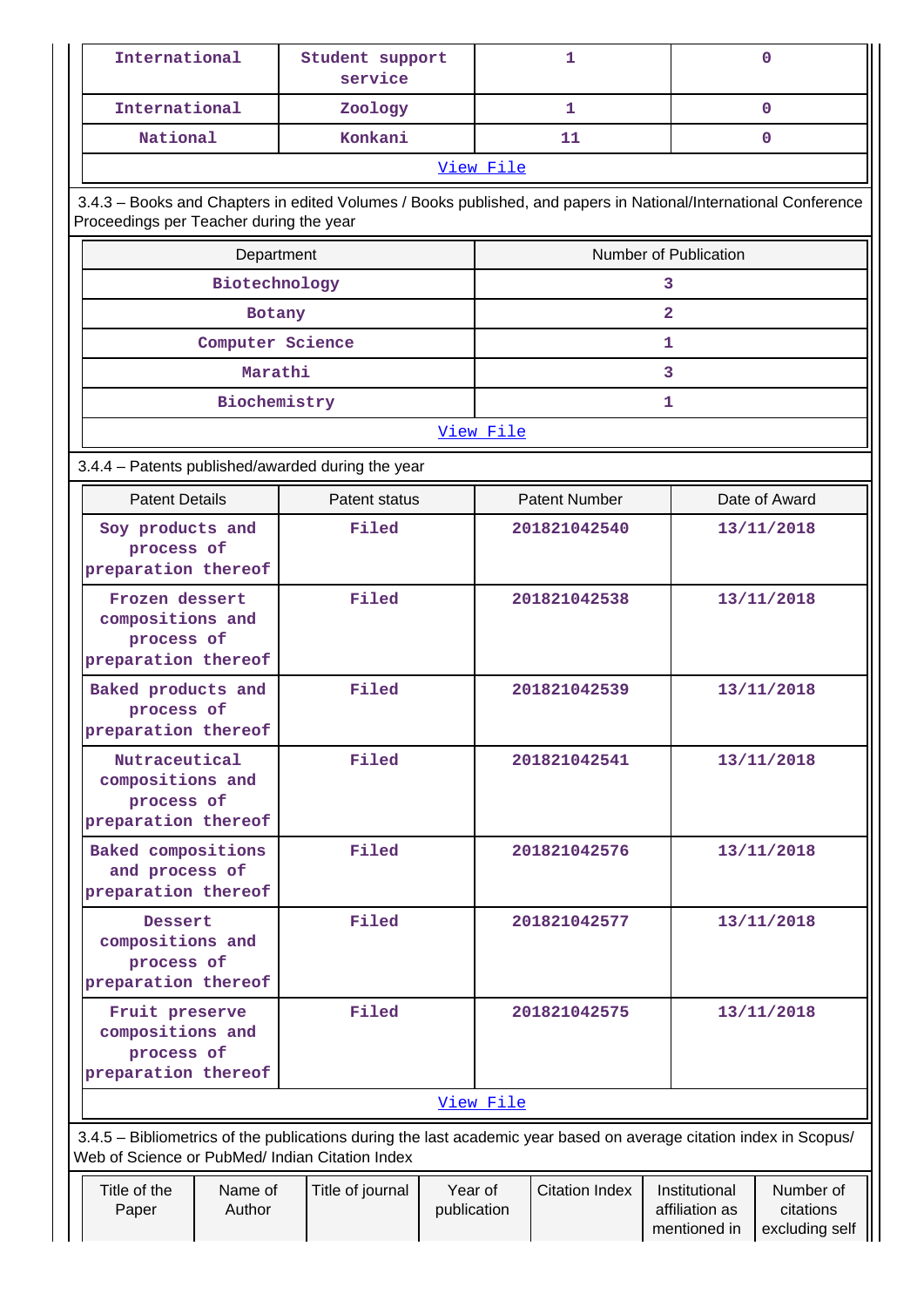|                                                                                                                                                                                                                                        |                                                                                                         |                                                                    |      |              | the publication                                                                                 | citation    |
|----------------------------------------------------------------------------------------------------------------------------------------------------------------------------------------------------------------------------------------|---------------------------------------------------------------------------------------------------------|--------------------------------------------------------------------|------|--------------|-------------------------------------------------------------------------------------------------|-------------|
| Genotoxici<br>ty Studies<br>of Heavy<br>Metals by<br>Single<br>Cell Gel E<br>lectrophor<br>esis<br>(SCGE) in<br>Two Fish<br>Species -<br>Puntius<br>narayani<br>and<br>Rasbora<br>daniconius                                           | Nandini V.<br>${\bf F}$ .                                                                               | Journal of<br>Life<br>Science                                      | 2018 | $\mathbf{0}$ | Parvatibai<br>Chowgule<br>College of<br>Arts and<br>Science,<br>Gogol<br>Margao                 | 1           |
| "Enhanceme<br>nt of Magn<br>etization<br>and<br>Tailoring<br>of<br><b>Blocking T</b><br>emperature<br>s of Nano-<br>$Ni - Zn$<br>Ferrite<br>Powder Syn<br>thesized<br><b>Using Micr</b><br>owaye-<br>assisted<br>Combustion<br>Method" | Manoj M.<br>Kothawale,<br>R. B.<br>Tangsali,<br>G. K. Naik<br>J. S.<br>Budkuley                         | Journal of<br>Super-cond<br>uctivity<br>and Novel<br>Magnetism     | 2018 | $\mathbf{0}$ | Department<br>of<br>Chemistry,<br>P.C.<br>College of<br>Arts and<br>Science<br>Margao,<br>India | 1           |
| ?-Glucosid<br>ase<br>inhibition<br>activity<br>and in<br>silico<br>study of 2<br>$-(benzo[d]$<br>$[1,3]$ dioxo<br>$1 - 5 - y1 - 4H$<br>-chromen-4<br>$-one, a$<br>synthetic<br>derivative<br>of flavone                                | Surya N<br>Meena,<br>Ujjwal<br>Kumar,<br>Mayuri M<br>Naik,<br>Sanjeev C<br>Ghadi,<br>Santosh G<br>Tilve | Bioorganic<br>Medicinal<br>Chemistry                               | 2018 | $\mathbf{0}$ | Dept. Of<br>Chemistry,<br>Goa<br>University                                                     | $\mathbf 0$ |
| "Cluster<br>mean field<br>theory for<br>two-dimens<br>ional<br>spin1 Bose                                                                                                                                                              | Bhargav K<br>Alavani,<br>Ananya Das<br>and Ramesh<br>V Pai,                                             | Journal of<br>Physics B:<br>Atomic,<br>Molecular<br>and<br>Optical | 2018 | $\mathbf{0}$ | Department<br>of<br>Physics,<br>Parvatibai<br>Chowgule<br>College of                            | $\mathbf 0$ |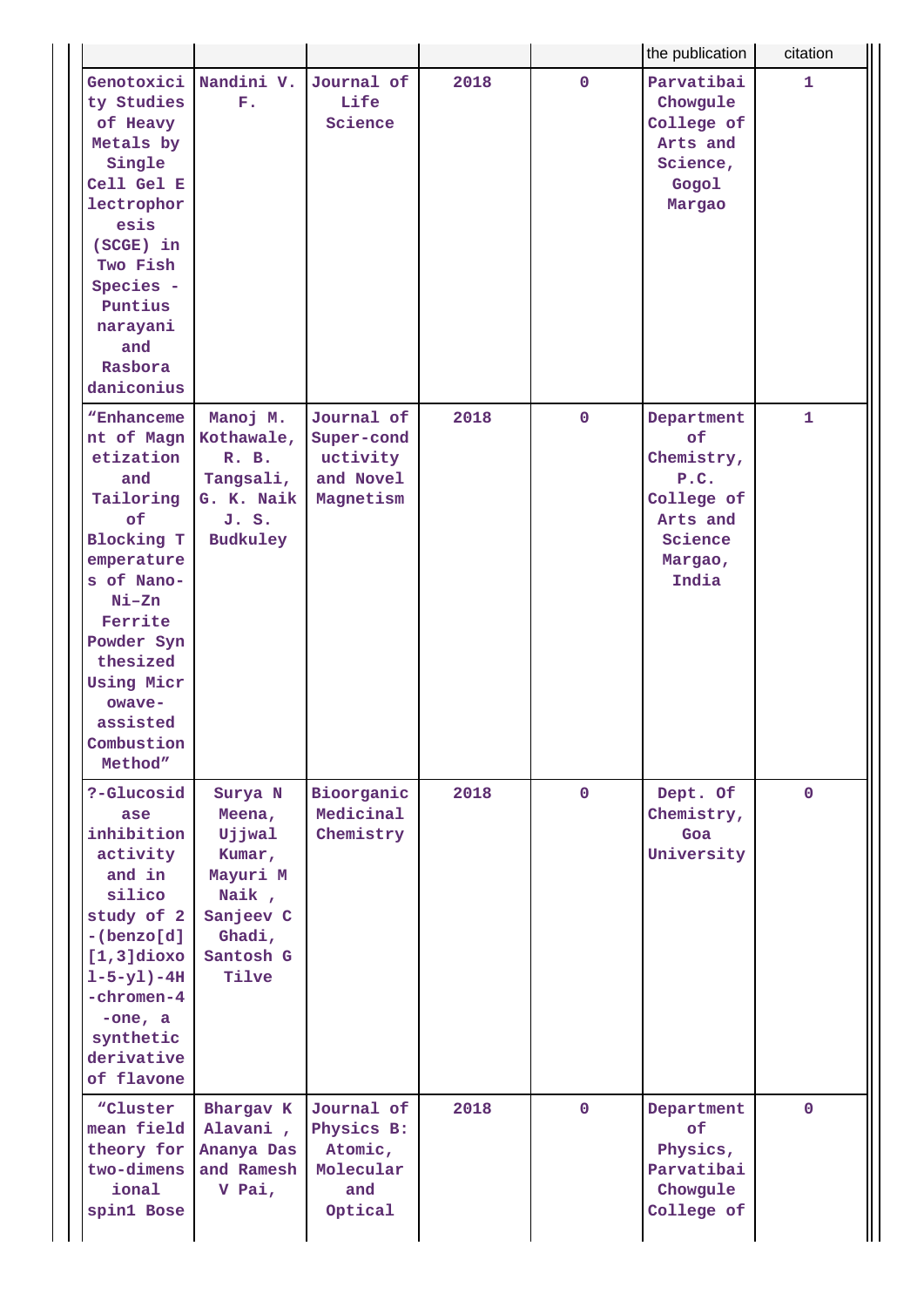| -Hubbard<br>model''                                                                                                                                                  |                                    | Physics,<br>Vol. 51,<br>145302                                                                                                                                                                                                                                                                                                   |      |             | Arts and<br>Science,<br>Gogol<br>Margao,<br>403602                                                                                                                    |              |
|----------------------------------------------------------------------------------------------------------------------------------------------------------------------|------------------------------------|----------------------------------------------------------------------------------------------------------------------------------------------------------------------------------------------------------------------------------------------------------------------------------------------------------------------------------|------|-------------|-----------------------------------------------------------------------------------------------------------------------------------------------------------------------|--------------|
| Globalizat<br>io,<br>Emergence<br>of Tourism<br>and Occupa<br>tional<br>Change:<br>Insights<br>of Palolem<br>Beach<br>Community<br>$-$ Goa,<br>India                 | Sawant<br>N.N.                     | Turisztika<br>i És Vidék<br>fejlesztés<br>i Tanulmán<br>yok,<br>2018.<br>Március<br><b>III</b><br>Évfolyam<br>I. Szám,<br>$48 - 56$ ,<br>ISSN Szám:<br>2498-6984<br>(Hungarian<br>Journal -<br>Tourism<br>and Rural<br>Developmen<br>t Studies,<br>March<br>2018,<br>Volume<br>III, No.<br>$48 - 56$ ,<br>ISSN No.<br>2498-6984) | 2018 | $\mathbf 0$ | Parvatibai<br>Chowgule<br>College of<br>Arts and<br>Science (A<br>utonomous)<br>, Margao,<br>Goa India,<br>Department<br>of<br>Geography<br>and<br>Research<br>Center | $\mathbf 0$  |
| Coastal<br>Tourism<br>and Labour<br>Migration:<br>A Study of<br>Nepalese<br>Migrant<br>Labourers<br>in Tourism<br>Sector of<br>South Goa                             | Nemikal,<br>V. Sawant,<br>N.N.     | Aayushi In<br>ternationa<br>1 Interdis<br>ciplinary<br>Research<br>Journal,<br>$153 - 161.$                                                                                                                                                                                                                                      | 2018 | $\mathbf 0$ | Department<br>of<br>Geogrphy<br>Research<br>Center                                                                                                                    | $\mathbf{0}$ |
| Rural<br><b>Based Eco</b><br>Tourism -<br>Alternativ<br>es for<br>Livelihood<br>in Rural<br>Setting: A<br>case of<br>Verlem<br>Village,<br>Sanguem<br>Taluka,<br>Goa | Sawant N.N<br>and Gaus<br>Desai A. | The Konkan<br>Geographer<br>, Vol. 20,<br>$10 - 14$                                                                                                                                                                                                                                                                              | 2018 | $\mathbf 0$ | Parvatibai<br>Chowgule<br>College of<br>Arts and<br>Science,<br>Gogol<br>Margao                                                                                       | $\mathbf 0$  |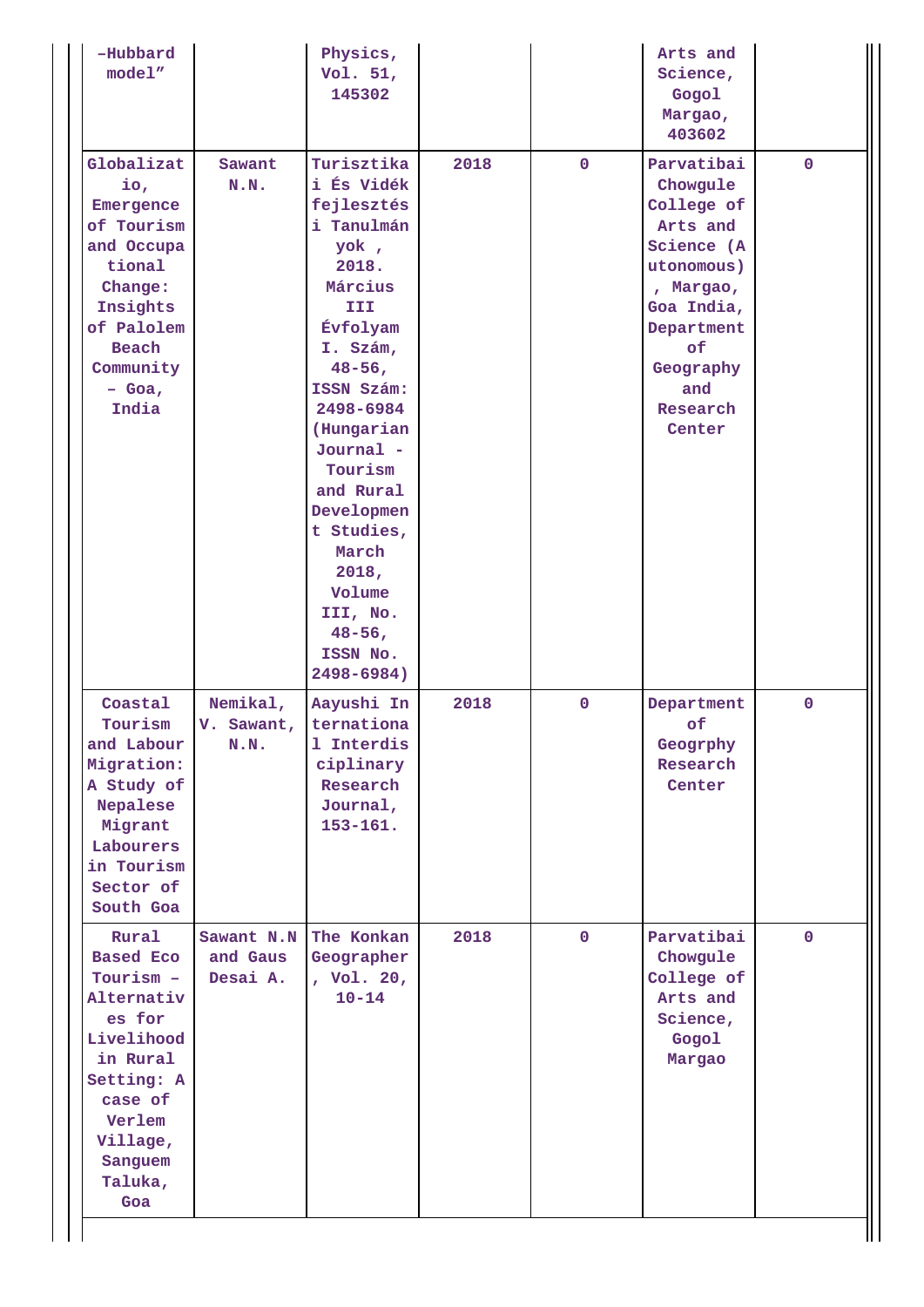| View File                                                                                                                                                                                                                       |                                                                                                         |                                                                |                        |             |                                                      |                                                                                                 |  |  |
|---------------------------------------------------------------------------------------------------------------------------------------------------------------------------------------------------------------------------------|---------------------------------------------------------------------------------------------------------|----------------------------------------------------------------|------------------------|-------------|------------------------------------------------------|-------------------------------------------------------------------------------------------------|--|--|
| 3.4.6 - h-Index of the Institutional Publications during the year. (based on Scopus/ Web of science)                                                                                                                            |                                                                                                         |                                                                |                        |             |                                                      |                                                                                                 |  |  |
| Title of the<br>Paper                                                                                                                                                                                                           | Name of<br>Author                                                                                       | Title of journal                                               | Year of<br>publication | h-index     | Number of<br>citations<br>excluding self<br>citation | Institutional<br>affiliation as<br>mentioned in<br>the publication                              |  |  |
| ?-Glucosid<br>ase<br>inhibition<br>activity<br>and in<br>silico<br>study of 2<br>$-(benzo[d]$<br>$[1,3]$ dioxo<br>$1 - 5 - y1) - 4H$<br>$-chromen-4$<br>$-one, a$<br>synthetic<br>derivative<br>of flavone                      | Surya N<br>Meena,<br>Ujjwal<br>Kumar,<br>Mayuri M<br>Naik,<br>Sanjeev C<br>Ghadi,<br>Santosh G<br>Tilve | Bioorganic<br>Medicinal<br>Chemistry                           | 2018                   | $\mathbf 0$ | $\mathbf 0$                                          | Dept. Of<br>Chemistry,<br>Goa<br>University                                                     |  |  |
| Genotoxici<br>ty Studies<br>of Heavy<br>Metals by<br>Single<br>Cell Gel E<br>lectrophor<br>esis<br>(SCGE) in<br>Two Fish<br>Species -<br>Puntius<br>narayani<br>and<br>Rasbora<br>daniconius                                    | Nandini V.<br>${\bf F}$ .                                                                               | Journal of<br>Life<br>Science                                  | 2018                   | $\mathbf 0$ | $\mathbf{1}$                                         | Parvatibai<br>Chowgule<br>College of<br>Arts and<br>Science,<br>Gogol<br>Margao                 |  |  |
| "Enhanceme<br>etization<br>and<br>Tailoring<br><b>of</b><br><b>Blocking T</b><br>emperature<br>s of Nano-<br>$Ni - Zn$<br>Ferrite<br>Powder Syn<br>thesized<br><b>Using Micr</b><br>owave-<br>assisted<br>Combustion<br>Method" | Manoj M.<br>nt of Magn Kothawale,<br>R. B.<br>Tangsali,<br>G. K. Naik<br>J. S.<br>Budkuley              | Journal of<br>Super-cond<br>uctivity<br>and Novel<br>Magnetism | 2018                   | $\mathbf 0$ | $\mathbf{1}$                                         | Department<br>of<br>Chemistry,<br>P.C.<br>College of<br>Arts and<br>Science<br>Margao,<br>India |  |  |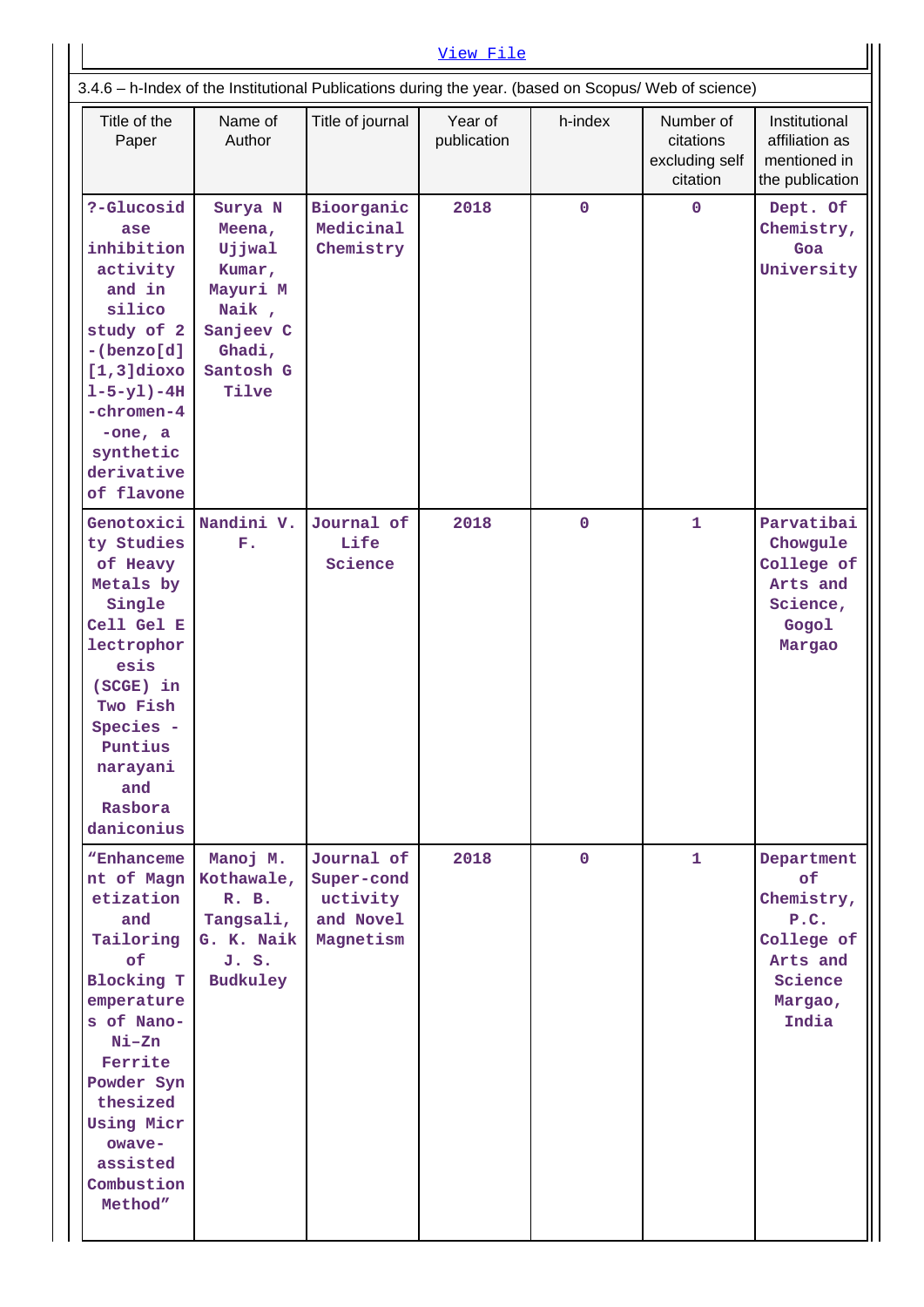| "Cluster<br>mean field<br>theory for<br>two-dimens<br>ional<br>spin1 Bose<br>-Hubbard<br>model"                                                      | Bhargav K<br>Alavani,<br>Ananya Das<br>and Ramesh<br>V Pai, | Journal of<br>Physics B:<br>Atomic,<br>Molecular<br>and<br>Optical<br>Physics,<br>Vol. 51,<br>145302                                                                                                                                                                                                                      | 2018 | $\mathbf 0$  | $\Omega$     | Department<br>of<br>Physics,<br>Parvatibai<br>Chowgule<br>College of<br>Arts and<br>Science,<br>Gogol<br>Margao,<br>403602 |
|------------------------------------------------------------------------------------------------------------------------------------------------------|-------------------------------------------------------------|---------------------------------------------------------------------------------------------------------------------------------------------------------------------------------------------------------------------------------------------------------------------------------------------------------------------------|------|--------------|--------------|----------------------------------------------------------------------------------------------------------------------------|
| Globalizat<br>io,<br>Emergence<br>of Tourism<br>and Occupa<br>tional<br>Change:<br>Insights<br>of Palolem<br>Beach<br>Community<br>$-$ Goa,<br>India | Sawant<br>N.N.                                              | Turisztika<br>i És Vidék<br>fejlesztés<br>i Tanulmán<br>yok,<br>2018.<br>Március<br>III<br>Évfolyam<br>I. Szám,<br>$48 - 56$ ,<br>ISSN Szám:<br>2498-6984<br>(Hungarian<br>Journal -<br>Tourism<br>and Rural<br>Developmen<br>t Studies,<br>March<br>2018,<br>Volume<br>III, No.<br>$48 - 56$ ,<br>ISSN No.<br>2498-6984) | 2018 | $\mathbf 0$  | $\mathbf 0$  | Parvatibai<br>Chowgule<br>College of<br>Arts and<br>Science,<br>Gogol<br>Margao                                            |
| Coastal<br>Tourism<br>and Labour<br>Migration:<br>A Study of<br>Nepalese<br>Migrant<br>Labourers<br>in Tourism<br>Sector of<br>South Goa             | Nemikal,<br>V. Sawant,<br>N.N.                              | Aayushi In<br>ternationa<br>1 Interdis<br>ciplinary<br>Research<br>Journal,<br>$153 - 161.$                                                                                                                                                                                                                               | 2018 | $\mathbf{0}$ | $\mathbf{0}$ | Parvatibai<br>Chowgule<br>College of<br>Arts and<br>Science,<br>Gogol<br>Margao                                            |
| Rural<br><b>Based Eco</b><br>Tourism -<br>Alternativ<br>es for<br>Livelihood<br>in Rural<br>Setting: A<br>case of                                    | Sawant N.N<br>and Gaus<br>Desai A.                          | The Konkan<br>Geographer<br>, Vol. 20,<br>$10 - 14$                                                                                                                                                                                                                                                                       | 2018 | $\mathbf 0$  | $\mathbf 0$  | Parvatibai<br>Chowgule<br>College of<br>Arts and<br>Science,<br>Gogol<br>Margao                                            |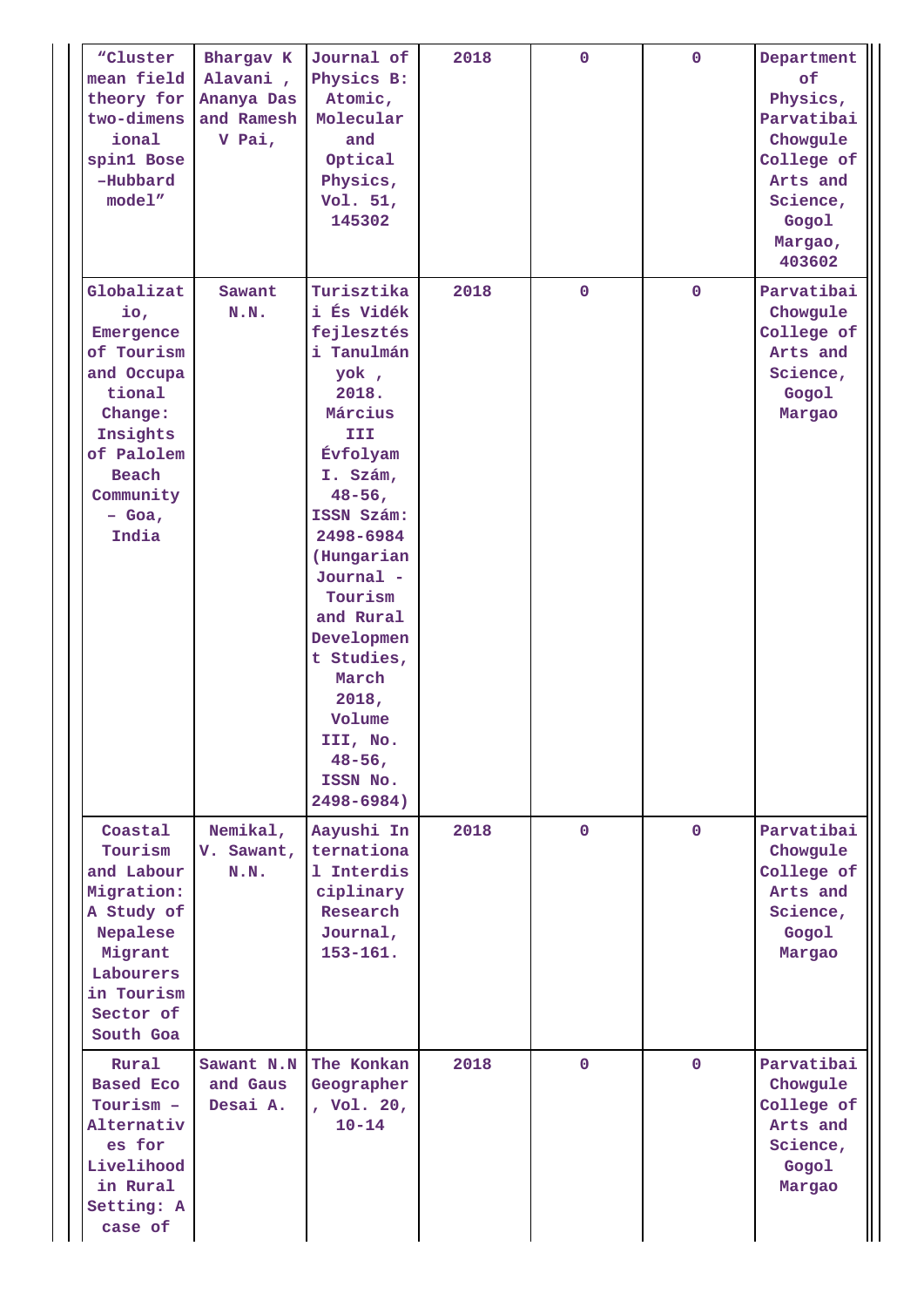| Verlem                                                                                                                                                                                                             |                                                      |              |                                             |                    |       |                                         |  |
|--------------------------------------------------------------------------------------------------------------------------------------------------------------------------------------------------------------------|------------------------------------------------------|--------------|---------------------------------------------|--------------------|-------|-----------------------------------------|--|
| Village,<br>Sanguem                                                                                                                                                                                                |                                                      |              |                                             |                    |       |                                         |  |
| Taluka,                                                                                                                                                                                                            |                                                      |              |                                             |                    |       |                                         |  |
| Goa                                                                                                                                                                                                                |                                                      |              |                                             |                    |       |                                         |  |
|                                                                                                                                                                                                                    |                                                      |              | View File                                   |                    |       |                                         |  |
| 3.4.7 - Faculty participation in Seminars/Conferences and Symposia during the year                                                                                                                                 |                                                      |              |                                             |                    |       |                                         |  |
| Number of Faculty                                                                                                                                                                                                  | International                                        | National     |                                             | <b>State</b>       |       | Local                                   |  |
| Attended/Semina<br>rs/Workshops                                                                                                                                                                                    | 13                                                   | 32           |                                             | 42                 |       | 298                                     |  |
| Presented<br>papers                                                                                                                                                                                                | 16                                                   | 33           |                                             | 7                  |       | $\Omega$                                |  |
| Resource<br>persons                                                                                                                                                                                                | $\mathbf 0$                                          | 9            |                                             | 27                 |       | 20                                      |  |
|                                                                                                                                                                                                                    |                                                      |              | View File                                   |                    |       |                                         |  |
| 3.5 - Consultancy                                                                                                                                                                                                  |                                                      |              |                                             |                    |       |                                         |  |
| 3.5.1 - Revenue generated from Consultancy during the year                                                                                                                                                         |                                                      |              |                                             |                    |       |                                         |  |
| Name of the Consultan(s)<br>department                                                                                                                                                                             | Name of consultancy<br>project                       |              | Consulting/Sponsoring<br>Agency             |                    |       | Revenue generated<br>(amount in rupees) |  |
| Sharmila Menezes,<br>Aptitude test and<br>guidance<br><b>Students Support</b><br>Service (Career<br>Counselling Center)                                                                                            |                                                      |              | <b>NA</b>                                   |                    |       | 18000                                   |  |
| Department of<br>Geography Research<br>Center                                                                                                                                                                      | Colvale Housing<br>Board Project                     |              | Goa State<br>Biodiversity Board,<br>Saligao |                    |       | 19000                                   |  |
| Department of<br>Geography Research<br>Center                                                                                                                                                                      | Kolhapur Oxygen<br><b>CRYOTIMES E-</b><br>Newsletter |              | Kolhapur Oxygen<br>Acetylene Pvt. Ltd.      |                    |       | 20000                                   |  |
| Technical Support<br>Group - Parvatibai<br>Chowgule College<br>(Departments of<br>Botany, Geography<br>Zoology)                                                                                                    | Peoples<br>Biodiversity<br>register(PBR),<br>Chandor |              | Goa State<br>Biodiversity Board,<br>Saligao |                    | 10000 |                                         |  |
| Uma Masur, Botany                                                                                                                                                                                                  | Medicinal plant<br>cultivation, Raia                 |              |                                             | GSREPL, Raia       |       | 62965                                   |  |
|                                                                                                                                                                                                                    |                                                      |              | View File                                   |                    |       |                                         |  |
| 3.5.2 – Revenue generated from Corporate Training by the institution during the year                                                                                                                               |                                                      |              |                                             |                    |       |                                         |  |
| Name of the<br>Title of the<br>Agency seeking /<br>Revenue generated<br>(amount in rupees)<br>Consultan(s)<br>training<br>programme<br>department                                                                  |                                                      |              |                                             | Number of trainees |       |                                         |  |
| 0                                                                                                                                                                                                                  | $\mathbf 0$                                          | $\mathbf{0}$ |                                             | $\mathbf 0$        |       | $\mathbf 0$                             |  |
|                                                                                                                                                                                                                    |                                                      |              | No file uploaded.                           |                    |       |                                         |  |
| 3.6 - Extension Activities                                                                                                                                                                                         |                                                      |              |                                             |                    |       |                                         |  |
| 3.6.1 – Number of extension and outreach programmes conducted in collaboration with industry, community and<br>Non- Government Organisations through NSS/NCC/Red cross/Youth Red Cross (YRC) etc., during the year |                                                      |              |                                             |                    |       |                                         |  |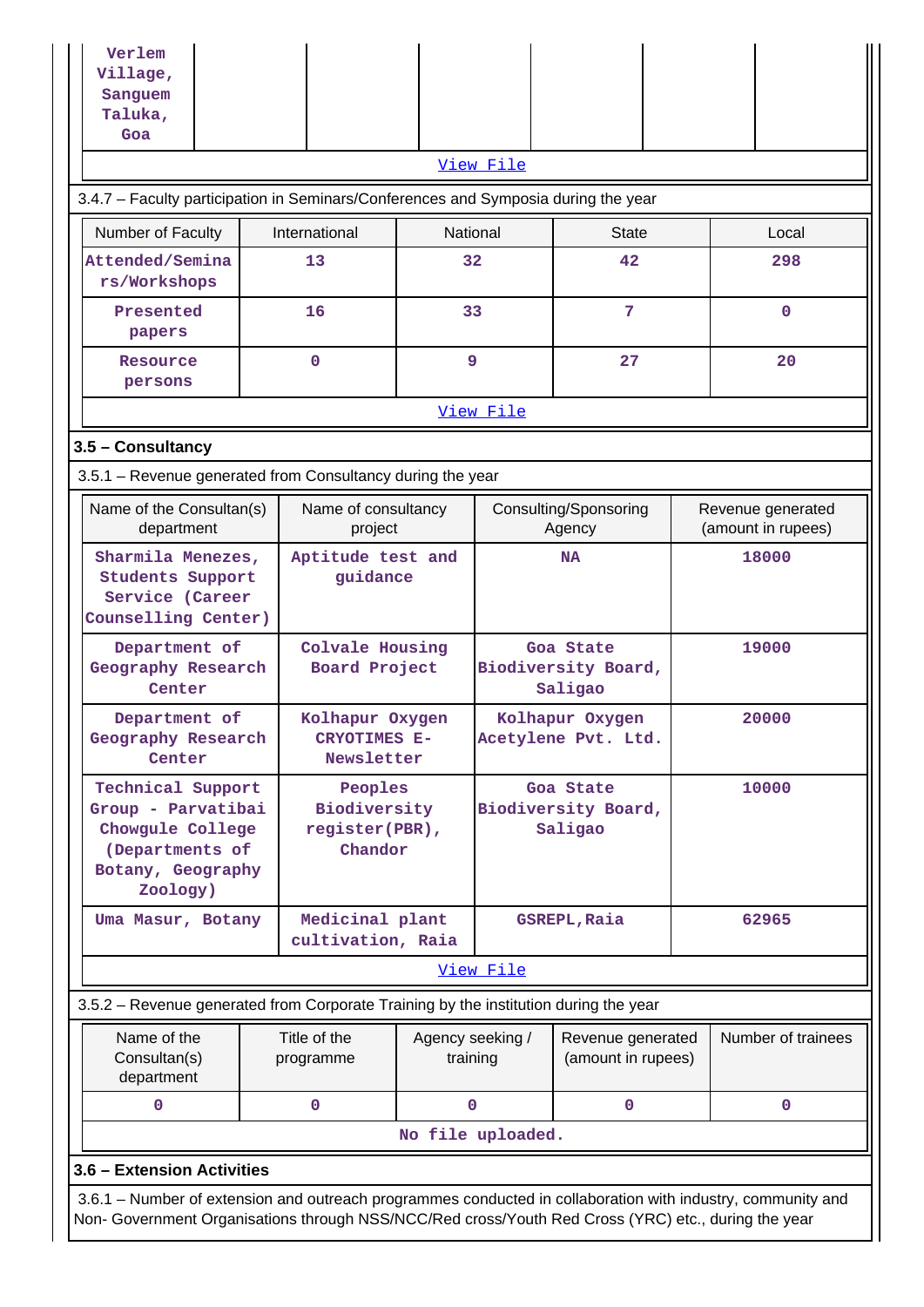| Title of the activities                                                                                                                                                                                                           | Organising unit/agency/<br>collaborating agency                                                          | Number of teachers<br>participated in such<br>activities | Number of students<br>participated in such<br>activities |
|-----------------------------------------------------------------------------------------------------------------------------------------------------------------------------------------------------------------------------------|----------------------------------------------------------------------------------------------------------|----------------------------------------------------------|----------------------------------------------------------|
| OP-Debate Poster<br>Competition (Debate<br>entitled: "Will<br>India Ever Be<br>Poverty Free?" and<br>Poster competition<br>entitled: "Vicious<br>Circle of POVERTY")                                                              | Economics                                                                                                | 1                                                        | 36                                                       |
| OP-Fun with<br>Chemistry for<br>SPECIALLY ABLED<br><b>CHILDREN</b>                                                                                                                                                                | Chemisty Dept<br>Chetana Educational<br>trust's School cum<br>rehabilitation<br>centre, Curchorem<br>Goa | 3                                                        | 32                                                       |
| OP-Seminar on 'How<br>to make use of<br>advance Technology<br>in the field of<br>teaching SPECIAL<br><b>CHILDREN'</b><br>Attendees: Other<br>college Faculty: 30                                                                  | College Keshav Seva<br>Sadhana<br>Organisation                                                           | 1                                                        | 0                                                        |
| OP-Talk on 'Using<br>Technology in<br>Educating SPECIAL<br><b>CHILDREN'Attendees:</b><br>Other college<br>Faculty: 30,<br>Parents: 110                                                                                            | College LokvishwasP<br>ratishthan's<br>Special School,<br>Dhavli-Ponda                                   | 1                                                        | $\mathbf 0$                                              |
| <b>OP-BIKING SAFETY</b><br>Awareness drive                                                                                                                                                                                        | Sitara Motors Goa<br>and KTM Bikes South<br>Goa                                                          | $\overline{a}$                                           | 70                                                       |
| STREET PLAY -old<br>age                                                                                                                                                                                                           | Sociology Dept.<br>Provedoria- Margao                                                                    | 1                                                        | 15                                                       |
| <b>OP- NATIONAL</b><br>DEWORMING DAY (NDD)<br>and Mop Up<br>Day(MUD):<br>participated in the<br>supervision of<br>administration of<br>deworming tablets<br>on National<br>Deworming Day-25th<br>February 2019 5th<br>March 2019. | Zoology Dept.<br>Directorate of<br>Health Science and<br>'Urban health<br>Centre' Margao Goa.            | 4                                                        | $\mathbf{0}$                                             |
| OP- SKIN SAFAR RATH<br>a Public awareness<br>programme to create<br>awareness amongst<br>people on skin                                                                                                                           | Zoology Dept. The<br>Indian Association<br>of Dermatologists,<br>Venerologists and<br>Leprologists, Goa  | $\overline{2}$                                           | 55                                                       |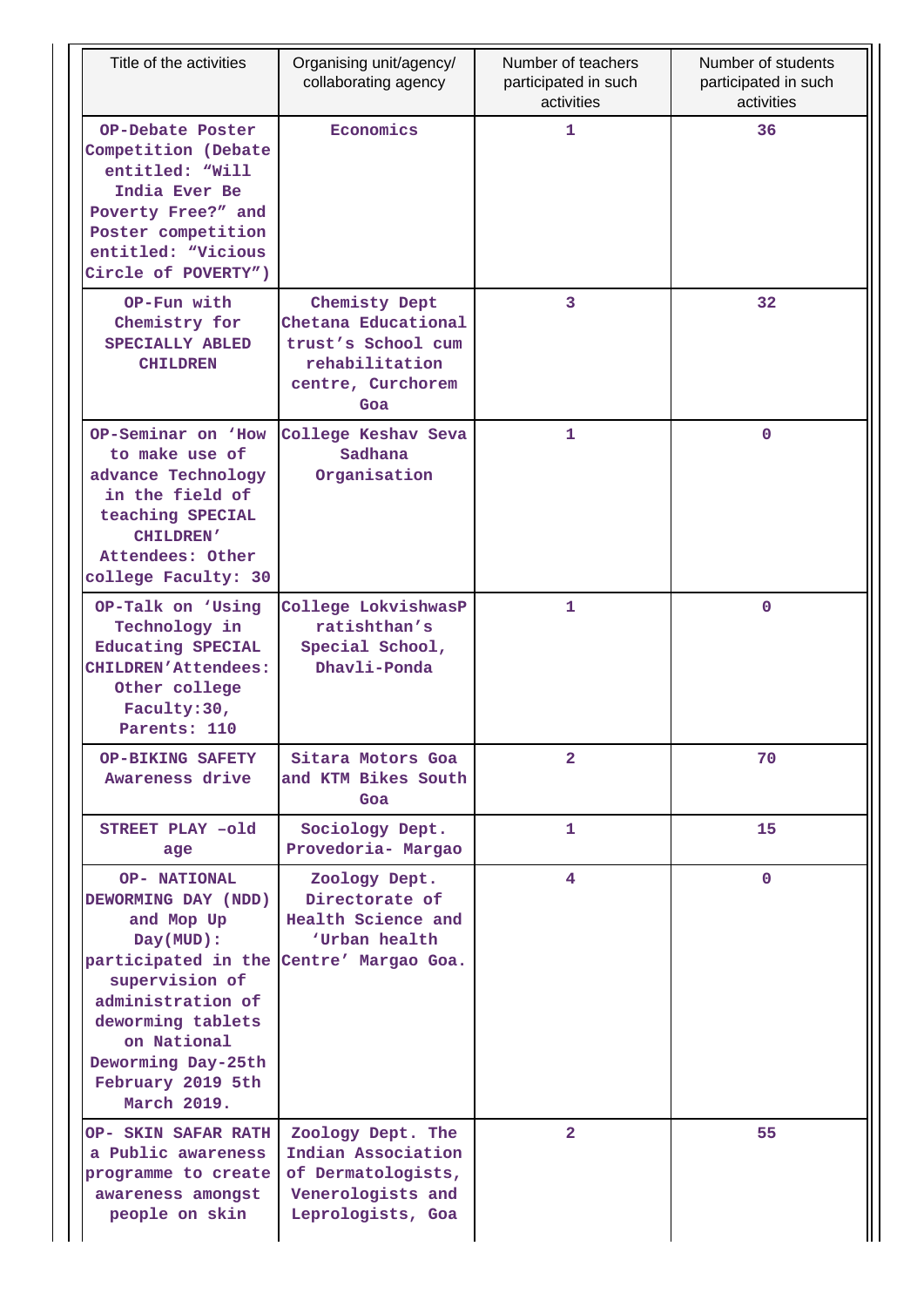| health care on 08th  <br>January, 2019.                                                                                                                                                   | State branch                                                                                |   |   |  |  |  |
|-------------------------------------------------------------------------------------------------------------------------------------------------------------------------------------------|---------------------------------------------------------------------------------------------|---|---|--|--|--|
| <b>OP- KITCHEN WASTE</b><br>MANAGEMENT AND<br><b>COMPOSTING: TO</b><br>spread awareness<br>about procedures of<br>waste management/<br>composting of<br>kitchen waste from<br>households. | Zoology Dept. Local<br>community of<br>Margao, Kavlem,<br>Navelim, Cansaulim<br>and Paigin. | 1 | 5 |  |  |  |
| OP- IMPORTANCE OF<br>PHYSICAL ACTIVITY:<br>To bring about<br>awareness on<br>"Importance of<br>Physical Activity"                                                                         | Zoology Dept. Local<br>community of Gogol<br>and Margao                                     | 1 | 5 |  |  |  |
| <u>View File</u>                                                                                                                                                                          |                                                                                             |   |   |  |  |  |

 3.6.2 – Awards and recognition received for extension activities from Government and other recognized bodies during the year

| Name of the activity                                               | Award/Recognition                                | <b>Awarding Bodies</b>                                                                               | Number of students<br><b>Benefited</b> |
|--------------------------------------------------------------------|--------------------------------------------------|------------------------------------------------------------------------------------------------------|----------------------------------------|
| College recognised<br>as IIC by MHRD                               | IIC Centre                                       | <b>MHRD</b>                                                                                          | $\Omega$                               |
| <b>ARIIA Ranking</b><br>$2018 - 19$                                | Two Stars                                        | <b>MHRD</b>                                                                                          | $\Omega$                               |
| Gomantakiya<br>Balkrishna Vaman<br>Savardekar<br>vaktrutva spardha | 1st Prize in all<br>Goa elocution<br>competition | Gomantak Marathi<br>Bhasha Parishad                                                                  | 1.                                     |
| Akhil Goa<br>Srujansangam<br>Kalamohatsav                          | 1st Prize in all<br>Goa elocution<br>competition | Goa Marathi Academy                                                                                  | 1.                                     |
| Rastriya Ekta<br>shibir, Kolhapur                                  | 3rd Prize                                        | <b>NSS</b>                                                                                           | 1                                      |
| "Kumarsambhav',<br>Mahakavya Pathantar<br>Spardha                  | 1st Prize                                        | Rastriya Sanskrit<br>Sansthan,                                                                       | 1.                                     |
| Ek Bharat shrestha<br><b>Bharat</b>                                | Best Youth chief                                 | Nehru Yuva kendra<br>Govt. of India                                                                  | $\mathbf{1}$                           |
| Akhil Goa Patrakaar<br>Lekhak sangh annual<br>function             | Vishesh Gaurav                                   | Akhil Goa Patrakaar<br>Lekhak Sangh                                                                  | $\mathbf{1}$                           |
| DBT Star College<br>Scheme                                         | DBT star college<br>Scheme Status                | DBT Ministry of<br>Science and<br>Technology, Govt.<br>Of India                                      | 225                                    |
|                                                                    |                                                  | View File                                                                                            |                                        |
|                                                                    |                                                  | 3.6.3 - Students participating in extension activities with Government Organisations, Non-Government |                                        |

Organisations and programmes such as Swachh Bharat, Aids Awareness, Gender Issue, etc. during the year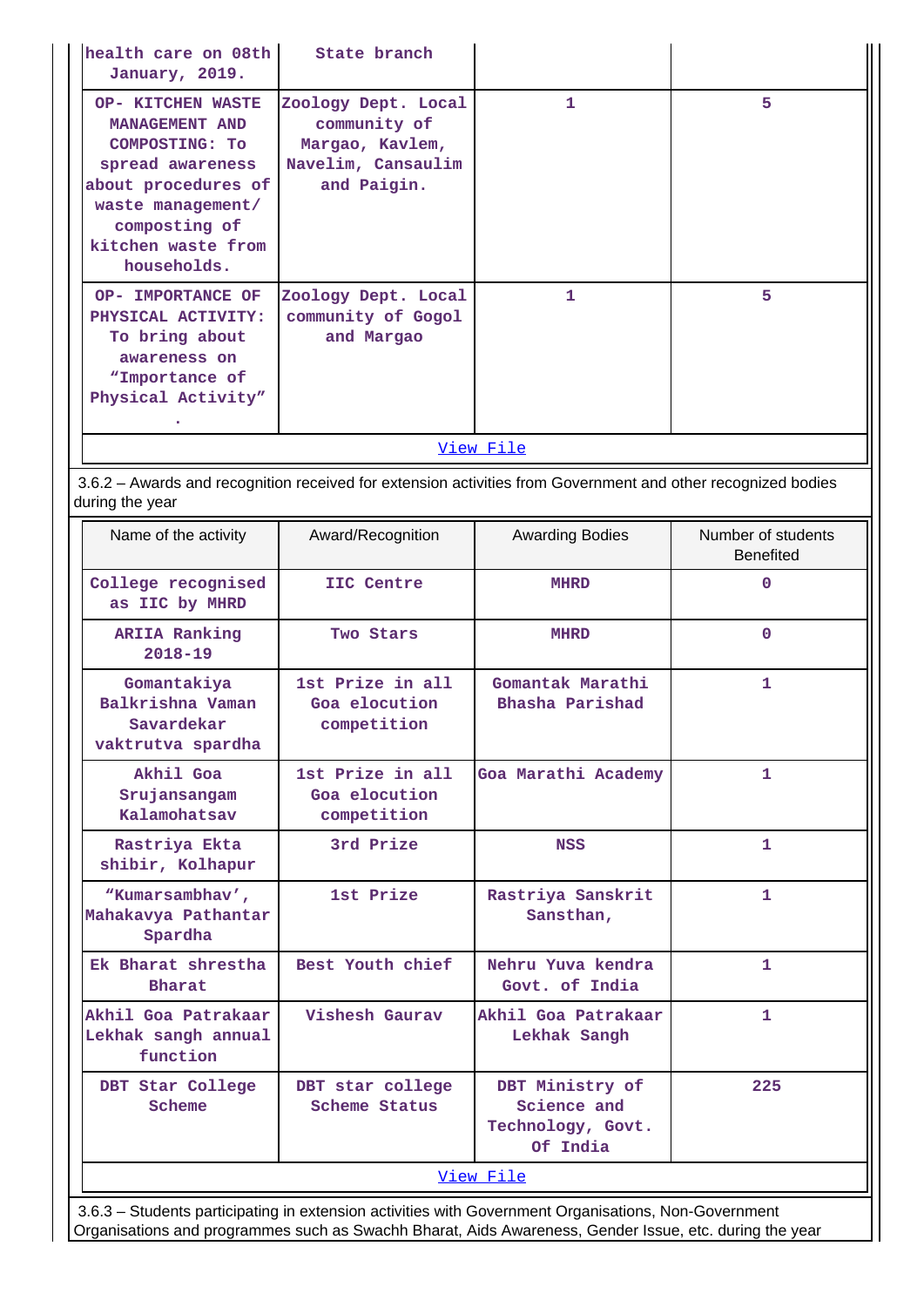| Name of the scheme                      | Organising unit/Agen<br>Name of the activity<br>cy/collaborating<br>agency |                                                                                                                                                                                                                                | Number of teachers<br>participated in such<br>activites | Number of students<br>participated in such<br>activites |
|-----------------------------------------|----------------------------------------------------------------------------|--------------------------------------------------------------------------------------------------------------------------------------------------------------------------------------------------------------------------------|---------------------------------------------------------|---------------------------------------------------------|
| GI-Gender Issue                         | Dept. of<br>English                                                        | Gender and<br>Sexuality - $A$<br>talk by Dr. Raj<br>Rao Author,<br>activist,<br>academic for 30<br>years, spoke<br>with students<br>on Gender and<br>Sexuality and<br>how it affects<br>us in society,<br>and in<br>academics. | 4                                                       | 74                                                      |
| <b>SB-Green</b><br>Initiative           | DBT Star<br>College Scheme<br>of Chowgule<br>College                       | Research<br>project on<br>Geophysical<br>surveying and<br>designing<br>rainwater<br>harvesting<br>system for<br>Chowgule<br>College.                                                                                           | 1                                                       | 4                                                       |
| SB-Green<br>Initiative                  | Department of<br>Zoology                                                   | Vermicomposting                                                                                                                                                                                                                | $\overline{\mathbf{2}}$                                 | 6                                                       |
| SB-Green<br>Initiative                  | DBT Star<br>College Scheme<br>of Chowgule<br>College                       | Save Energy<br>Save Water                                                                                                                                                                                                      | $\overline{\mathbf{2}}$                                 | 6                                                       |
| <b>SB-Green</b><br>Initiative           | DBT Star<br>College Scheme<br>of Chowgule<br>College                       | Biodiversity<br>Documentation<br>(College Fauna<br>1                                                                                                                                                                           | 3                                                       | 8                                                       |
| SB- Under DBT<br>Star College<br>Scheme | College                                                                    | Save water -<br>awareness<br>programme                                                                                                                                                                                         | $\overline{2}$                                          | 7                                                       |
| SB-Under DBT<br>Star College<br>Scheme  | College                                                                    | Save Energy -<br>awareness<br>programme                                                                                                                                                                                        | $\overline{a}$                                          | 6                                                       |
| <b>SB-Green</b><br>Initiative           | DBT Star<br>College Scheme<br>of Chowgule<br>College                       | Green Audit of<br>Campus                                                                                                                                                                                                       | 6                                                       | 8                                                       |
| SB-Under DBT<br>Star College<br>Scheme  | College<br>Shubhankar<br>Environmental<br>Services, Ponda-<br>Goa          | Green Audit<br>:Energy Audit,<br>Biodiversity<br>Audit, Waste<br>audit.                                                                                                                                                        | 10                                                      | 21                                                      |
| SB-Swachh                               | MHRD/ Ministry                                                             | Swachh Bharat                                                                                                                                                                                                                  | $\overline{\mathbf{2}}$                                 | 43                                                      |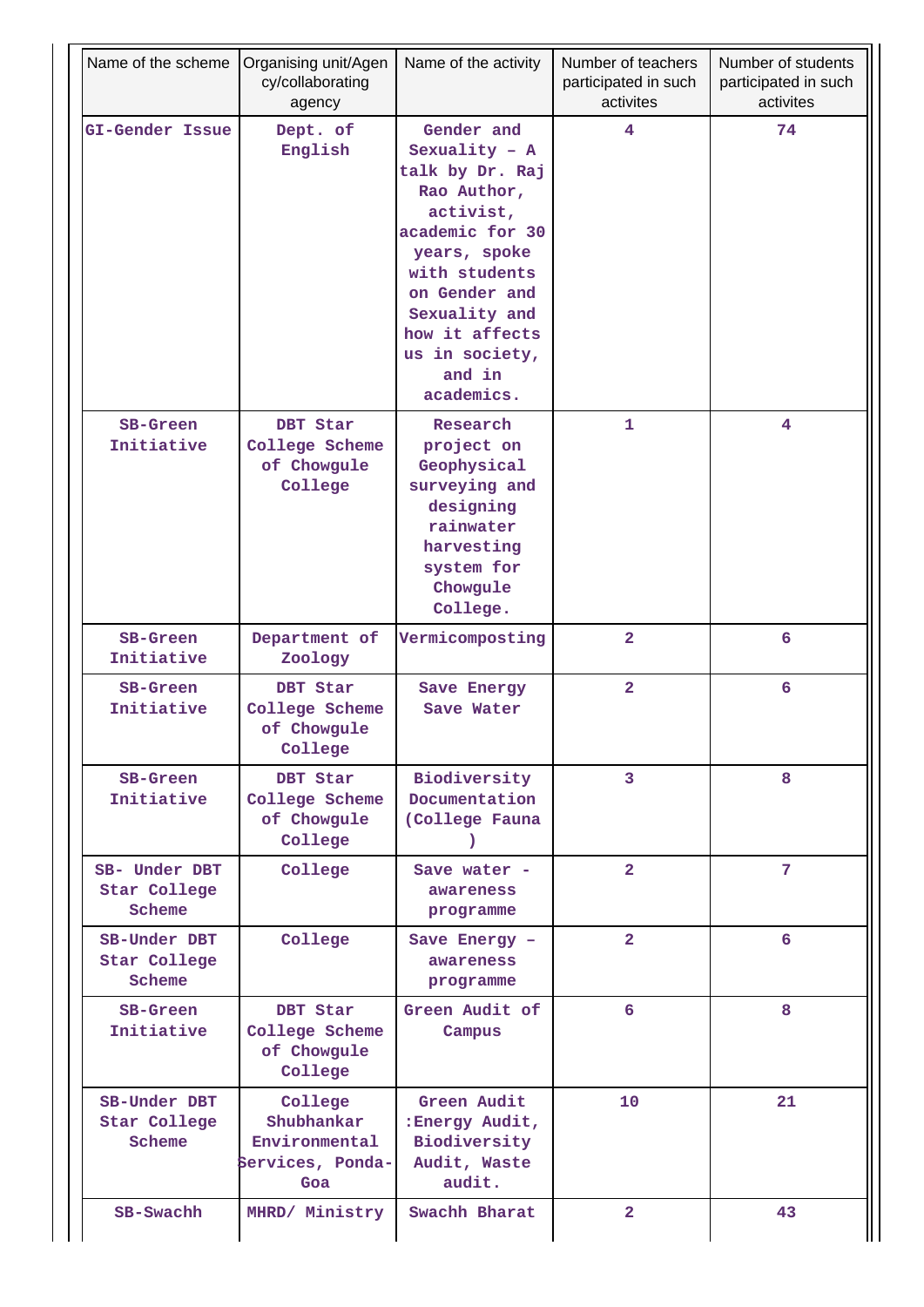| Bharat Abhiyan                                                                                                                                           | of Drinking<br>water and<br>Sanitation/ Goa<br>University |                | Summer<br>Internship                                   |                                     |             |                    |             |
|----------------------------------------------------------------------------------------------------------------------------------------------------------|-----------------------------------------------------------|----------------|--------------------------------------------------------|-------------------------------------|-------------|--------------------|-------------|
|                                                                                                                                                          |                                                           |                |                                                        | View File                           |             |                    |             |
| 3.7 - Collaborations                                                                                                                                     |                                                           |                |                                                        |                                     |             |                    |             |
| 3.7.1 – Number of Collaborative activities for research, faculty exchange, student exchange during the year                                              |                                                           |                |                                                        |                                     |             |                    |             |
| Nature of activity                                                                                                                                       |                                                           | Participant    |                                                        | Source of financial support         |             |                    | Duration    |
| <b>Faculty Exchange</b><br>1<br>Programme                                                                                                                |                                                           |                | Erasmus Programme<br>of the European<br>Union          |                                     | 30          |                    |             |
| <b>Faculty Exchange</b><br>1<br>Programme                                                                                                                |                                                           |                |                                                        | Institution                         |             | 30                 |             |
| Student - Academic<br>1<br>Exchange Programme:                                                                                                           |                                                           |                | Erasmus Mobility<br>Programme of the<br>European Union |                                     | 180         |                    |             |
| Student - Academic<br>Exchange Programme:                                                                                                                |                                                           | $\mathbf{1}$   |                                                        | Self Funded                         |             | 365                |             |
| Student - Academic<br>Exchange Programme:                                                                                                                |                                                           | $\mathbf{1}$   |                                                        | Scholarship by<br>Kansai University |             | 365                |             |
| Student - Academic<br>Exchange Programme:                                                                                                                |                                                           | $\overline{2}$ |                                                        | Self Funded                         |             | 365                |             |
| Student - Academic<br>Exchange Programme:                                                                                                                |                                                           | 1              |                                                        | Self Funded                         |             |                    | 210         |
| Cultural Exchange<br>Programme:                                                                                                                          |                                                           | 12             |                                                        |                                     | Self Funded |                    | 15          |
| Cultural Exchange<br>Programme:                                                                                                                          |                                                           | 14             |                                                        |                                     | Self Funded |                    | 15          |
| Cultural Exchange<br>16<br>Programme:                                                                                                                    |                                                           |                |                                                        | Self Funded                         |             | 15                 |             |
|                                                                                                                                                          |                                                           |                |                                                        | View File                           |             |                    |             |
| 3.7.2 - Linkages with institutions/industries for internship, on-the- job training, project work, sharing of research<br>facilities etc. during the year |                                                           |                |                                                        |                                     |             |                    |             |
| Nature of linkage                                                                                                                                        | Title of the                                              |                | Name of the                                            | <b>Duration From</b>                |             | <b>Duration To</b> | Participant |

| Nature of linkage              | Title of the<br>linkage         | Name of the<br>partnering<br>institution/<br>industry<br>/research lab<br>with contact<br>details                           | <b>Duration From</b> | Duration To | Participant |
|--------------------------------|---------------------------------|-----------------------------------------------------------------------------------------------------------------------------|----------------------|-------------|-------------|
| Inviting<br>Resource<br>Person | Goa Physics<br>Research<br>Meet | Prof.<br>Hiranmaya<br>Mishra,<br>Theoretical<br>Physics<br>Division,<br>Physical<br>Research<br>Laboratory,<br>Navrangpura, | 03/02/2019           | 03/02/2019  | 57          |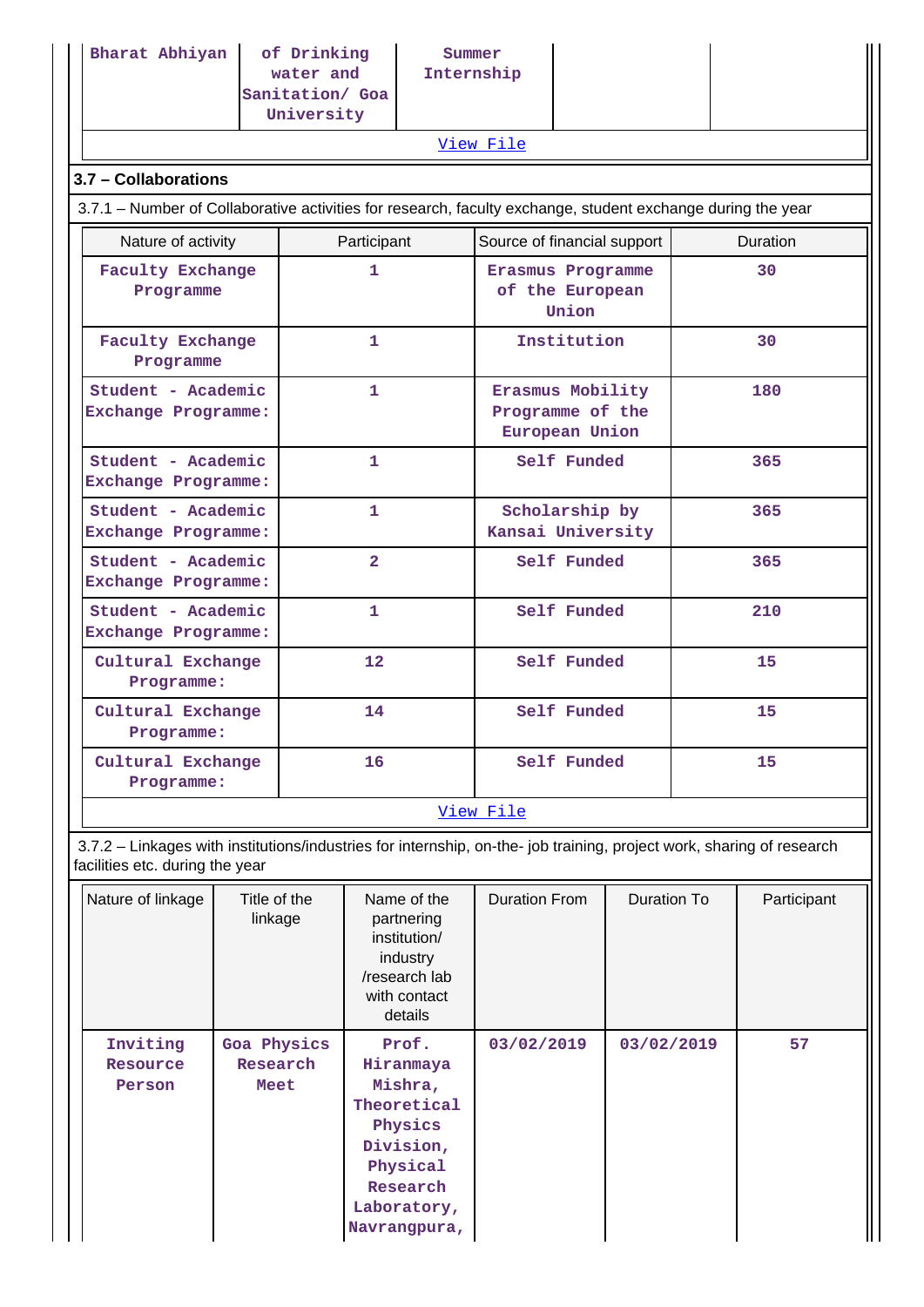|                                |                                                                                                         | Ahmedabad                                                                                                                                                                                                                                                                                         |            |            |    |
|--------------------------------|---------------------------------------------------------------------------------------------------------|---------------------------------------------------------------------------------------------------------------------------------------------------------------------------------------------------------------------------------------------------------------------------------------------------|------------|------------|----|
| Inviting<br>Resource<br>Person | Short term<br>Training<br>programme on<br>GIS (hands<br>on exercises<br>in QGIS and<br>Google<br>Earth) | Dr. Aniket<br>Borgawkar,<br>Vikas<br>Ghadamode,<br>Shivali<br>Deshmukh,<br>Geotech GIS<br>training<br>institute<br>and<br>consultancy,<br>Aurangabad.                                                                                                                                             | 22/02/2019 | 23/02/2019 | 18 |
| Inviting<br>Resource<br>Person | Workshop on<br>Research<br><b>Based</b><br>Pedagogical<br>Tools in<br>Teaching<br>Physics<br>Concepts.  | Prof. A. K.<br>Ahluwalia,<br>Physics<br>Department,<br>Simla<br>University<br>Prof.<br>Sarmistha<br>Sahu,<br>Physics<br>Department,<br>Rani Ammani<br>College,<br>BangaloreDr.<br>Vandana<br>Luthra,<br>Gargi<br>College, New<br>DelhiDr.<br>Charu Dogra<br>Rawat,<br>Ramjas<br>College,<br>Delhi | 19/11/2018 | 22/11/2018 | 32 |
| Inviting<br>Resource<br>Person | Workshops in<br>Petrology                                                                               | Dr.<br>Shrinivas G<br>Viladkar,<br>Director<br>$(Hon)$ ,<br>Carbonatite<br>Research<br>Centre,<br>Gujarat.                                                                                                                                                                                        | 04/12/2018 | 08/12/2018 | 30 |
| Inviting<br>Resource<br>Person | IWorkshops<br>in Petrology                                                                              | Dr. HM<br>Ramachandra,<br>Retired<br>Director,<br>Geological<br>Survey of<br>India,<br>Bengaluru                                                                                                                                                                                                  | 04/12/2018 | 08/12/2018 | 30 |
| Inviting<br>Resource           | the youth                                                                                               | 'The role of Fr. Joseph H<br>Pereira-                                                                                                                                                                                                                                                             | 20/12/2018 | 20/12/2018 | 80 |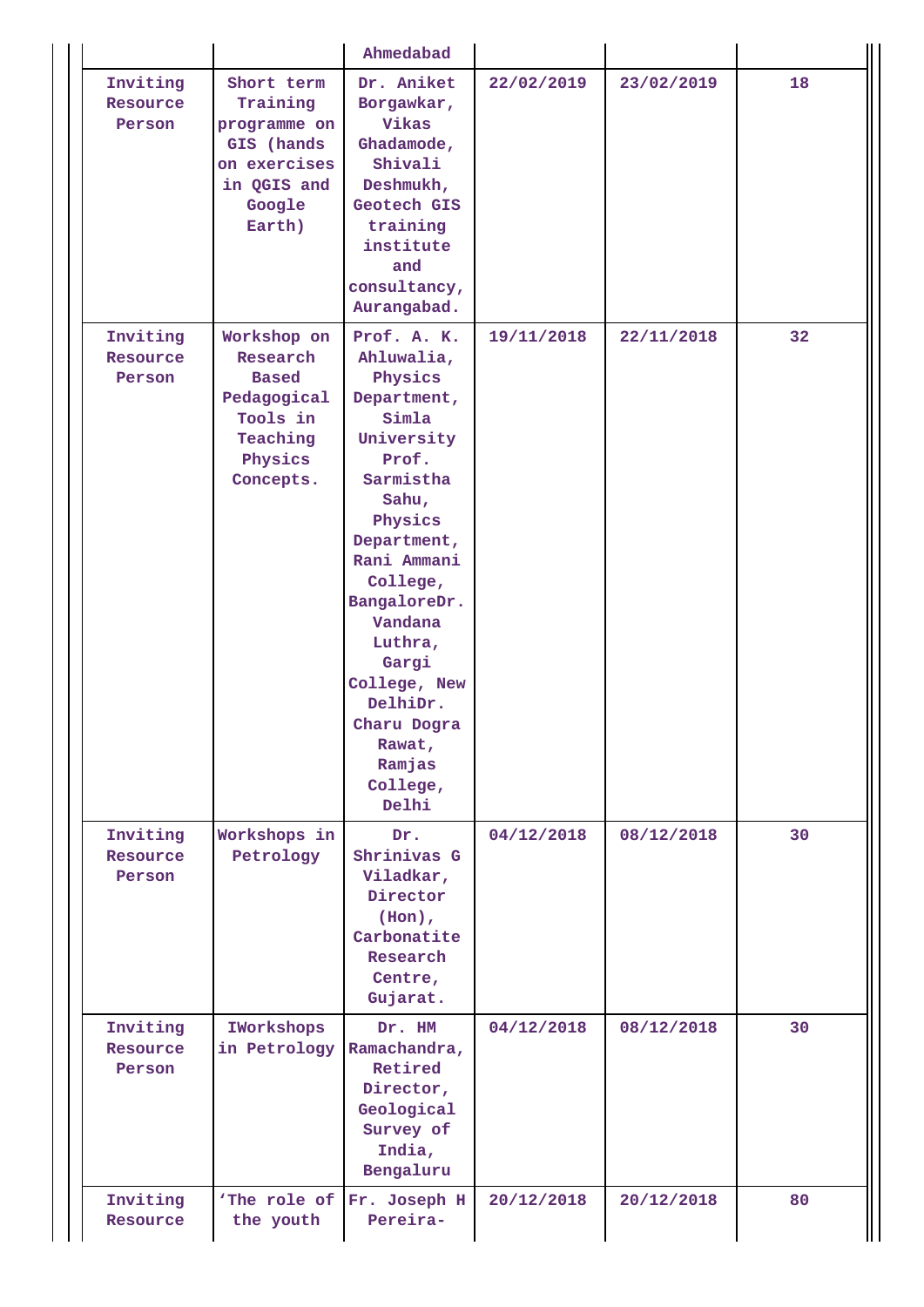| Person                                                                                                                                                | towards<br>social respo<br>nsibility<br>and social<br>work            |  | founder<br>member of<br>Kripa<br>foundation<br>and<br>Padmashree<br>Awardee. |                                                                                                                                                                                          |                         |                                                           |            |    |
|-------------------------------------------------------------------------------------------------------------------------------------------------------|-----------------------------------------------------------------------|--|------------------------------------------------------------------------------|------------------------------------------------------------------------------------------------------------------------------------------------------------------------------------------|-------------------------|-----------------------------------------------------------|------------|----|
| Inviting<br>Resource<br>Person                                                                                                                        | Guest<br>Lecture on<br>"Perspective<br>in Social<br>Work<br>Practice" |  |                                                                              |                                                                                                                                                                                          | Ms. Vasudha<br>Sawaikar | 07/11/2018                                                | 07/11/2018 | 69 |
| on-the-job<br>training                                                                                                                                | In planning<br>events and<br>preparing<br>itineraries                 |  | Dream<br>catcher<br>events and<br>exotic tours<br>and travels<br>Ponda - Goa | 15/04/2019                                                                                                                                                                               | 25/05/2019              | 13                                                        |            |    |
| Research                                                                                                                                              | Eramus<br>Project                                                     |  | University<br>of La<br>Reunion<br>France                                     | 15/09/2018                                                                                                                                                                               | 15/03/2019              | $\mathbf 1$                                               |            |    |
| Lecture<br>series                                                                                                                                     | Mangrove<br>Ecosystem'                                                |  | <b>Mangrove</b><br>Society of<br>India' (MSI)                                | 28/07/2018                                                                                                                                                                               | 30/07/2018              | 131                                                       |            |    |
|                                                                                                                                                       |                                                                       |  | View File                                                                    |                                                                                                                                                                                          |                         |                                                           |            |    |
| 3.7.3 - MoUs signed with institutions of national, international importance, other institutions, industries, corporate<br>houses etc. during the year |                                                                       |  |                                                                              |                                                                                                                                                                                          |                         |                                                           |            |    |
| Organisation                                                                                                                                          |                                                                       |  | Date of MoU signed                                                           | Purpose/Activities                                                                                                                                                                       |                         | Number of<br>students/teachers<br>participated under MoUs |            |    |
| Mangrove Society of<br>India                                                                                                                          |                                                                       |  | 30/07/2018                                                                   | To organize joint<br>activities in<br>research, training,<br>community outreach,<br>co-curricular and<br>extra - curricular<br>areas and enable<br>students to carry<br>out internships. |                         | 157                                                       |            |    |
|                                                                                                                                                       | La Reunion<br>University, France                                      |  | 24/08/2018                                                                   | Exchange of<br>Research Scholars<br>and research<br>supervisors                                                                                                                          |                         | 4                                                         |            |    |
| Government College<br>of Commerce<br>Economics, Margao                                                                                                |                                                                       |  | 14/03/2019                                                                   | To share of<br>resource and<br>infrastructure                                                                                                                                            |                         | 6                                                         |            |    |
| Baba Naik<br>Mahavidyalaya,<br>Kokrud, Maharashtra                                                                                                    |                                                                       |  | 20/12/2018                                                                   | To share of<br>resource and<br>infrastructure and<br>organize joint<br>activities                                                                                                        |                         | 6                                                         |            |    |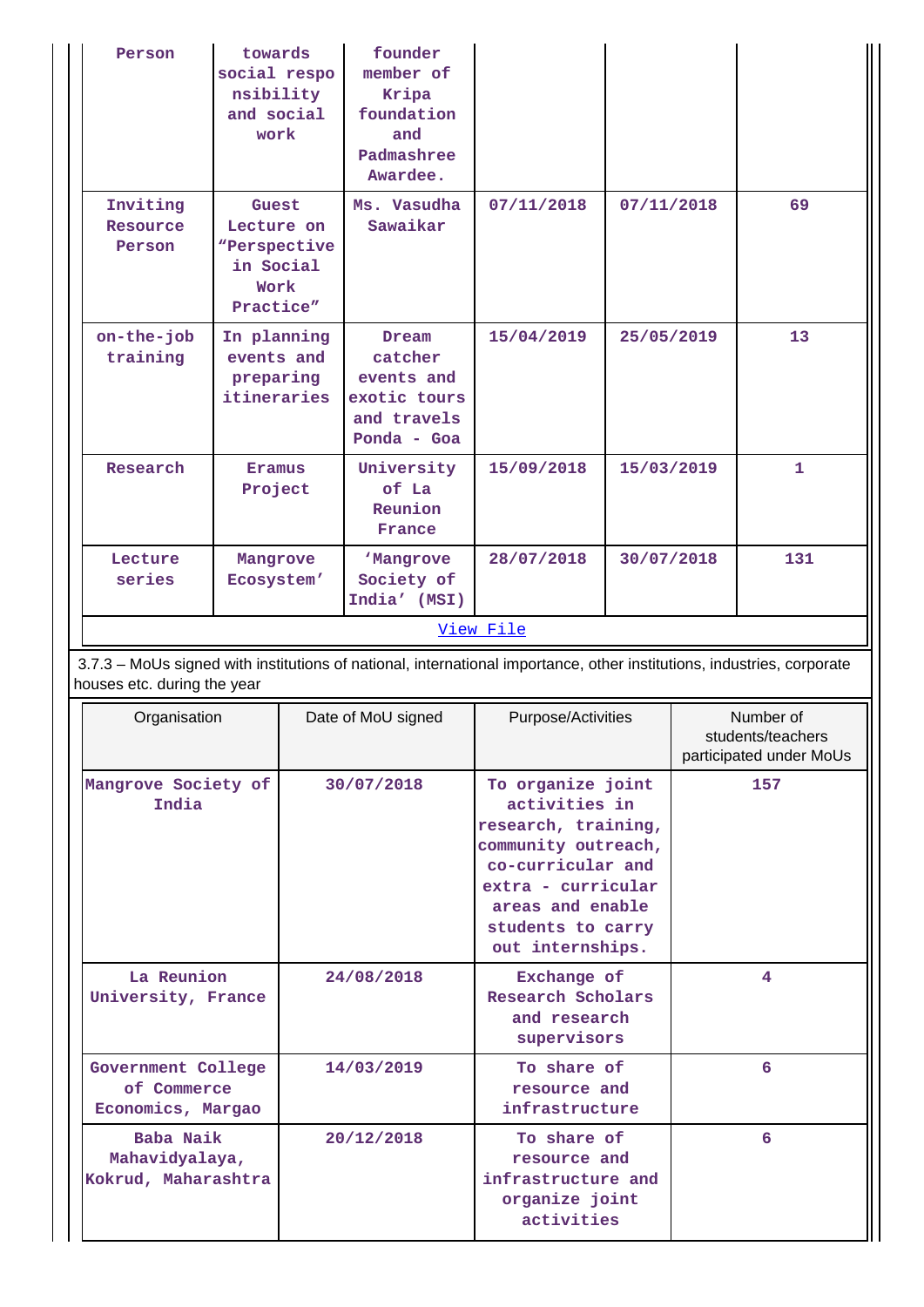|                                                                    | Camões, Instituto<br>07/11/2018<br>da Cooperação e da<br>Língua              |                                                                                             |             |                                                                            | To continue to<br>promote the<br>Portuguese Studies |                                | 4                  |  |
|--------------------------------------------------------------------|------------------------------------------------------------------------------|---------------------------------------------------------------------------------------------|-------------|----------------------------------------------------------------------------|-----------------------------------------------------|--------------------------------|--------------------|--|
|                                                                    |                                                                              |                                                                                             |             |                                                                            | in this College                                     |                                |                    |  |
|                                                                    |                                                                              |                                                                                             |             | View File                                                                  |                                                     |                                |                    |  |
|                                                                    |                                                                              | <b>CRITERION IV – INFRASTRUCTURE AND LEARNING RESOURCES</b>                                 |             |                                                                            |                                                     |                                |                    |  |
| 4.1 - Physical Facilities                                          |                                                                              |                                                                                             |             |                                                                            |                                                     |                                |                    |  |
|                                                                    |                                                                              | 4.1.1 - Budget allocation, excluding salary for infrastructure augmentation during the year |             |                                                                            |                                                     |                                |                    |  |
|                                                                    |                                                                              | Budget allocated for infrastructure augmentation                                            |             |                                                                            | Budget utilized for infrastructure development      |                                |                    |  |
|                                                                    | 194                                                                          |                                                                                             |             |                                                                            |                                                     | 124                            |                    |  |
|                                                                    | 4.1.2 - Details of augmentation in infrastructure facilities during the year |                                                                                             |             |                                                                            |                                                     |                                |                    |  |
|                                                                    | <b>Facilities</b>                                                            |                                                                                             |             |                                                                            |                                                     | <b>Existing or Newly Added</b> |                    |  |
| Number of important equipments                                     |                                                                              |                                                                                             |             |                                                                            |                                                     | Newly Added                    |                    |  |
|                                                                    | purchased (Greater than 1-0 lakh)<br>during the current year                 |                                                                                             |             |                                                                            |                                                     |                                |                    |  |
|                                                                    | Classrooms with Wi-Fi OR LAN                                                 |                                                                                             |             |                                                                            |                                                     | Existing                       |                    |  |
| Value of the equipment purchased<br>during the year (rs. in lakhs) |                                                                              |                                                                                             |             |                                                                            |                                                     | Newly Added                    |                    |  |
| Video Centre                                                       |                                                                              |                                                                                             |             |                                                                            | Existing                                            |                                |                    |  |
| Seminar halls with ICT facilities                                  |                                                                              |                                                                                             |             |                                                                            | Existing                                            |                                |                    |  |
| Classrooms with LCD facilities                                     |                                                                              |                                                                                             |             |                                                                            |                                                     | Existing                       |                    |  |
|                                                                    |                                                                              | Seminar Halls                                                                               |             |                                                                            |                                                     | Existing                       |                    |  |
|                                                                    |                                                                              | Laboratories                                                                                |             | Newly Added                                                                |                                                     |                                |                    |  |
|                                                                    |                                                                              | Laboratories                                                                                |             | Existing                                                                   |                                                     |                                |                    |  |
|                                                                    |                                                                              | Class rooms                                                                                 |             | Newly Added                                                                |                                                     |                                |                    |  |
|                                                                    |                                                                              | Class rooms                                                                                 |             | Existing<br>View File                                                      |                                                     |                                |                    |  |
|                                                                    |                                                                              |                                                                                             |             |                                                                            |                                                     |                                |                    |  |
| 4.2 - Library as a Learning Resource                               |                                                                              |                                                                                             |             |                                                                            |                                                     |                                |                    |  |
|                                                                    |                                                                              |                                                                                             |             | 4.2.1 - Library is automated {Integrated Library Management System (ILMS)} |                                                     |                                |                    |  |
| Name of the ILMS<br>software                                       |                                                                              | Nature of automation (fully<br>or patially)                                                 |             |                                                                            | Version                                             |                                | Year of automation |  |
| In-house                                                           |                                                                              | Fully                                                                                       |             |                                                                            | latest 2019                                         |                                | 1992               |  |
| 4.2.2 - Library Services                                           |                                                                              |                                                                                             |             |                                                                            |                                                     |                                |                    |  |
| Library<br>Service Type                                            |                                                                              | Existing                                                                                    |             |                                                                            | Newly Added                                         |                                | Total              |  |
| <b>Text Books</b>                                                  | 36002                                                                        | 2271928                                                                                     | 400         |                                                                            | 195000                                              | 36402                          | 2466928            |  |
| Reference<br><b>Books</b>                                          | 10664                                                                        | 1100000                                                                                     | 33          |                                                                            | 25000                                               | 10697                          | 1125000            |  |
| e-Books                                                            | 45000                                                                        | $\mathbf 0$                                                                                 | 52000       |                                                                            | $\mathbf 0$                                         | 97000                          | $\mathbf{0}$       |  |
| Journals                                                           | 219                                                                          | 505689                                                                                      | 28          |                                                                            | 100000                                              | 247                            | 605689             |  |
| e-Journals                                                         | 5                                                                            | 15000                                                                                       | $\mathbf 0$ |                                                                            | $\mathbf 0$                                         | 5                              | 15000              |  |
| CD & Video                                                         | 566                                                                          | 100000                                                                                      | 10          |                                                                            | 0                                                   | 576                            | 100000             |  |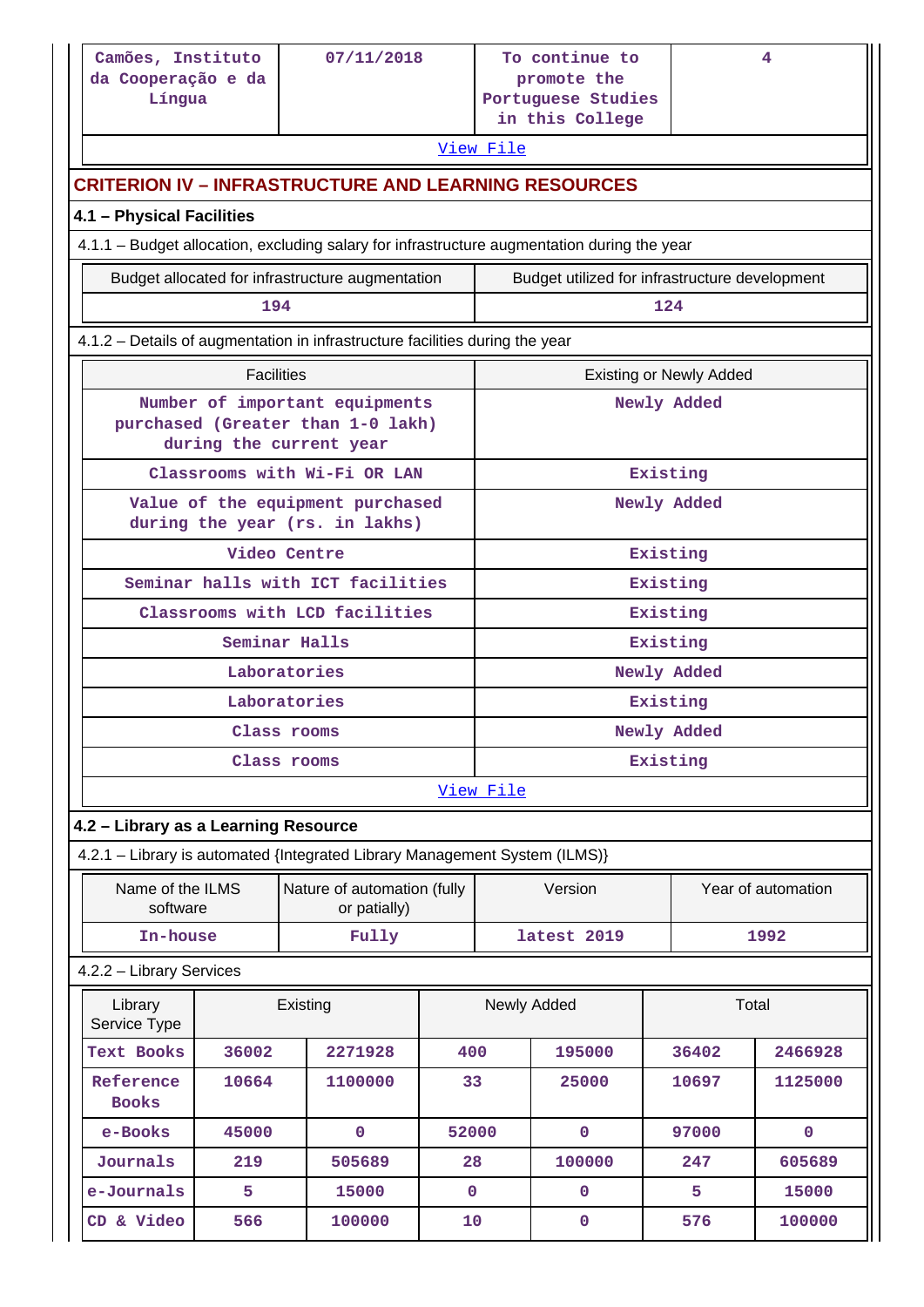| Digital<br>Database | 100            |  |  |  | 100 |  |  |
|---------------------|----------------|--|--|--|-----|--|--|
|                     | View<br>ه 1 نه |  |  |  |     |  |  |

 4.2.3 – E-content developed by teachers such as: e-PG- Pathshala, CEC (under e-PG- Pathshala CEC (Under Graduate) SWAYAM other MOOCs platform NPTEL/NMEICT/any other Government initiatives & institutional (Learning Management System (LMS) etc

| Name of the Teacher | Name of the Module                                                                                                                   | Platform on which module<br>is developed | Date of launching e-<br>content |
|---------------------|--------------------------------------------------------------------------------------------------------------------------------------|------------------------------------------|---------------------------------|
| Andrew Barreto      | http://node01.chowg<br>ules.ac.in/pub/weba<br>ssets/NAAC/aqar2018<br>$-19/4.2.320-20e$ -con<br>tent20by20Faculty.m<br>P <sub>4</sub> | Google Classroom                         | 08/12/2018                      |
| Delcia D'Souza      | Climatology                                                                                                                          | Google Classroom                         | 05/11/2018                      |
| Ramu Pagi           | Accounting for non- Google Classroom<br>accountants                                                                                  |                                          | 20/12/2018                      |
| Ramu Pagi           | Accounting for non- Google Classroom<br>accountants                                                                                  |                                          | 12/01/2019                      |
| Ramu Pagi           | Macro-economic<br>analysis                                                                                                           | Google Classroom                         | 17/01/2019                      |
| Ramu Pagi           | EVS (Module 4)                                                                                                                       | Google Classroom                         | 03/01/2019                      |
| Anagha Bicholcar    | Environmental<br><b>Studies</b>                                                                                                      | Google Classroom                         | 05/09/2018                      |
| Anagha Bicholcar    | Cartography                                                                                                                          | Google Classroom                         | 26/07/2019                      |
| Anagha Bicholcar    | Basics of Human<br>Geography                                                                                                         | Google Classroom                         | 06/12/2018                      |
| Anagha Bicholcar    | Fundamentals of<br>Geomorphology                                                                                                     | Google Classroom                         | 08/12/2018                      |
|                     |                                                                                                                                      | View File                                |                                 |

### **4.3 – IT Infrastructure**

4.3.1 – Technology Upgradation (overall)

| Type         | <b>Total Co</b><br>mputers | Computer<br>Lab | Internet | <b>Browsing</b><br>centers | Computer<br>Centers | Office | Departme<br>nts | Available<br><b>Bandwidt</b><br>h (MBPS/<br>GBPS) | <b>Others</b> |
|--------------|----------------------------|-----------------|----------|----------------------------|---------------------|--------|-----------------|---------------------------------------------------|---------------|
| Existin<br>g | 216                        | 111             | 216      | 38                         | 5                   | 23     | 39              | 72                                                | 103           |
| Added        | 39                         | 39              | 39       | $\mathbf 0$                | $\mathbf 0$         | 0      | 0               | 60                                                | 0             |
| Total        | 255                        | 150             | 255      | 38                         | 5                   | 23     | 39              | 132                                               | 103           |

4.3.2 – Bandwidth available of internet connection in the Institution (Leased line)

**132 MBPS/ GBPS**

4.3.3 – Facility for e-content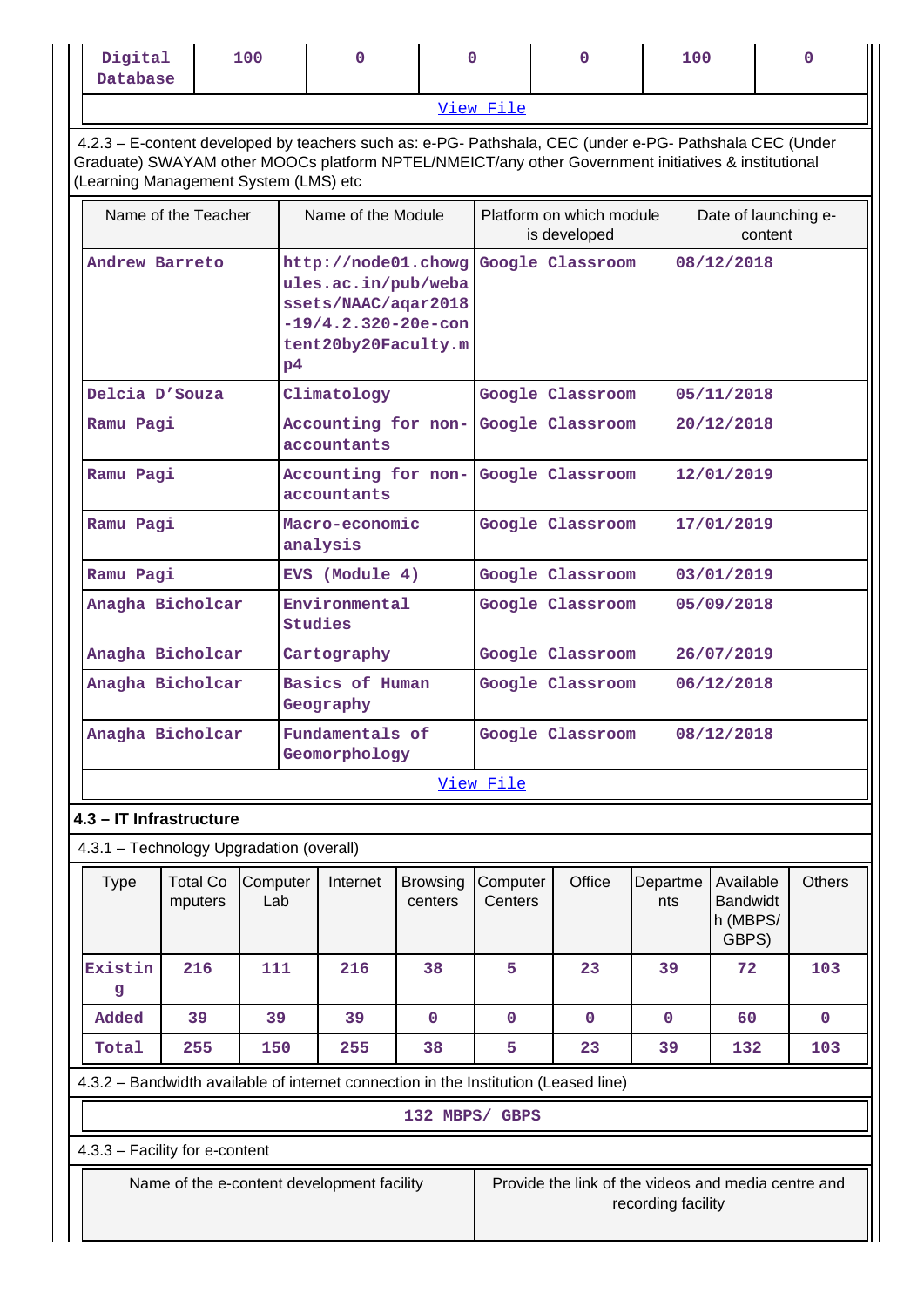**Studio** [http://node01.chowgules.ac.in/pub/webas](http://node01.chowgules.ac.in/pub/webassets/NAAC/aqar2018-19/4.3.3.%20-%20Media%20Center%20&%20Recording%20Facility.mp4) [sets/NAAC/aqar2018-19/4.3.3.%20-%20Medi](http://node01.chowgules.ac.in/pub/webassets/NAAC/aqar2018-19/4.3.3.%20-%20Media%20Center%20&%20Recording%20Facility.mp4) [a%20Center%20&%20Recording%20Facility.m](http://node01.chowgules.ac.in/pub/webassets/NAAC/aqar2018-19/4.3.3.%20-%20Media%20Center%20&%20Recording%20Facility.mp4)  $p4$ 

# **4.4 – Maintenance of Campus Infrastructure**

 4.4.1 – Expenditure incurred on maintenance of physical facilities and academic support facilities, excluding salary component, during the year

| Assigned Budget on<br>academic facilities | Expenditure incurred on<br>maintenance of academic<br>facilities | Assigned budget on<br>physical facilities | Expenditure incurredon<br>maintenance of physical<br>facilites |
|-------------------------------------------|------------------------------------------------------------------|-------------------------------------------|----------------------------------------------------------------|
| 86.4                                      | 61.03                                                            | 237.23                                    | 203.75                                                         |

 4.4.2 – Procedures and policies for maintaining and utilizing physical, academic and support facilities - laboratory, library, sports complex, computers, classrooms etc. (maximum 500 words) (information to be available in institutional Website)

 **Policies for the Physical Facilities: Adequate infrastructure is one of the key requirements for any institution to provide quality education. The College management is very supportive to develop the infrastructure as and when required. Classrooms and Laboratories: The College has adequate number of spacious and well ventilated classrooms equipped with ICT facilities. The College timetable management Committee prepares the timetable for the entire college including allotment of classrooms. Subsequently, the concerned department prepares the time table to conduct practical in the lab. Auditoriums: There are two auditoriums with capacity of 150 and 90 participants. One Audio Visual Room and a Model Classroom. All these facilities have to be booked online through the college website. The college has been constantly upgrading the infrastructural facilities available, as also initiates the process of providing new ones. Besides, there always exists a need to have a regular maintenance of the available infrastructure. In view of all this, the college has setup an Estate office, managed by an Estate officer, in coordination with the management. The College has also, in place, a Tender and a Purchase –committee in accordance with the statues and guidelines of the University Procurement of any equipment / instrument is done following in the laid down procedures of floating tenders and purchasing subsequently through the approval of the Purchase committee. Each of the science departments have to seek an approval from the finance committee for purchase of any equipment / instrument for which a budgetary provision is made in advance. Any major work related to maintenance, which may include civil work, electrical appliances, LCD Projectors, AC's etc. Need a prior approval from the management and is carried out by the estate office by following the necessary procedures of open tenders. A civil consultant appointed in this regards monitors the progress before endorsing the complete work. Minor works of maintenance related to civil structures and other equipments are carried out by the estate officer in coordination with the Finance committee and management. The Statement of income /expenditure is finally audited by an approved agency and submitted to the concerned authorities, both at the Government and the management. Semesterwise inventory of repairs and maintenance of infrastructure: The Estate office along with administrative staff conducts half yearly reviews of the infrastructure and accordingly prepares a report for repairs/ replacement/discard of the items.**

<http://node01.chowgules.ac.in/pub/webassets/NAAC/aqar2018-19/4.4.2-Procedures%20and%20Policies.pdf>

## **CRITERION V – STUDENT SUPPORT AND PROGRESSION**

**5.1 – Student Support**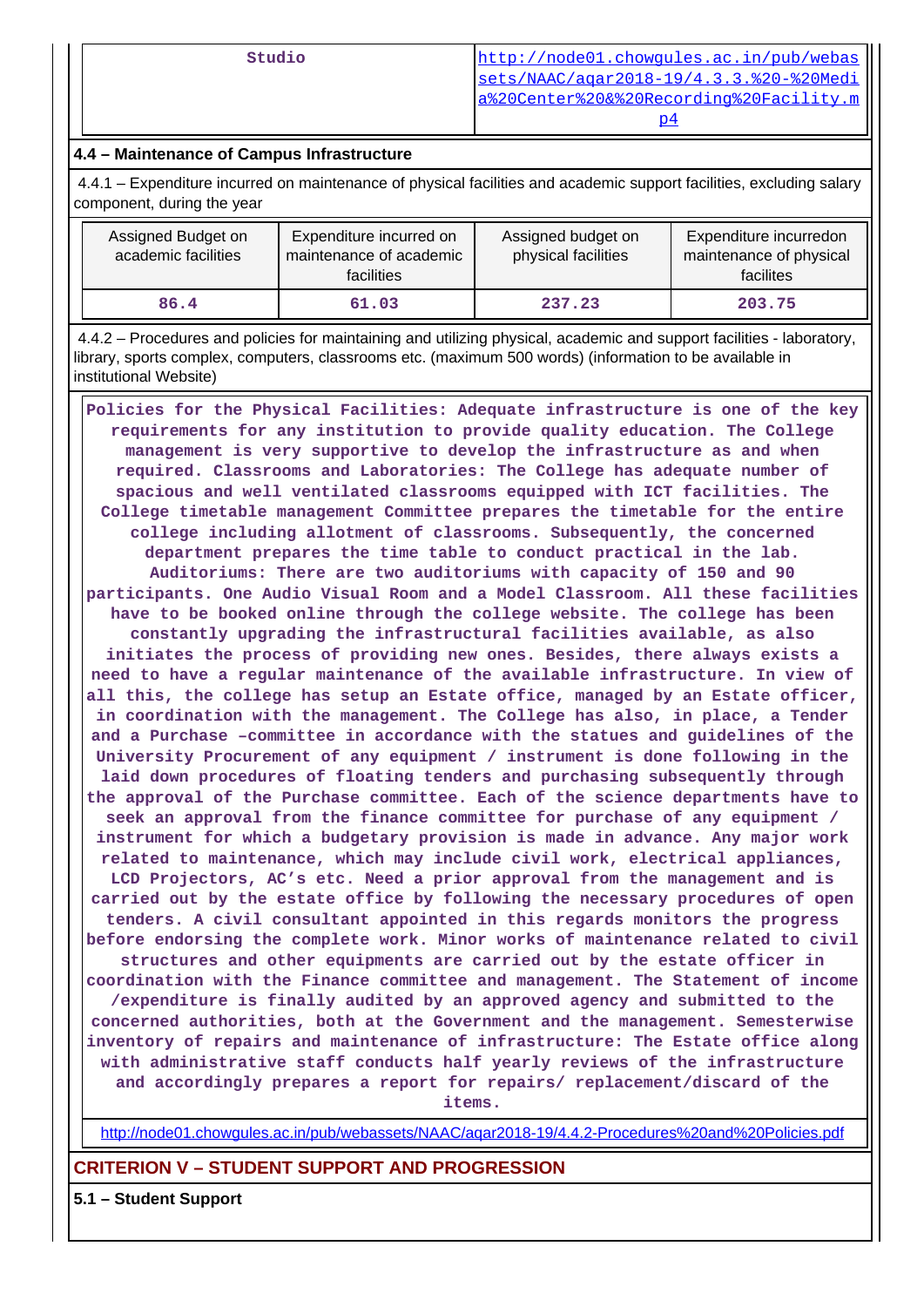| 5.1.1 - Scholarships and Financial Support                                                                                                                                                                      |                                                                                          |                                                                                                                     |                                                                      |                                                                             |                                                              |                  |                               |  |
|-----------------------------------------------------------------------------------------------------------------------------------------------------------------------------------------------------------------|------------------------------------------------------------------------------------------|---------------------------------------------------------------------------------------------------------------------|----------------------------------------------------------------------|-----------------------------------------------------------------------------|--------------------------------------------------------------|------------------|-------------------------------|--|
|                                                                                                                                                                                                                 |                                                                                          |                                                                                                                     | Name/Title of the scheme                                             | Number of students                                                          |                                                              |                  | Amount in Rupees              |  |
| Financial Support<br>from institution                                                                                                                                                                           |                                                                                          |                                                                                                                     | Student aid fund,<br>CAUSE, Alumni                                   | 18                                                                          |                                                              |                  | 116240                        |  |
| Financial Support<br>from Other Sources                                                                                                                                                                         |                                                                                          |                                                                                                                     |                                                                      |                                                                             |                                                              |                  |                               |  |
| a) National                                                                                                                                                                                                     |                                                                                          | Govt. Merit, Gagan<br>Bharari Shiksha<br>Yojana (ST<br>students), Post<br>Matric Scholarship<br>to Scheduled Tribes |                                                                      | 79                                                                          |                                                              |                  | 154254                        |  |
| b) International                                                                                                                                                                                                |                                                                                          |                                                                                                                     | <b>NA</b>                                                            | $\mathbf{O}$                                                                |                                                              |                  | $\mathbf{O}$                  |  |
| 5.1.2 - Number of capability enhancement and development schemes such as Soft skill development, Remedial<br>coaching, Language lab, Bridge courses, Yoga, Meditation, Personal Counselling and Mentoring etc., |                                                                                          |                                                                                                                     |                                                                      | View File                                                                   |                                                              |                  |                               |  |
| Name of the capability<br>enhancement scheme                                                                                                                                                                    |                                                                                          |                                                                                                                     | Date of implemetation                                                | Number of students<br>enrolled                                              |                                                              |                  | Agencies involved             |  |
| Engaging Literature                                                                                                                                                                                             |                                                                                          |                                                                                                                     | 16/07/2018                                                           | 7                                                                           |                                                              | Dept. of English |                               |  |
| MscIT (Bridge<br>Course-computer<br>programming)                                                                                                                                                                |                                                                                          |                                                                                                                     | 02/07/2018                                                           | 10                                                                          |                                                              |                  | Dept. of computer<br>science  |  |
|                                                                                                                                                                                                                 |                                                                                          |                                                                                                                     |                                                                      | View File                                                                   |                                                              |                  |                               |  |
| 5.1.3 - Students benefited by guidance for competitive examinations and career counselling offered by the<br>institution during the year                                                                        |                                                                                          |                                                                                                                     |                                                                      |                                                                             |                                                              |                  |                               |  |
| Year                                                                                                                                                                                                            | Name of the<br>scheme                                                                    |                                                                                                                     | Number of<br>benefited<br>students for<br>competitive<br>examination | Number of<br>benefited<br>students by<br>career<br>counseling<br>activities | Number of<br>students who<br>have passedin<br>the comp. exam |                  | Number of<br>studentsp placed |  |
| 2018                                                                                                                                                                                                            | Career<br>counselling<br>Personal<br>Counselling                                         |                                                                                                                     | $\mathbf 0$                                                          | 78                                                                          | $\mathbf 0$                                                  |                  | $\mathbf 0$                   |  |
| 2018                                                                                                                                                                                                            | Directorate<br>Of Higher<br>Education<br>(DHE)<br>Mentoring<br>Programme<br>For Net Exam |                                                                                                                     | 8                                                                    | $\mathbf 0$                                                                 | $\mathbf 0$                                                  |                  | $\mathbf 0$                   |  |
|                                                                                                                                                                                                                 |                                                                                          |                                                                                                                     |                                                                      |                                                                             |                                                              |                  |                               |  |
| 2018                                                                                                                                                                                                            | programme                                                                                | <b>BA English</b>                                                                                                   | 35                                                                   | $\mathbf 0$                                                                 | 12                                                           |                  | 11                            |  |
| 2018                                                                                                                                                                                                            | programme                                                                                | <b>BA Sociology</b>                                                                                                 | 8                                                                    | $\mathbf 0$                                                                 | 8                                                            |                  | 8                             |  |
| 2018                                                                                                                                                                                                            | <b>BA Hindi</b>                                                                          |                                                                                                                     | $\mathbf 0$                                                          | $\mathbf 0$                                                                 | $\mathbf{1}$                                                 |                  | $\mathbf{1}$                  |  |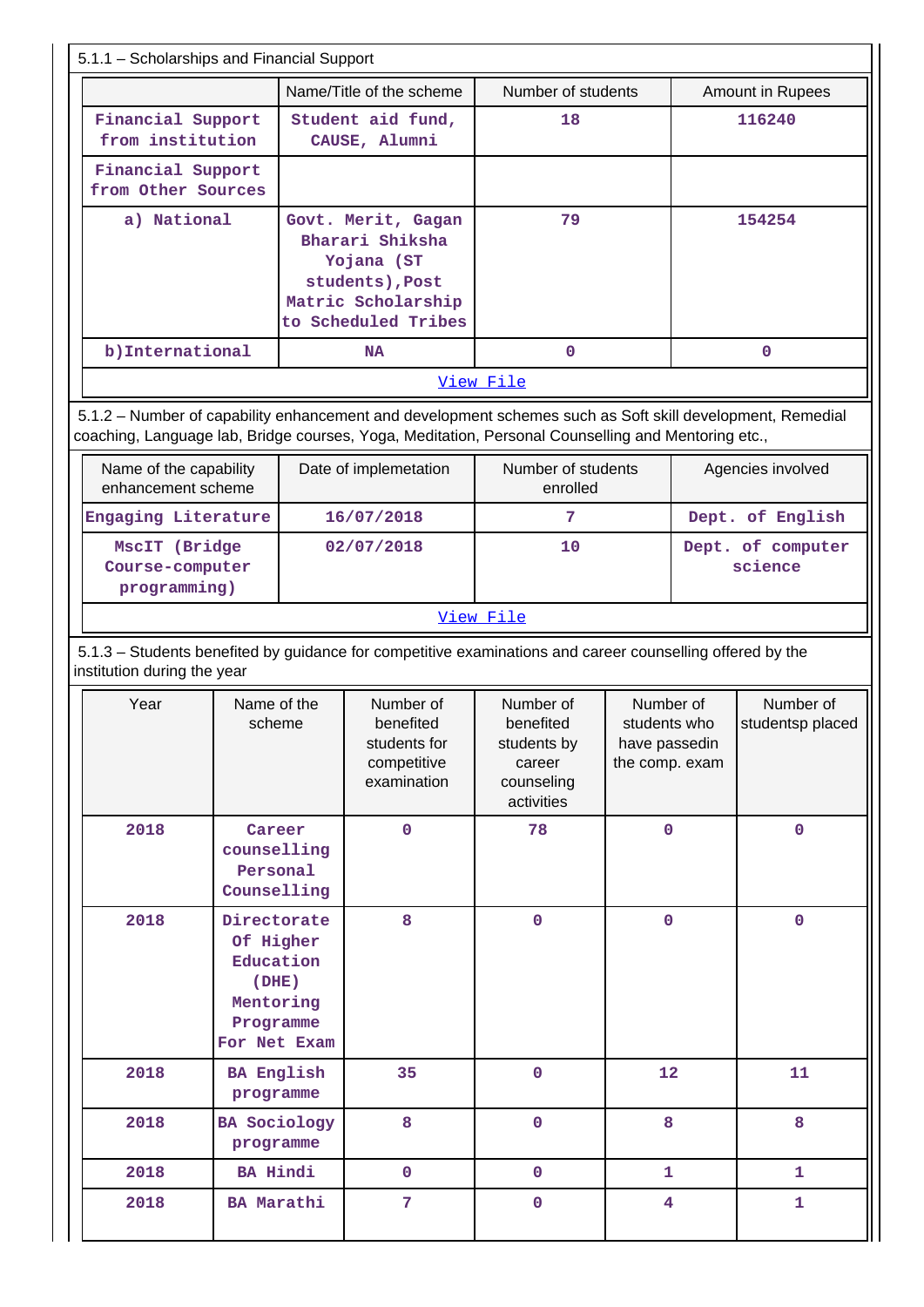| 2018                                                                                       | <b>BA Economics</b>                                                                                                                                            | 14                             | 0                                         | 5                                                                               | 5                                                                            |  |  |  |
|--------------------------------------------------------------------------------------------|----------------------------------------------------------------------------------------------------------------------------------------------------------------|--------------------------------|-------------------------------------------|---------------------------------------------------------------------------------|------------------------------------------------------------------------------|--|--|--|
|                                                                                            |                                                                                                                                                                |                                | View File                                 |                                                                                 |                                                                              |  |  |  |
|                                                                                            | 5.1.4 - Institutional mechanism for transparency, timely redressal of student grievances, Prevention of sexual<br>harassment and ragging cases during the year |                                |                                           |                                                                                 |                                                                              |  |  |  |
|                                                                                            | Total grievances received                                                                                                                                      | Number of grievances redressed |                                           | Avg. number of days for grievance<br>redressal                                  |                                                                              |  |  |  |
|                                                                                            | 10                                                                                                                                                             | 10                             |                                           | 20                                                                              |                                                                              |  |  |  |
|                                                                                            | 5.2 - Student Progression                                                                                                                                      |                                |                                           |                                                                                 |                                                                              |  |  |  |
|                                                                                            | 5.2.1 - Details of campus placement during the year                                                                                                            |                                |                                           |                                                                                 |                                                                              |  |  |  |
|                                                                                            | On campus                                                                                                                                                      |                                |                                           | Off campus                                                                      |                                                                              |  |  |  |
| Nameof<br>organizations<br>visited                                                         | Number of<br>students<br>participated                                                                                                                          | Number of<br>stduents placed   | Nameof<br>organizations<br>visited        | Number of<br>students<br>participated                                           | Number of<br>stduents placed                                                 |  |  |  |
| Ceinsys Tech<br>Ltd 10/5, IT<br>Park, Nagpur<br>$-440022,$<br>Maharashtra,<br><b>INDIA</b> | 15                                                                                                                                                             | 15                             | 65 different<br>organization<br>Companies | 79                                                                              | 79                                                                           |  |  |  |
|                                                                                            | View File                                                                                                                                                      |                                |                                           |                                                                                 |                                                                              |  |  |  |
|                                                                                            | 5.2.2 - Student progression to higher education in percentage during the year                                                                                  |                                |                                           |                                                                                 |                                                                              |  |  |  |
| Year                                                                                       | Number of<br>students<br>enrolling into<br>higher education                                                                                                    | Programme<br>graduated from    | Depratment<br>graduated from              | Name of<br>institution joined                                                   | Name of<br>programme<br>admitted to                                          |  |  |  |
| 2018                                                                                       | 1                                                                                                                                                              | <b>BSC</b>                     | Biochemistry                              | Goa<br>University                                                               | M.Sc.<br>Microbiology                                                        |  |  |  |
| 2018                                                                                       | $\mathbf{1}$                                                                                                                                                   | BA                             | Konkani                                   | Govt College   M. A Konkani<br>of<br>Arts, Science<br>& Commerce,<br>Quepem Goa |                                                                              |  |  |  |
| 2018                                                                                       | 1                                                                                                                                                              | <b>BA</b>                      | Marathi                                   | Goa<br>University                                                               | M.A.Marathi                                                                  |  |  |  |
| 2018                                                                                       | $\mathbf{1}$                                                                                                                                                   | <b>BA</b>                      | Economics                                 | Australian<br>national<br>university                                            | Master of in<br>ternational<br>relations &<br>diplomacy<br>(Asia<br>Pacific) |  |  |  |
| 2018                                                                                       | $\mathbf{1}$                                                                                                                                                   | <b>BA</b>                      | Economics                                 | Goa<br>University                                                               | M.A.<br>Economics                                                            |  |  |  |
| 2018                                                                                       | $\mathbf{1}$                                                                                                                                                   | <b>BA</b>                      | History                                   | <b>KLE College</b><br>of<br>Education,<br>Belgavi                               | B.Ed                                                                         |  |  |  |
| 2018                                                                                       | $\overline{3}$                                                                                                                                                 | <b>BA</b>                      | Sociology                                 | Goa<br>University                                                               | M.A.<br>Sociology                                                            |  |  |  |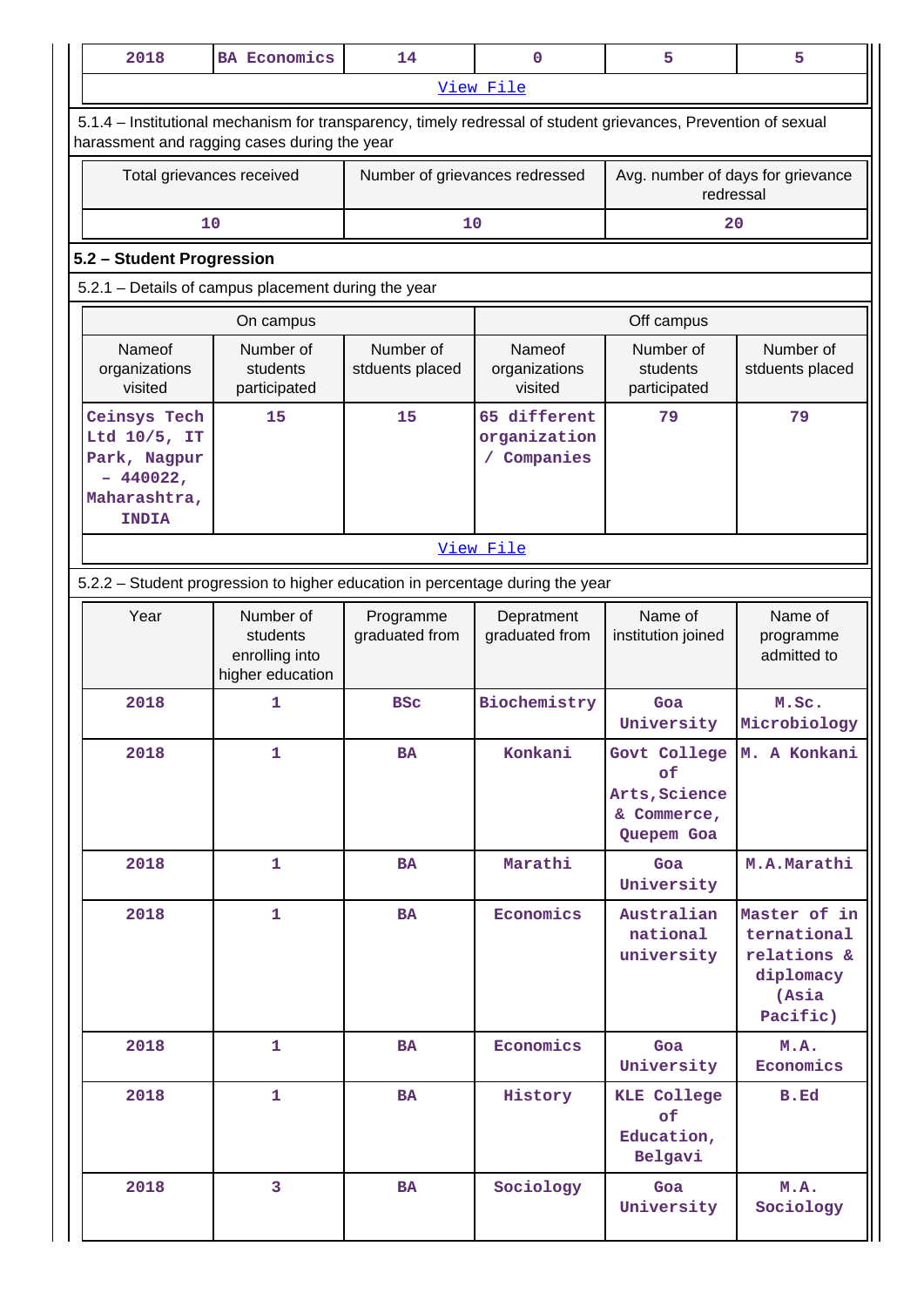| 2018                                                  | 1                                                  | $_{\rm PG}$            | Diploma in                                                                                                                                                                             | Parvatibai                              | MSC IT      |  |  |
|-------------------------------------------------------|----------------------------------------------------|------------------------|----------------------------------------------------------------------------------------------------------------------------------------------------------------------------------------|-----------------------------------------|-------------|--|--|
|                                                       |                                                    |                        | Computer<br>Application                                                                                                                                                                | Chowgule<br>College of                  |             |  |  |
|                                                       |                                                    |                        | (DCA)                                                                                                                                                                                  | ars and<br>Science                      |             |  |  |
|                                                       |                                                    |                        |                                                                                                                                                                                        | (Autonomous)                            |             |  |  |
| 2018                                                  | 1                                                  | <b>MA</b>              | Child<br>Psychology &                                                                                                                                                                  | PES College<br>of Education             | <b>B.Ed</b> |  |  |
|                                                       |                                                    |                        | Child                                                                                                                                                                                  | Ponda Goa                               |             |  |  |
| 2018                                                  | 1                                                  | <b>MA</b>              | Development<br>Hindi                                                                                                                                                                   | <b>KLE College</b>                      | B.Ed        |  |  |
|                                                       |                                                    |                        |                                                                                                                                                                                        | of                                      |             |  |  |
|                                                       |                                                    |                        |                                                                                                                                                                                        | Education,<br>Belgavi                   |             |  |  |
|                                                       |                                                    |                        | View File                                                                                                                                                                              |                                         |             |  |  |
|                                                       |                                                    |                        | 5.2.3 - Students qualifying in state/ national/ international level examinations during the year<br>(eg:NET/SET/SLET/GATE/GMAT/CAT/GRE/TOFEL/Civil Services/State Government Services) |                                         |             |  |  |
|                                                       | <b>Items</b>                                       |                        |                                                                                                                                                                                        | Number of students selected/ qualifying |             |  |  |
| <b>NET</b>                                            |                                                    |                        |                                                                                                                                                                                        | 3                                       |             |  |  |
| <b>SET</b>                                            |                                                    |                        |                                                                                                                                                                                        | 4                                       |             |  |  |
| <b>GATE</b>                                           |                                                    |                        | 1                                                                                                                                                                                      |                                         |             |  |  |
| <b>TOFEL</b>                                          |                                                    |                        |                                                                                                                                                                                        | $\overline{\mathbf{2}}$                 |             |  |  |
| Any Other                                             |                                                    |                        | View File                                                                                                                                                                              | 18                                      |             |  |  |
|                                                       |                                                    |                        | 5.2.4 - Sports and cultural activities / competitions organised at the institution level during the year                                                                               |                                         |             |  |  |
| Activity                                              |                                                    | Level                  |                                                                                                                                                                                        | <b>Number of Participants</b>           |             |  |  |
| "Geographize"                                         |                                                    | Intercollegiate Event  |                                                                                                                                                                                        | 253                                     |             |  |  |
| Srujanotsav 2018 - Theme:                             |                                                    | Intra Higher secondary |                                                                                                                                                                                        | 55                                      |             |  |  |
| "Saim - Srujun<br>-Sauskrutai"                        |                                                    | and college section    |                                                                                                                                                                                        |                                         |             |  |  |
| IT event 'GigaTech 2018'                              |                                                    |                        | Inter Collegiate<br>16                                                                                                                                                                 |                                         |             |  |  |
| 'Paus Phoola' ( poetry<br>recital programme)          |                                                    |                        | Institutional level                                                                                                                                                                    | 28                                      |             |  |  |
| Navankur                                              |                                                    |                        | State Level - All higher<br>secondary students of Goa                                                                                                                                  | 35                                      |             |  |  |
| Saptrang                                              |                                                    |                        | State Level - All higher<br>secondary students of Goa                                                                                                                                  | 35                                      |             |  |  |
|                                                       | Socio Fiesta'<br>State Level - Inter<br>Collegiate |                        |                                                                                                                                                                                        | 102                                     |             |  |  |
|                                                       |                                                    |                        |                                                                                                                                                                                        |                                         |             |  |  |
| Goenkarponn- Reliving and<br>Recreating Goan Culture. |                                                    |                        | State Level - Inter<br>Higher Secondary                                                                                                                                                | 98                                      |             |  |  |
| Tathastu                                              |                                                    |                        | State level Inter                                                                                                                                                                      | 240                                     |             |  |  |
|                                                       |                                                    | sporting event         | Collegiate Cultural cum                                                                                                                                                                |                                         |             |  |  |
| Tiger Olympics                                        |                                                    |                        | State Level Inter<br>Collegiate Sports                                                                                                                                                 | 180                                     |             |  |  |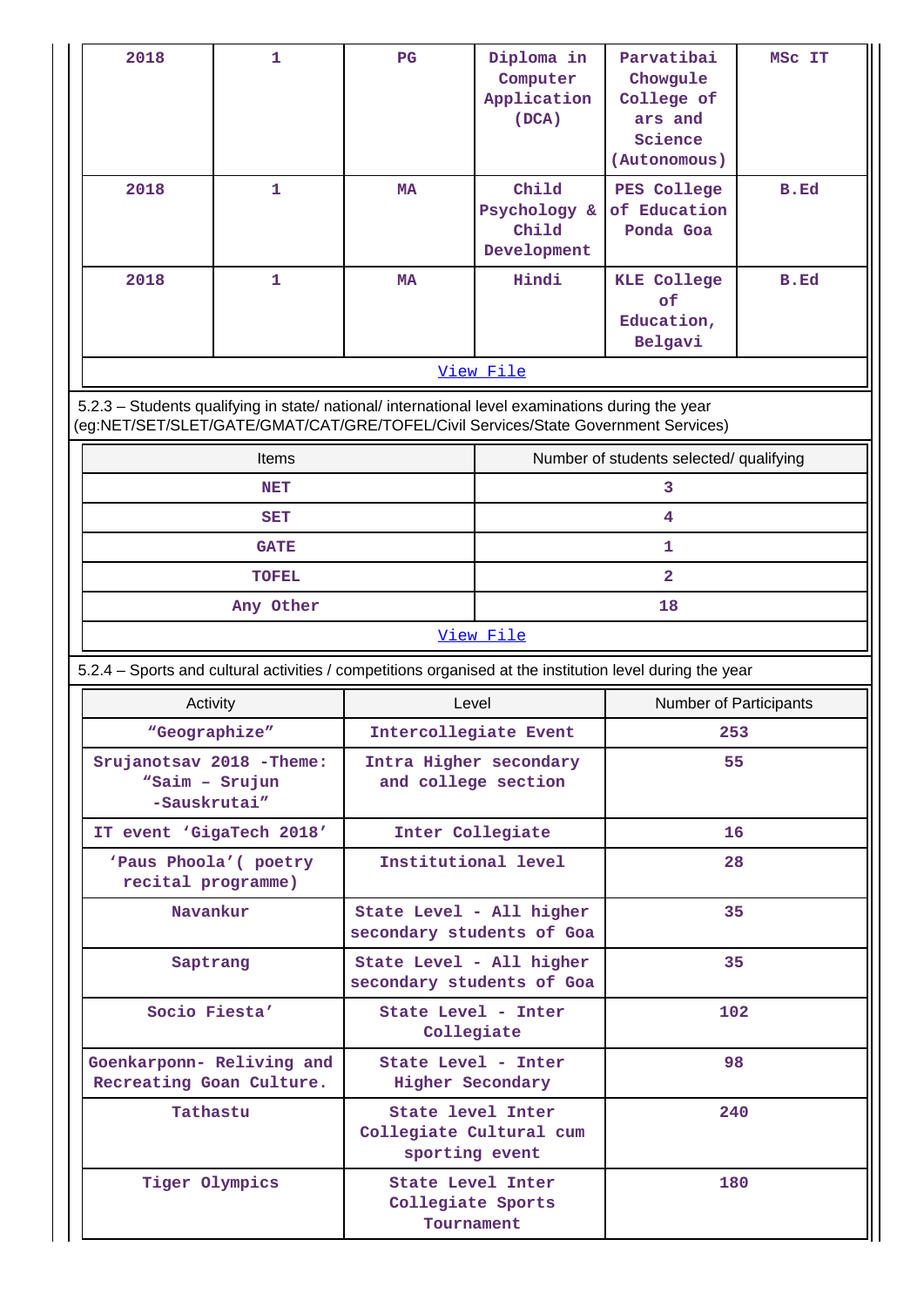[View File](https://assessmentonline.naac.gov.in/public/Postacc/Activities_Organised/5478_Activities_Organised_1593772637.xlsx)

#### **5.3 – Student Participation and Activities**

 5.3.1 – Number of awards/medals for outstanding performance in sports/cultural activities at national/international level (award for a team event should be counted as one)

| Year | Name of the<br>award/medal | National/<br>Internaional | Number of<br>awards for<br>Sports | Number of<br>awards for<br>Cultural | Student ID<br>number | Name of the<br>student     |
|------|----------------------------|---------------------------|-----------------------------------|-------------------------------------|----------------------|----------------------------|
| 2018 | Gold Medal                 | National                  | 1                                 | $\mathbf 0$                         | SU180059             | Furtado<br>Chloe<br>Maria  |
| 2018 | Silver<br>Medal            | National                  | 1                                 | $\mathbf 0$                         | SU170109             | Peixoto<br>Agnelo          |
| 2018 | <b>Bronze</b><br>Medal     | National                  | 1                                 | $\mathbf 0$                         | AU160207             | Crizzle<br>Claudia<br>Jean |
|      |                            |                           | View File                         |                                     |                      |                            |

 5.3.2 – Activity of Student Council & representation of students on academic & administrative bodies/committees of the institution (maximum 500 words)

 **The students council and students sports council of college is elected in accordance with the rules and guidelines of Goa University. The college conducts elections in the month of July and the newly elected council undertakes its responsibilities after the inauguration of students council every year. The College has a well organized student's council with student representatives being elected through a secret ballot. The students council aims to inculate a sense of togetherness amongst the entire student community of the college and also, to promote and develop their all sound abilities. This goes a long way in developing their organizational skills and provides a platform to showcase their talents. The functioning of the council is monitored and guided by a faculty, who acts as a "council advisor". The College election committee conducts this election in a fair and transparent manner, wherein the applications from aspiring students are scrutinized under set guidelines and rules. The elected members comprising of both boys and girls then vote to choose the chairperson and the General secretary. The council members choose from amongdt themselves, secretaries to head various factions such as for cultural activities, library, canteen, literary association etc. This elected council conducts several activities under their banner for both intra and inter- collegiate events. This students body also takes the responsibility selecting participants to represent the college at other intercollegiate events. The functions of college student's council are (a) Literary, Social Cultural functions i.e. organising debates, lectures, seminars, study circles, essay competitions, dramatic contests, college entertainments, publications of magazines, bulletins of wall newspapers, and such other functions. (b) Social Service Functions leading to making students better citizens by carrying out social relief-programmes in a flood or drought or any other natural calamity, organising blood donation camps, organising and running co-operatives etc. and such related functions. (c) To help weaker sections of the student Community by organising book banks, poor students fund to provide lump sum grant or scholarships. This also entails collection of funds from outside sources to have more resources for the purpose. Chowgule College students and sports council organises a variety of events, both for students of the college as well as fellow students of affiliated colleges of Goa University. The events for the students of the college are Literary Festival, Social Outreach festival, Art, culture and Music Festival, Voice of Chowgules, Chowrang (College annual**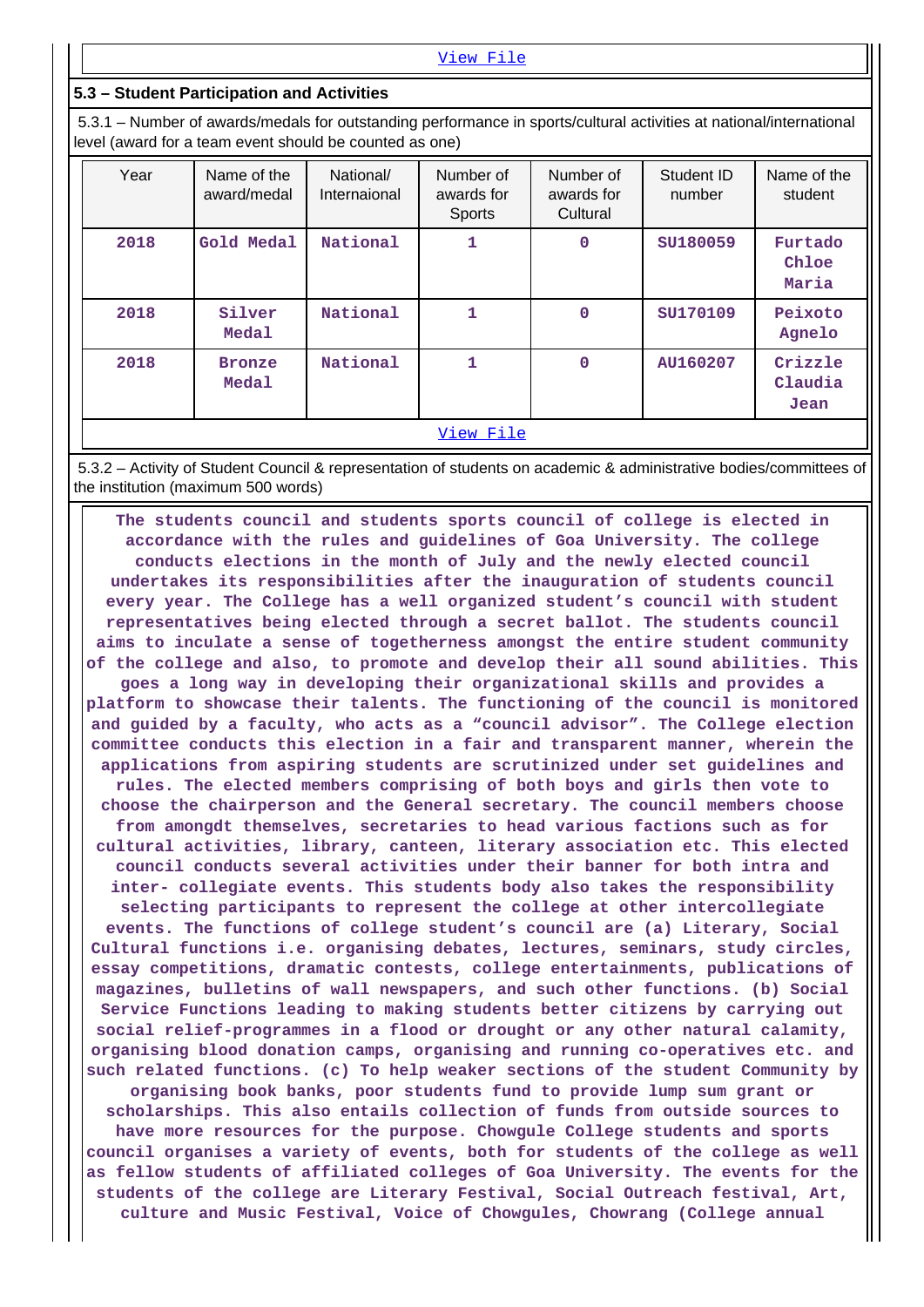**gathering), Cultural Day, Prom Night, Fun Week, Teachers Day, Tiger Sports Fiesta, Fitness test, Body evaluation test, Walkathon, Marathon, Plogging, Campus Run and Tower Run. For the students of fellow college the council organises Tathastu and Tiger Olympics. Chairman and/or General secretary are nominated as members of college Gender Champion committee, Internal Complaint Committee, College Anti Ragging and Disciplinary Committee and College Extracurricular Activity Committee.**

#### **5.4 – Alumni Engagement**

5.4.1 – Whether the institution has registered Alumni Association?

 **Yes**

 **Alumni are an important component of the college. The alumni act as ambassadors to brand the college. Alumni have been activity in giving academic feedbacks, supporting students financially, as resource persons for workshops and guest lectures. As an autonomous college, alumni are nominated in the respective departmental board of studies. During the last academic year the department of Geology, Biotechnology, Geography and English invited their ex-students to talk on career guidance. Departmental workshops like tech –week by the department of computer science invite alumni as resource persons, who are entrepreneur to share their experiences to enhance employability skills of students and also develop academia-industry linkages. Alumni also played a key role in providing internships for the students. As philanthropist, an alumnus like Dilip Kare has contributed substantially towards financially support to the economically disadvantaged students. The College has a link on our college website where alumni register. Alumni newsletter:- Alumni Connect has been initiated to increase communication between the college and to alumni. Photographs of the activities and archive photos are also posted on this link. Alumni Association has been registered and there have been proper by-laws formulated for smooth functioning of the alumni chapter.**

5.4.2 – No. of registered Alumni:

**1051**

5.4.3 – Alumni contribution during the year (in Rupees) :

**85340** 

5.4.4 – Meetings/activities organized by Alumni Association :

 **The College had organized following alumni meets: 1. The first alumni meet i.e. 'Chai Pe Charcha' on 2018 on 01st September 2018 2. Second Alumni meet dtd. 06th October 2018-Alumni Connect of the college. 3. The Department of English organized an Alumni Connect on 20th December 2018 with Mr. Sumedh Bilgi. He interacted with 40 FY and TY students talking about his journey in to the world of media and writing. Sumedh is currently a content developer with Mumbai Indians and GOAL.com. 4. Ms. Chanmeet Chadda, ex-student of Economics Department (2017-2018), has got admission in prestigious London School of Economics for the course on Health Economics. She interacted with the students on the same date wherein she spelled out her experience in securing admissions and the work it entailed. 5. The Department of Geography organized an students seminar on 'Career Prospects in Geography for the students of TY Geography Association of Geography Ex- Students on 30th March 2019.**

### **CRITERION VI – GOVERNANCE, LEADERSHIP AND MANAGEMENT**

**6.1 – Institutional Vision and Leadership**

 6.1.1 – Mention two practices of decentralization and participative management during the last year (maximum 500 words)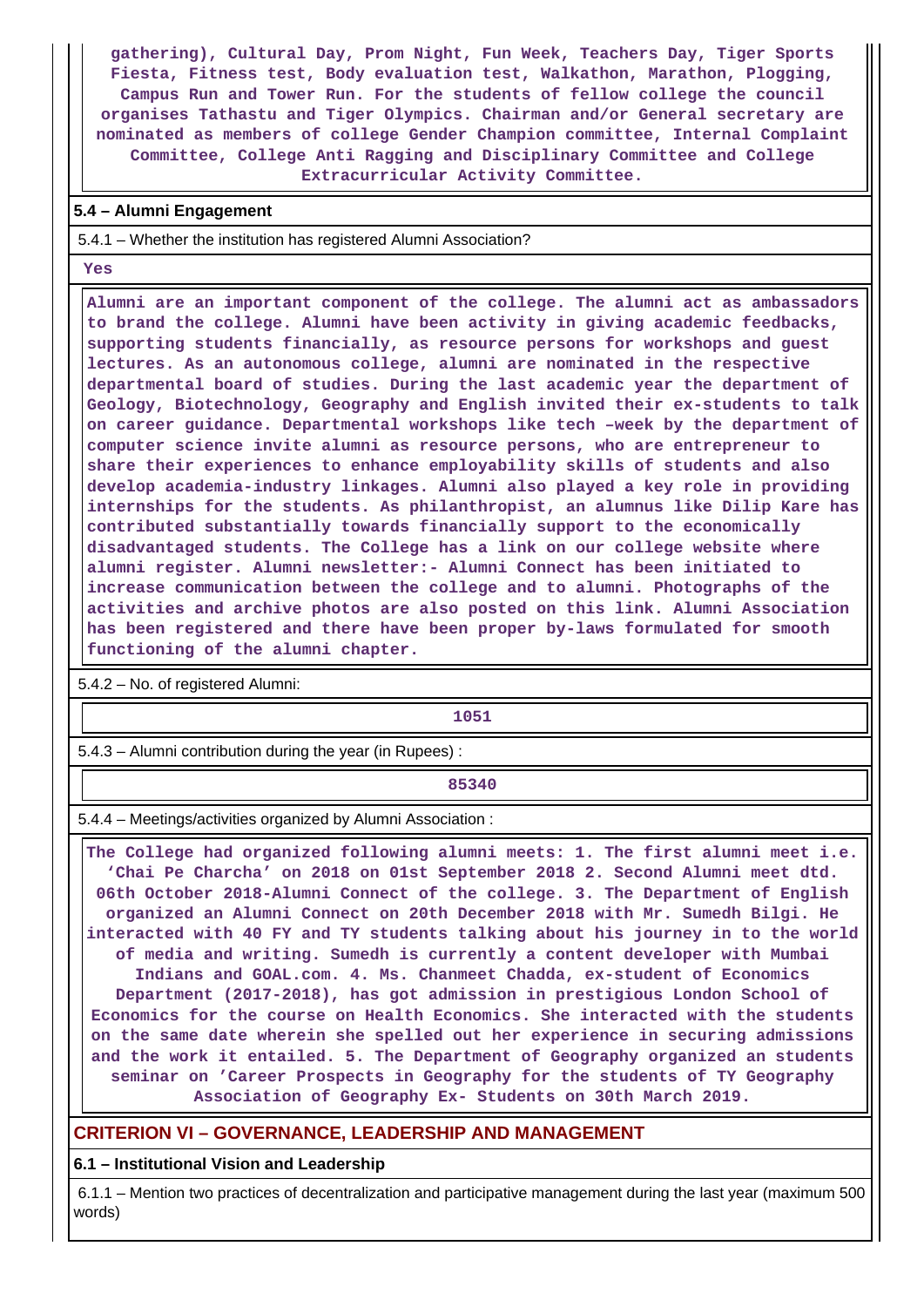**PRACTICE I: EXAMINATION: For an Autonomous College, in accordance with the statutes of the Goa University of our college has an Examination Cell headed by the Controller of Examinations. The Principal of the college is designated as the Chief Controller, Examinations. The Controller of Examination heads the cell whose constitution also involves a Deputy Controller of Examinations and four other members of the faculty. The examination cell organizes, conducts and monitors the entire examination process. As an innovative method, the college on the advice of the cell, has adopted decentralization of the assessment process. Herein, each course teacher conducts evaluation of performance of a student at various modes of assessments that have been notified to the respective students in advance. This enables a student to remain in touch with the course .The students are provided with the assessed answers and are encouraged to discuss heir shortfalls and to rectify them subsequently. The modes adopted under such evaluations may vary from MCQs, presentations, assignments, written tests, orals, portfolios, field based assessments etc. PRACTICE II: STUDENTS CLUB: Club system was introduced in 2008. The fundamental objective of the club system was to empower students to manage and participate in extracurricular activities. In initial years of experimenting with concept of club system the college had registered 6 activity clubs. Extracurricular activities, prior and during the experimental years was governed by faculty members. As the club system progressed and succeeded, today the entire extracurricular activity programme, accept the ones that are governed under the instruction of central government is planned executed and governed by student clubs. Clubs are divided into credit based clubs and non-credit clubs with the simple understanding that credit based clubs are authorized to allot credits while the non-credit hour are purely interest based with no benefit added. The college houses a total of 44 clubs: 23 sports clubs and 21 co-curricular clubsthat are authorized to allot credit hours. A unified pattern of distribution of contact hours for all pre approved activities is followed by all the clubs. Tiger Club Management Board (TCMB) comprising of faculty incharge and three student office bearer supervises the activity of clubs. TCMB reports to Faculty Advisor of Students' Affairs. Each club has its own managing committee. Clubs function under the unified club governance guidelines. The students are eligible to a register online for membership. There is no fee charged for club membership or activities. Clubs are also assigned mandatory activities that need to be completed in order for the club to function properly. The mandatory activities assigned to clubs include minimum one contact hour per week focussing on learning a new skill, organise activities within the campus and permission to attend those organised outside campus with mandatory attendance at events organised by Goa University. Clubs are divided into four clusters: Sports and Healthy Lifestyle activity, Literary and community outreach, Art, Culture, and Music Life Skill. As on date the college houses a total of 44 registered clubs: 23 in Sports and Healthy lifestyle and 21 in other three clusters.**

6.1.2 – Does the institution have a Management Information System (MIS)?

#### **Partial**

#### **6.2 – Strategy Development and Deployment**

6.2.1 – Quality improvement strategies adopted by the institution for each of the following (with in 100 words each):

| Strategy Type         | Details                                                                                                                                                                                 |
|-----------------------|-----------------------------------------------------------------------------------------------------------------------------------------------------------------------------------------|
| Admission of Students | The College has an online admission<br>system. Students apply for various<br>courses to the college portal<br>www.chowgules.ac.in/admission based on<br>the number of seats for various |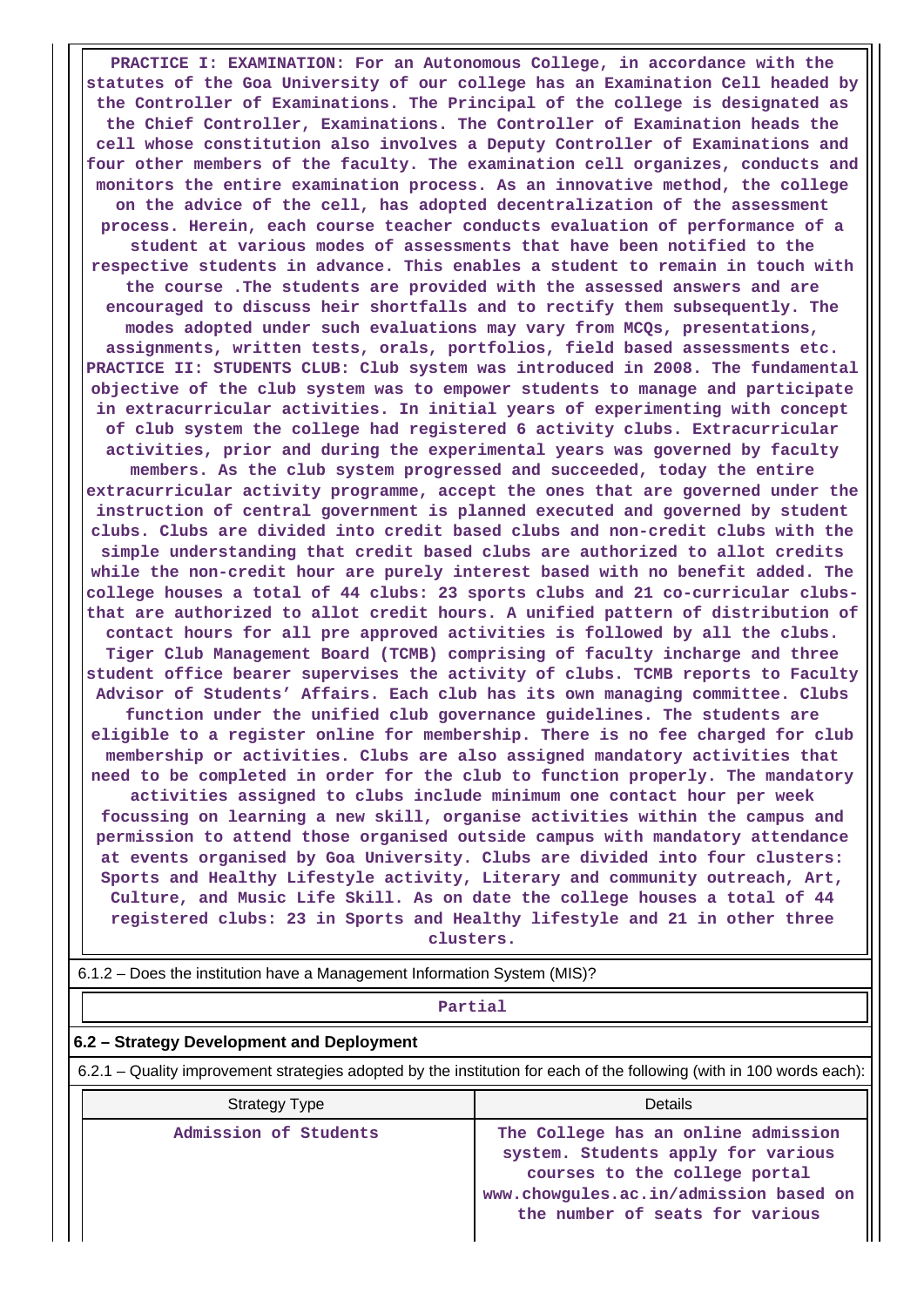|                                      | programmes merit list is prepared and<br>counselling session is conducted by the<br>faculty of every departments. The<br>college and few departments also<br>conducted open seminars for the parents<br>and prospective students to know about<br>the various courses and college<br>infrastructure to facilitate better<br>admission process. After the admission<br>in accordance to the UGC guidelines the<br>college conducts orientation /<br>induction programmes for all newly<br>joined students to orient them about<br>the course structure, modes of<br>examination, students support services<br>etc. are explained. Lastly, as a part<br>of safety net mentoring programme is<br>held.                                                                                                                                                                                                                                                                          |
|--------------------------------------|------------------------------------------------------------------------------------------------------------------------------------------------------------------------------------------------------------------------------------------------------------------------------------------------------------------------------------------------------------------------------------------------------------------------------------------------------------------------------------------------------------------------------------------------------------------------------------------------------------------------------------------------------------------------------------------------------------------------------------------------------------------------------------------------------------------------------------------------------------------------------------------------------------------------------------------------------------------------------|
| Industry Interaction / Collaboration | - Every department in the College is<br>associated with the industry-academia<br>interaction and collaborations through<br>their Board of Studies(BOS), as one<br>member is compulsorily involved in<br>providing their inputs on the academic<br>related curriculam in the meetings<br>conducted by the departments. - As per<br>the curriculam, under internship every<br>student on the campus have to under go<br>their internship wherein they have to<br>approach an organisation, industry or a<br>company, here the departmental faculty<br>members also need to have their<br>interaction / linkages with the<br>company/industry. - Most of the talks,<br>guest lectures, event / programmes<br>conducted by the college or departments<br>are organized by inviting resourse<br>persons from the industry / company<br>pertaining to their specialization in<br>their profession enabling the students<br>to enhance their practical knowledge in<br>the subject. |
| Curriculum Development               | Teaching and Learning: The faculty of<br>the department are motivated to be<br>innovative and to use creative methods<br>in encouraging analytical and critical<br>thinking among students. Some of the<br>methods adopted by the faculty are:<br>experiential learning where students<br>are exposed to hands on experience in<br>the field. They are trained to apply<br>their knowledge to the field situations<br>role play, where groups of students<br>assume roles to understand social<br>problems and responsibilities problem<br>solving where students are provided<br>with a problem as a question that they                                                                                                                                                                                                                                                                                                                                                     |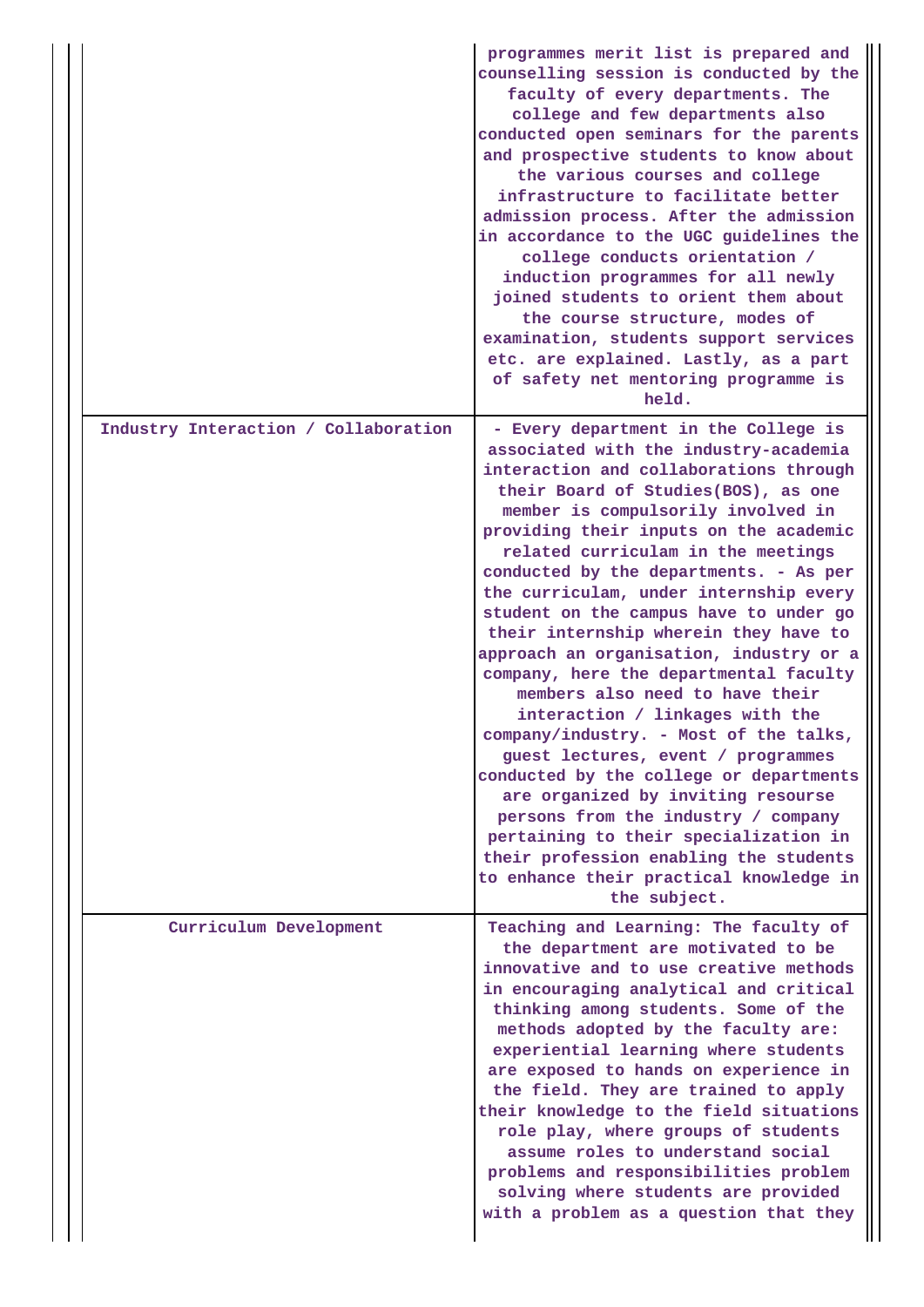|                            | are required to analyse using critical<br>application of knowledge, creating<br>documentaries etc. These activities are<br>given during regular learning or even<br>as a part of Continuous Assessment. To<br>encourage critical thinking in students<br>and to provide them with opportunities<br>to interact, guest talks are also held,<br>wherein experts from various fields and<br>subjects are invited as resource<br>persons.                                                                                                                                                                                                                                                                                                                                                                                                                                                                                                                 |
|----------------------------|-------------------------------------------------------------------------------------------------------------------------------------------------------------------------------------------------------------------------------------------------------------------------------------------------------------------------------------------------------------------------------------------------------------------------------------------------------------------------------------------------------------------------------------------------------------------------------------------------------------------------------------------------------------------------------------------------------------------------------------------------------------------------------------------------------------------------------------------------------------------------------------------------------------------------------------------------------|
| Teaching and Learning      | During the academic year emphasis were<br>given on course objectives and course<br>outcomes through OBE. To bring<br>transparency in teaching learning every<br>faculty prepare the course schedule,<br>class policies and assessment modes,<br>this was uploaded on Google classroom<br>or CLAAP. Different teaching learning<br>methodologies were adopted by the<br>departments such as : power point<br>presentations in their regular<br>teaching, field experience, student<br>centric learning methods viz.<br>cooperative learning strategies,<br>eportfolio, group discussions, Problem<br>based learning, POGIL, assignment<br>writing, PBL / ICT supplement, project<br>based practicals etc. The College<br>through IQAC also organized workshops<br>on various teaching learning<br>methodologies like Outcome Based<br>Education, Blooms Taxonomy, Plagiarism                                                                           |
| Examination and Evaluation | etc.<br>In the examination system adopted by<br>the college, each individual course<br>teacher enjoys the freedom to adopt any<br>of the methods of evaluating the<br>respective students from amongst: 1.<br>Continuous Assessment (C.A.) only 2.<br>Continuous Assessment with Mid-Term<br>Test and a Sem End Examination (SEE) 3.<br>Continuous Assessment and Sem End<br>Examination 4. Continuous Assessment<br>and submission of a portfolio. The<br>entire process though is monitored by<br>the examination cell headed by the<br>Controller of Examination (COE), which<br>prepares a schedule and conducts the<br>SEE. The Choice of mode for continuous<br>assessment is exercised by individual<br>teachers, who notify the schedule and<br>the mode of assessment to their<br>respective students in advance. The<br>question papers that are set for the<br>SEE are regulated and checked by the<br>examination Cell. Care is taken, on |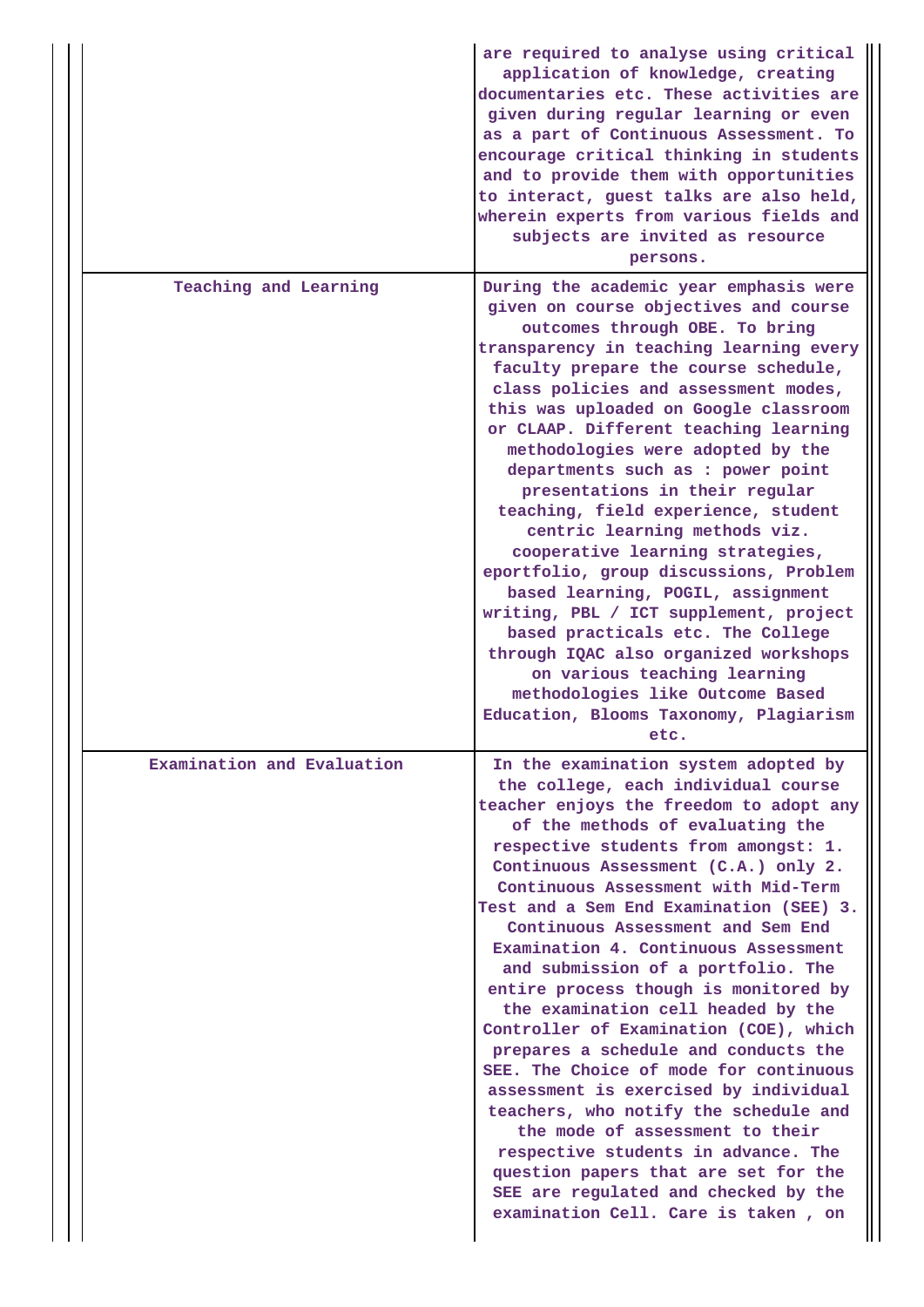|                                                               | instructions from the cell to provide<br>equal weightage to every module /unit<br>of the prescribed syllabus in a course<br>and a declaration to that effect i.e.<br>invited from the concerned teacher.<br>From two of the manuscripts provided by<br>a teacher one is chosen at random for<br>an examination. As an innovation an<br>opportunity of a retake of the<br>examination is made available to<br>unsuccessful students within a month<br>from the declaration of results of the<br>regular examination.                                                                                                                                                                                                                                                                                                                                                                                                                                                                 |
|---------------------------------------------------------------|-------------------------------------------------------------------------------------------------------------------------------------------------------------------------------------------------------------------------------------------------------------------------------------------------------------------------------------------------------------------------------------------------------------------------------------------------------------------------------------------------------------------------------------------------------------------------------------------------------------------------------------------------------------------------------------------------------------------------------------------------------------------------------------------------------------------------------------------------------------------------------------------------------------------------------------------------------------------------------------|
| Research and Development                                      | - Efforts are made to enhance the<br>quality of research on the campus. To<br>streamline processes, various<br>policies/guideline documents were<br>formulated/revised viz. Research<br>Promotion policies, Avoiding<br>plagiarism, Consultancy policy, IPR<br>policy, Institutional Ethics Clearance<br>guidelines, Guide to Research for<br>students and Guide to funding Bodies. -<br>'Central Research lab' (CRL) was<br>established to facilitate faculty<br>members and students to conduct<br>research. The CRL harbours equipments<br>for molecular biology works and tissue<br>culture. 06 research projects were<br>sanctioned. - Various workshops were<br>conducted to promote quality of<br>Research on the campus. Workshops on<br>'Seminar on Scholarly Communications'<br>(To create awareness on Predatory<br>journals), Workshop on 'Connect your<br>achievements Contributions on Global<br>Registry' (To give global platform for<br>works of faculty members). |
| Library, ICT and Physical<br>Infrastructure / Instrumentation | The college prepares estimate budget of<br>financial requirement for the<br>maintenance and upgradation of the<br>Library, ICT and physical<br>infrastructure / instrumentation. This<br>budget is presented to the management<br>by the principal for approval.<br>Accordingly, works are undertaken as<br>per the budget allocation. This year as<br>per the grants received from the<br>Government and Management, Books and<br>Journals were purchased as proposed by<br>each Department. The college also<br>applies to various funding agencies, to<br>receive financial assistance for<br>strengthening existing infrastructure<br>of the college. With the intention of<br>strengthening the lab infrastructure<br>and enhance research, the college                                                                                                                                                                                                                        |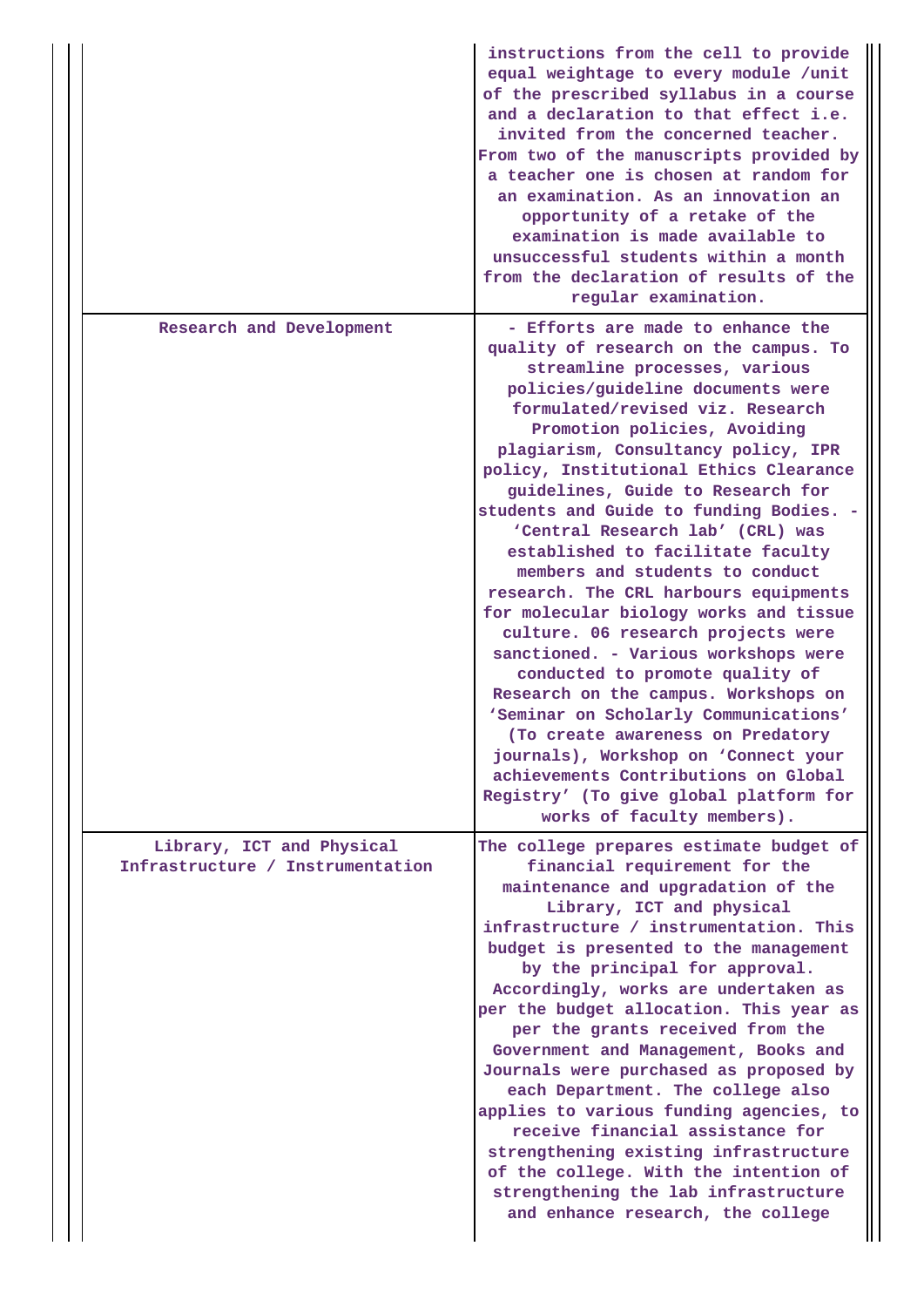|                                                                | applied for UGC sponsored Star DBT<br>Scheme. Under this scheme college was<br>recognized for a grant of Rs. 125 lakhs<br>to be utilised for the enhancement of<br>the Lab, Research and other activities<br>of six departments viz. Botany,<br>Chemistry, Computer Science, Geology,<br>Geography and Physics. The college was<br>also funded by MHRD and the directorate<br>of Higher Education (DHE) Goa, under<br>RUSA grants. Accordingly, in the first<br>phase Rs. 100 lakhs was received last<br>year, which was used for buying new<br>equipments, maintenance of<br>infrastructure. The second phase of<br>grant of remaining Rs. 100 lakhs was<br>received this year for infrastructure<br>maintenance and new construction.<br>College regularly upgrades the ICT<br>infrastructure by adding new routers,<br>access points and increasing Internet<br>bandwidth for better connectivity. As<br>per the demands and flexibility<br>required for academic administrative<br>activities, the in-house software is<br>regularly upgraded/modified with new<br>software modules. |
|----------------------------------------------------------------|------------------------------------------------------------------------------------------------------------------------------------------------------------------------------------------------------------------------------------------------------------------------------------------------------------------------------------------------------------------------------------------------------------------------------------------------------------------------------------------------------------------------------------------------------------------------------------------------------------------------------------------------------------------------------------------------------------------------------------------------------------------------------------------------------------------------------------------------------------------------------------------------------------------------------------------------------------------------------------------------------------------------------------------------------------------------------------------|
| Human Resource Management                                      | The IQAC conducted<br>orientations/seminars/ workshops for<br>human resource management. The<br>institute retains and recruits dynamic<br>faculty who has potential to progress<br>in teaching, is research oriented, and<br>involved in co-curricular and extra-<br>curricular activities. The recruitment<br>process is governed by UGC and state<br>government regulations. The selection<br>process is attuned towards recruiting<br>competent and committed faculty. The<br>college has a Human Resource (HR)<br>section to look into the modalities of<br>the recruitment process.                                                                                                                                                                                                                                                                                                                                                                                                                                                                                                 |
| 6.2.2 – Implementation of e-governance in areas of operations: |                                                                                                                                                                                                                                                                                                                                                                                                                                                                                                                                                                                                                                                                                                                                                                                                                                                                                                                                                                                                                                                                                          |

| E-governace area              | Details                                                                                                                                                                                                                                                                                                                                                                                                                |  |  |  |
|-------------------------------|------------------------------------------------------------------------------------------------------------------------------------------------------------------------------------------------------------------------------------------------------------------------------------------------------------------------------------------------------------------------------------------------------------------------|--|--|--|
| Student Admission and Support | Students desiring to get admitted to<br>the college have to register online by<br>providing necessary desired<br>information, such of these students are<br>then notified of the date of finalizing<br>admission on payment of requisite fees<br>where transactions accepted are<br>cashless. A roll number and an e-mail<br>ID is therein generated for each of the<br>student. All notifications to the<br>students. |  |  |  |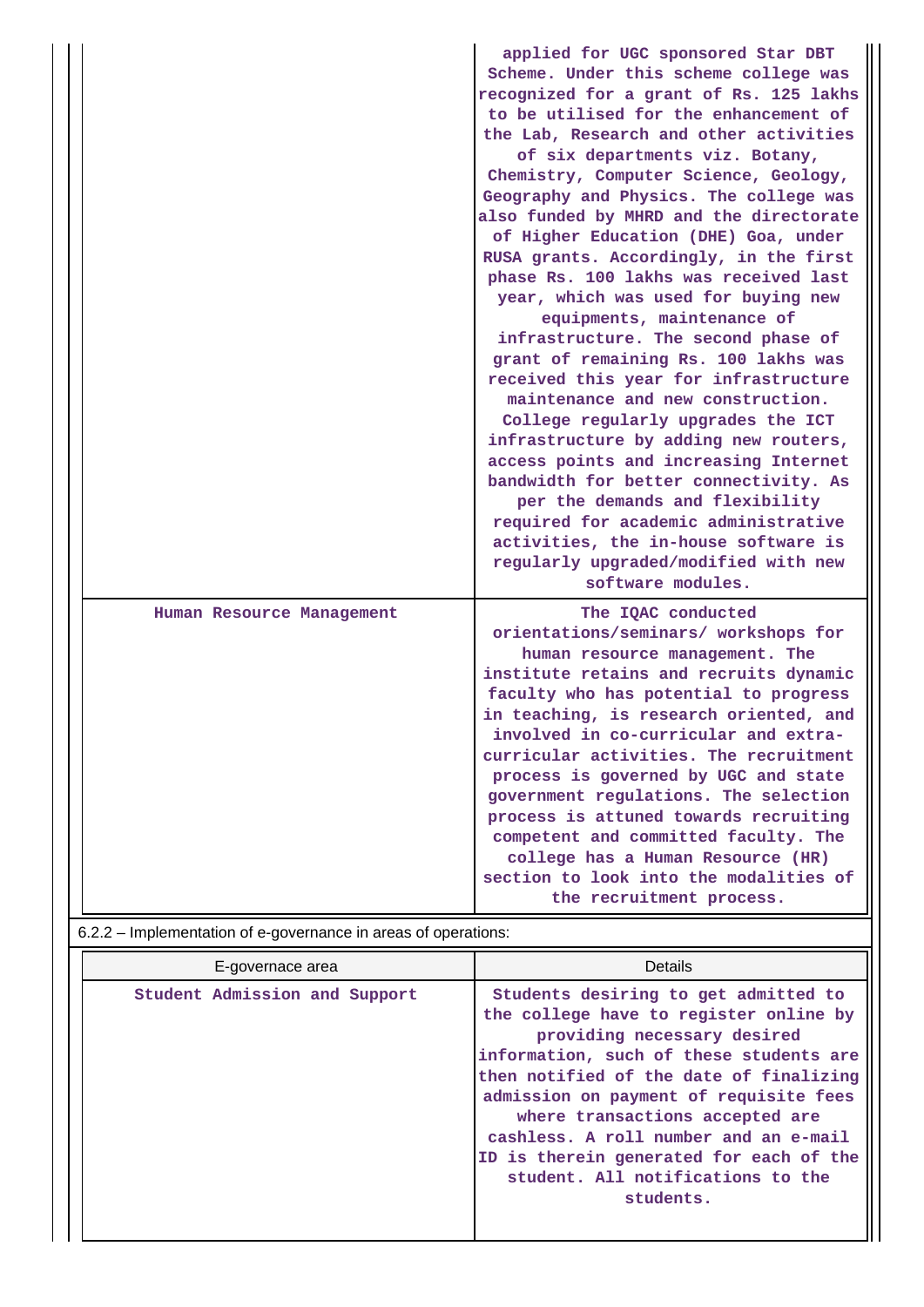| Examination                          | The schedule of examinations with a<br>detail time table is made available to<br>the students on the college website<br>well in advance on assessing the answer<br>books/ assignements / portfolios the<br>teacher concerned has to upload the<br>marks scored by students using the<br>software used by the college. The<br>results are then generated, analysed<br>and are declared on the website. The<br>requisite fees towards examinations are<br>collected following cashless<br>transactions.                                                                                                                                                                                                                                                                                                                                                                                                                                                                                                                                                 |
|--------------------------------------|-------------------------------------------------------------------------------------------------------------------------------------------------------------------------------------------------------------------------------------------------------------------------------------------------------------------------------------------------------------------------------------------------------------------------------------------------------------------------------------------------------------------------------------------------------------------------------------------------------------------------------------------------------------------------------------------------------------------------------------------------------------------------------------------------------------------------------------------------------------------------------------------------------------------------------------------------------------------------------------------------------------------------------------------------------|
| Planning and Development             | 1. All reports are submitted online<br>which helps in documentation. 2.<br>Applications for any course are<br>received online that helps in scrutiny<br>and interviews of the Human Resource<br>requirements. 3. Library System 4. ICT<br>5. Computerization of data 6. Training<br>programme 7. Registration 8. Admissions<br>9. Examination 10. Result processing<br>11. Teaching 12. Strategy and policies                                                                                                                                                                                                                                                                                                                                                                                                                                                                                                                                                                                                                                         |
| Administration                       | For the purpose of administration, the<br>college uses generic email id<br>principal@chowgules.ac.in for all<br>communication committee functioning is<br>also done through specific email<br>(iqac@chowgules.ac.in) within the<br>college and to concerned offices (like<br>University, UGC, DHE etc.). The<br>teachers and students have generic<br>email id for all communication. The<br>college has biometric attendance for<br>teaching and non teaching staff. All<br>students and staff have a i-card<br>printed in-house. Printer Evolis Dualys<br>is used for printing cards. E-media<br>Designer card software is used in<br>printing the cards. Online facility for<br>booking of college facility like<br>auditorium, seminar hall, quad etc.<br>Helps in better administration of<br>office. Teachers login through the<br>login portal 2019 enable teacher to<br>update the teachers profile, attendance<br>entry, check the class schedules,<br>upload their<br>news/activities/newsletters, view<br>mentor - mentee performance etc. |
| Finance and Accounts                 | The college uses tally and PFMS<br>softwares for all the financial<br>transactions. Tally: Payrolls and<br>accountings. PFMS: Vendor transactions.                                                                                                                                                                                                                                                                                                                                                                                                                                                                                                                                                                                                                                                                                                                                                                                                                                                                                                    |
| 6.3 - Faculty Empowerment Strategies |                                                                                                                                                                                                                                                                                                                                                                                                                                                                                                                                                                                                                                                                                                                                                                                                                                                                                                                                                                                                                                                       |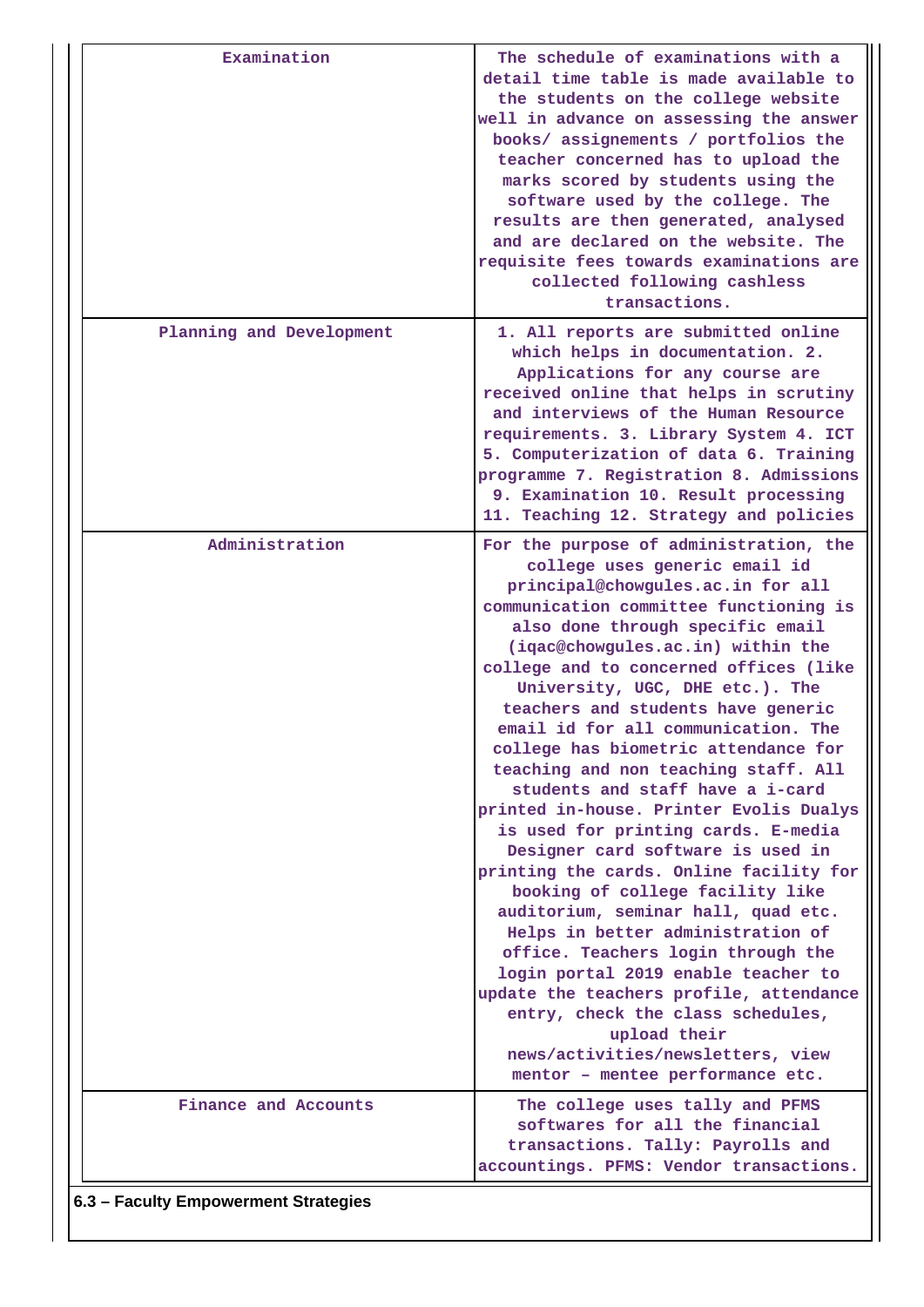| Year<br>2019<br>2019<br>2019                                                                                                                                                                |  |                                                                                             | Name of Teacher                                                                                                                                      | Name of conference/<br>workshop attended<br>for which financial<br>support provided                                                                      |  | Name of the<br>professional body for<br>which membership<br>fee is provided                                                  |                                                  |      | Amount of support                                    |
|---------------------------------------------------------------------------------------------------------------------------------------------------------------------------------------------|--|---------------------------------------------------------------------------------------------|------------------------------------------------------------------------------------------------------------------------------------------------------|----------------------------------------------------------------------------------------------------------------------------------------------------------|--|------------------------------------------------------------------------------------------------------------------------------|--------------------------------------------------|------|------------------------------------------------------|
|                                                                                                                                                                                             |  | Yatin P. Desai<br>Sachin Savio<br><b>Moraes</b>                                             |                                                                                                                                                      | International<br>Conference on<br>"Nanomaterials<br>for<br>Environmental<br>Applications<br>(NEA 2019).                                                  |  | Parvatibai<br>Chowgule<br>College under<br>DBT Star<br>College Scheme                                                        |                                                  |      | 3000                                                 |
|                                                                                                                                                                                             |  |                                                                                             |                                                                                                                                                      | International<br>Conference on<br>'Migration,<br>Diaspora and<br>Development: An University of G<br>Indian<br>Perspective'<br>07th to 08th<br>March 2019 |  | Centre for the<br>study of<br>Diaspora,<br>Central<br>ujarat-<br>Gandhinagar                                                 |                                                  |      | 6300                                                 |
|                                                                                                                                                                                             |  |                                                                                             | Supriya Prabhu<br>Khor juvenkar<br>Vaz Fernandes                                                                                                     | International<br>Conference on<br>Environment<br>Development and<br>Sustainability                                                                       |  | Nya.Tatyasaheb<br>Athalye Arts,<br>Ved. S.R. Sapre<br>Commerce and<br>Vid. Dadasaheb<br>Pitre Science<br>College,<br>Devrukh |                                                  | 5260 |                                                      |
| 6.3.2 – Number of professional development / administrative training programmes organized by the Colleges for                                                                               |  |                                                                                             | View File                                                                                                                                            |                                                                                                                                                          |  |                                                                                                                              |                                                  |      |                                                      |
| Year                                                                                                                                                                                        |  | Title of the<br>professional<br>development<br>programme<br>organised for<br>teaching staff | teaching and non teaching staff during the year<br>Title of the<br>administrative<br>training<br>programme<br>organised for<br>non-teaching<br>staff | From date                                                                                                                                                |  | To Date                                                                                                                      | Number of<br>participants<br>(Teaching<br>staff) |      | Number of<br>participants<br>(non-teaching<br>staff) |
| 2018<br>Modes of E<br>valuation/<br><b>Assessment</b><br>$s-1''$<br>2018<br>E Content<br>Developmen<br>t<br>2018<br>Teaching -<br>Learning M<br>ethodologi<br>es and<br>Policies<br>used in |  |                                                                                             | <b>NA</b>                                                                                                                                            | 06/07/2018                                                                                                                                               |  | 06/07/2018                                                                                                                   | 42                                               |      | $\mathbf 0$                                          |
|                                                                                                                                                                                             |  |                                                                                             | $\mathbf{NA}$                                                                                                                                        | 13/07/2018                                                                                                                                               |  | 13/07/2018                                                                                                                   | 6                                                |      | $\pmb{0}$                                            |
|                                                                                                                                                                                             |  |                                                                                             | <b>NA</b>                                                                                                                                            | 18/07/2018                                                                                                                                               |  | 18/07/2018                                                                                                                   | 23                                               |      | $\pmb{0}$                                            |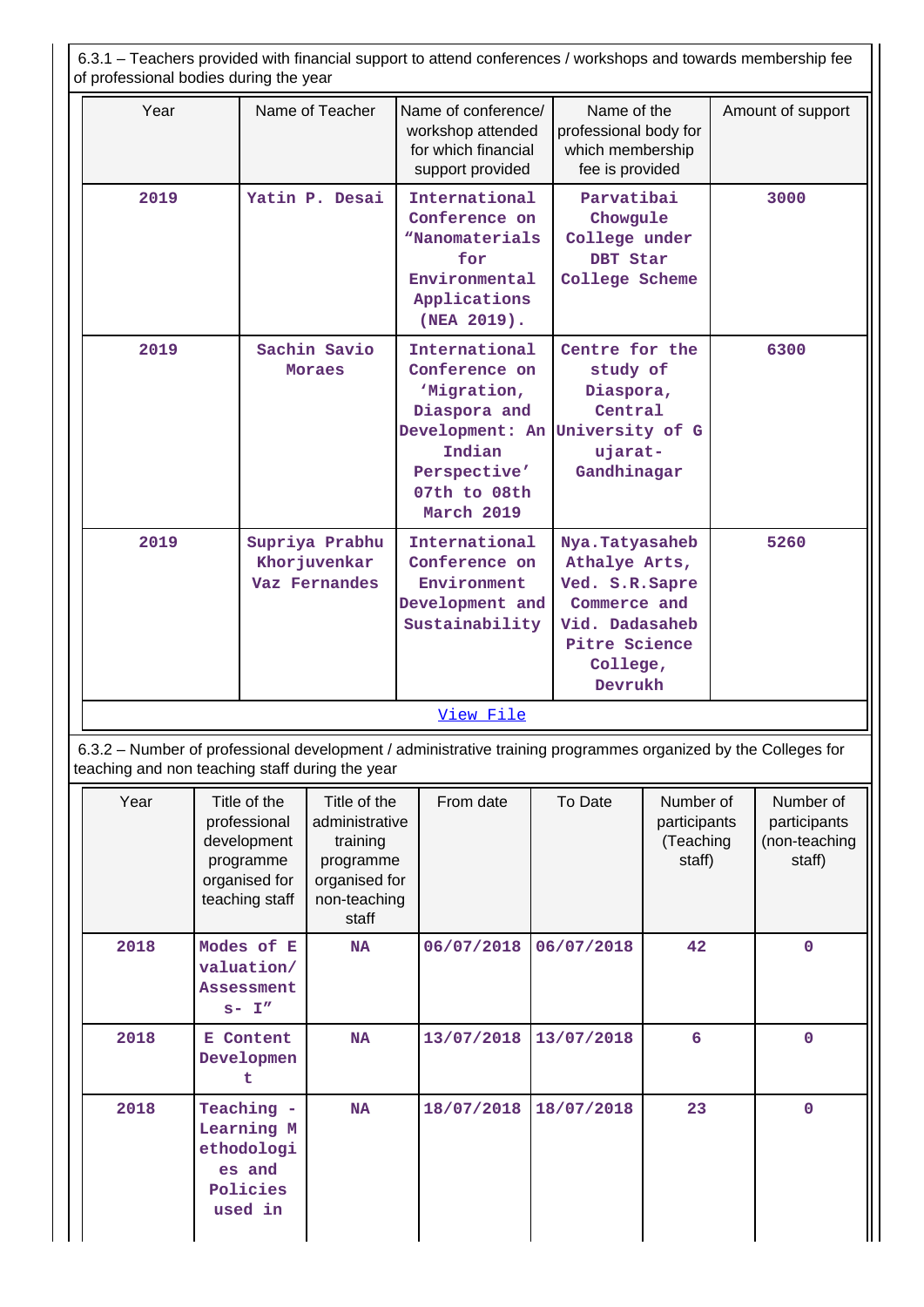|                                                                                                  | Chowgule<br>College                                                                            |                                              |                                                                                                                                                                                            |         |            |              |  |                         |
|--------------------------------------------------------------------------------------------------|------------------------------------------------------------------------------------------------|----------------------------------------------|--------------------------------------------------------------------------------------------------------------------------------------------------------------------------------------------|---------|------------|--------------|--|-------------------------|
| 2018                                                                                             | "Modes of<br>Evaluation<br>Assessment<br>$-TI''$                                               | <b>NA</b>                                    | 20/07/2018                                                                                                                                                                                 |         | 20/07/2018 | 48           |  | $\mathbf 0$             |
| 2018                                                                                             | CLAAP and<br>Google<br>Classroom                                                               | <b>NA</b>                                    | 27/07/2018                                                                                                                                                                                 |         | 27/07/2018 | 23           |  | $\mathbf 0$             |
| 2018                                                                                             | 'Blooms<br>Taxonomy<br>and<br>Flipped<br>Classroom'                                            |                                              | 03/08/2018                                                                                                                                                                                 |         | 03/08/2018 | 23           |  | $\mathbf{0}$            |
| 2018                                                                                             | <b>NA</b>                                                                                      | Awareness<br>Programme<br>on $E-$<br>service | 18/01/2019                                                                                                                                                                                 |         | 23/01/2019 | $\mathbf{0}$ |  | 17                      |
| 2018                                                                                             | <b>NA</b>                                                                                      |                                              | 16/11/2018<br>workshop<br>"Attitude<br>is everyth<br>ing" and<br>Ethics Eti<br>quettes"                                                                                                    |         | 16/11/2018 | $\mathbf 0$  |  | 53                      |
| 2018                                                                                             | <b>NA</b>                                                                                      |                                              | 06/12/2018<br>Training<br>Workshop<br>on Disater<br>Management                                                                                                                             |         | 06/12/2018 | $\mathbf{O}$ |  | 40                      |
| 2018                                                                                             | 'Demonstra<br>tion of<br>Gel Docume<br>ntation<br>System'                                      |                                              | 'Demonstra<br>13/12/2018<br>Gel Docume                                                                                                                                                     |         | 13/12/2018 | 15           |  | 4                       |
|                                                                                                  |                                                                                                |                                              | View File                                                                                                                                                                                  |         |            |              |  |                         |
|                                                                                                  |                                                                                                |                                              | 6.3.3 - No. of teachers attending professional development programmes, viz., Orientation Programme, Refresher<br>Course, Short Term Course, Faculty Development Programmes during the year |         |            |              |  |                         |
|                                                                                                  | Title of the<br>Number of teachers<br>professional<br>who attended<br>development<br>programme |                                              | From Date                                                                                                                                                                                  | To date |            |              |  | Duration                |
| FDP on                                                                                           | "Scholarly<br>Communication"                                                                   |                                              | 16/10/2018                                                                                                                                                                                 |         | 16/10/2018 |              |  | 1                       |
| FDP on<br>International<br>Conference on<br>"Promoting Entr<br>epreneurship-En<br>trepreneurship |                                                                                                | $\mathbf{1}$                                 | 21/09/2018                                                                                                                                                                                 |         | 22/09/2018 |              |  | $\overline{\mathbf{2}}$ |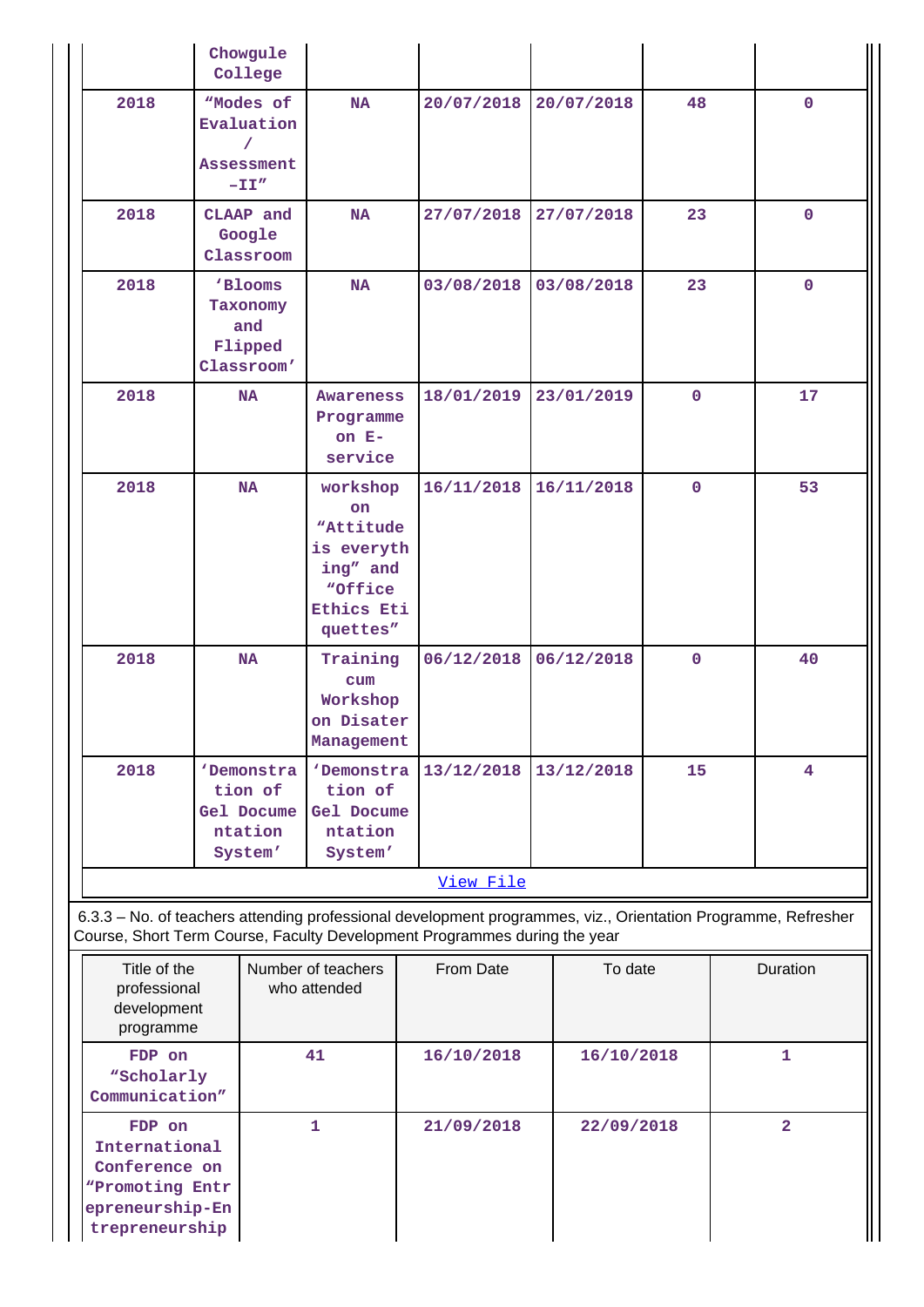| as Empowerment"                                                                                                                                                                                                        |              |                  |                          |            |              |            |                  |
|------------------------------------------------------------------------------------------------------------------------------------------------------------------------------------------------------------------------|--------------|------------------|--------------------------|------------|--------------|------------|------------------|
| FDP on State<br>Level Workshop<br>on 'Writing<br>Research Paper'                                                                                                                                                       | $\mathbf{1}$ |                  | 31/08/2018               |            | 31/08/2018   |            | 1                |
| FDP on GOA IT<br>Day                                                                                                                                                                                                   |              | 1                | 14/07/2018               |            | 14/07/2018   |            | 1                |
| 'Orientation<br>cum Assessment<br>of Master<br>Resource<br>Persons (MRPs)'<br>Programme                                                                                                                                |              | $\mathbf{1}$     | 09/10/2018<br>12/10/2018 |            |              | 4          |                  |
| Orientation<br>Programmes on<br>'autonomy,<br>evaluation<br>system, teachin<br>g-learning<br>methodologies,<br>college<br>policies,<br>service<br>conditions,<br>research<br>facilities,<br>library<br>facilities etc. | 20           |                  | 18/07/2018               |            | 18/07/2018   |            | 1                |
| Short term<br>Training<br>programmes on<br>'MOOC's, E-<br>Content<br>Development and<br>Open<br>Educational<br>Resources'                                                                                              |              | $\mathbf{1}$     | 21/09/2018               |            | 18/03/2019   |            | 7                |
| Refresher<br>Course in Earth<br>Sciences<br>(Geography)                                                                                                                                                                |              | $\mathbf{1}$     | 14/11/2018               |            | 04/12/2018   |            | 20               |
| Refresher<br>Course in<br>Chemistry                                                                                                                                                                                    |              | $\overline{2}$   | 01/11/2018               |            | 27/02/2019   |            | 119              |
| Refresher<br>Course in Life<br>Science                                                                                                                                                                                 |              | $\mathbf 1$      |                          | 28/09/2018 |              | 18/10/2018 |                  |
|                                                                                                                                                                                                                        |              |                  |                          | View File  |              |            |                  |
| 6.3.4 - Faculty and Staff recruitment (no. for permanent recruitment):                                                                                                                                                 |              |                  |                          |            |              |            |                  |
|                                                                                                                                                                                                                        | Teaching     |                  |                          |            | Non-teaching |            |                  |
| Permanent                                                                                                                                                                                                              |              | <b>Full Time</b> |                          |            | Permanent    |            | <b>Full Time</b> |
| 57<br>85                                                                                                                                                                                                               |              |                  | 82<br>103                |            |              |            |                  |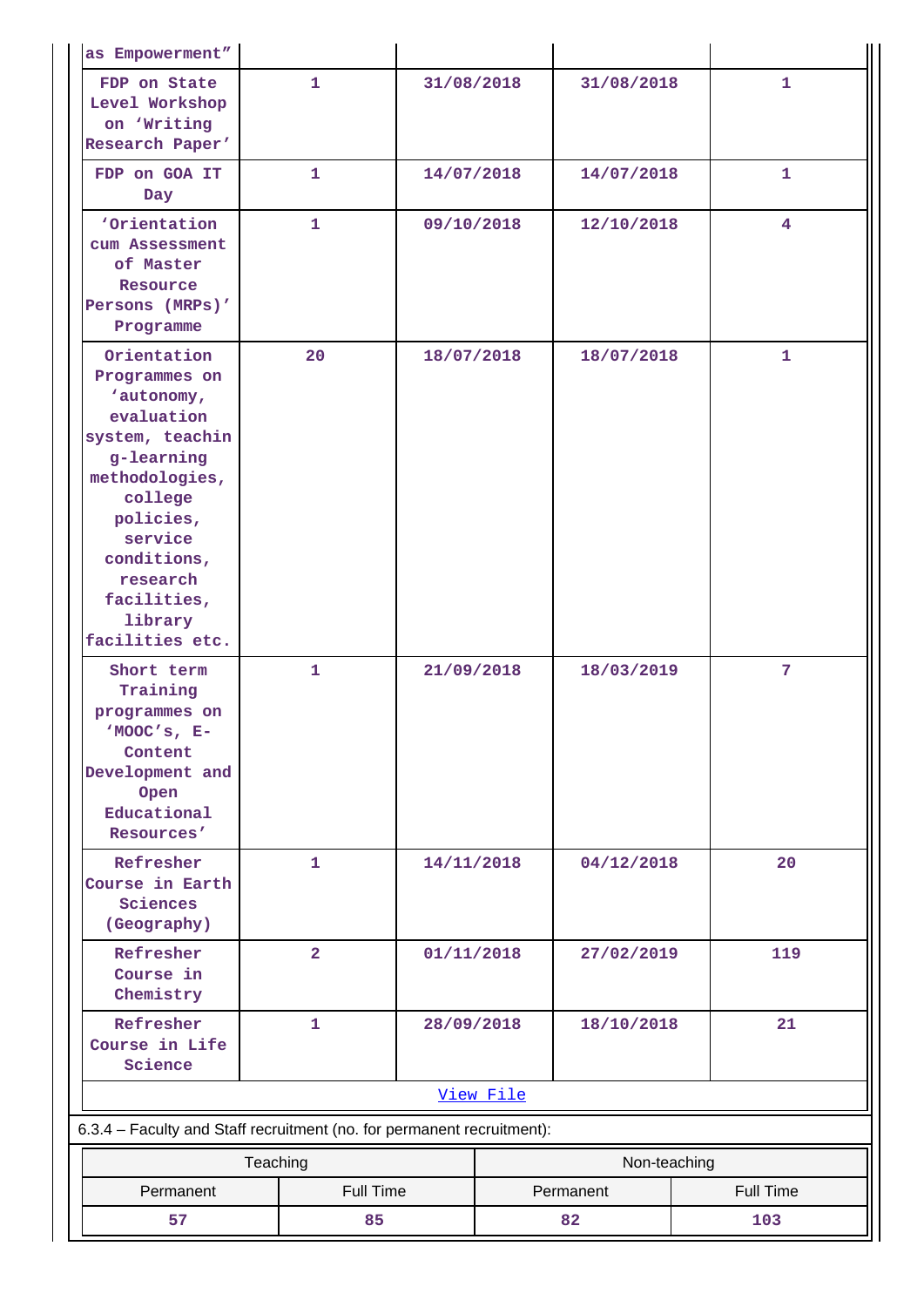| $6.3.5$ – Welfare schemes for                                                                                                                                                                                                                                                                                                                                                                                                                                                                                                                                                                                                                                                                                                                                                                                                                                                                                                                                                                                                                                                                                                                                                                                                                                                                                                                                                                                                                                                                                                                                                                                                                                                                                                                                                                                                                                                 |                               |                                      |  |  |  |  |  |  |
|-------------------------------------------------------------------------------------------------------------------------------------------------------------------------------------------------------------------------------------------------------------------------------------------------------------------------------------------------------------------------------------------------------------------------------------------------------------------------------------------------------------------------------------------------------------------------------------------------------------------------------------------------------------------------------------------------------------------------------------------------------------------------------------------------------------------------------------------------------------------------------------------------------------------------------------------------------------------------------------------------------------------------------------------------------------------------------------------------------------------------------------------------------------------------------------------------------------------------------------------------------------------------------------------------------------------------------------------------------------------------------------------------------------------------------------------------------------------------------------------------------------------------------------------------------------------------------------------------------------------------------------------------------------------------------------------------------------------------------------------------------------------------------------------------------------------------------------------------------------------------------|-------------------------------|--------------------------------------|--|--|--|--|--|--|
| Teaching                                                                                                                                                                                                                                                                                                                                                                                                                                                                                                                                                                                                                                                                                                                                                                                                                                                                                                                                                                                                                                                                                                                                                                                                                                                                                                                                                                                                                                                                                                                                                                                                                                                                                                                                                                                                                                                                      | Non-teaching                  | <b>Students</b>                      |  |  |  |  |  |  |
| Principals aid fund,<br>Group insurance scheme,<br>Group insurance scheme,<br>Loan facility through<br>Loan facility through<br>CAUSE, student's aid<br>Margao School Complex,<br>Margao School Complex,<br>fund, scholarships<br>Concession for fitness<br>Reimbursement medical and<br>instituted by alumni/<br>centre and physiotherapy<br>tution fees, Concession<br>philanthropists,<br>n the campus. Freedom to<br>for fitness centre and<br>grievance cell, club<br>use infrastructure beyond<br>physiotherapy on the<br>system, concessional fees<br>college hours and<br>at fitness centre and<br>campus.<br>vacations.<br>physiotherapy.                                                                                                                                                                                                                                                                                                                                                                                                                                                                                                                                                                                                                                                                                                                                                                                                                                                                                                                                                                                                                                                                                                                                                                                                                            |                               |                                      |  |  |  |  |  |  |
| 6.4 – Financial Management and Resource Mobilization                                                                                                                                                                                                                                                                                                                                                                                                                                                                                                                                                                                                                                                                                                                                                                                                                                                                                                                                                                                                                                                                                                                                                                                                                                                                                                                                                                                                                                                                                                                                                                                                                                                                                                                                                                                                                          |                               |                                      |  |  |  |  |  |  |
| 6.4.1 – Institution conducts internal and external financial audits regularly (with in 100 words each)                                                                                                                                                                                                                                                                                                                                                                                                                                                                                                                                                                                                                                                                                                                                                                                                                                                                                                                                                                                                                                                                                                                                                                                                                                                                                                                                                                                                                                                                                                                                                                                                                                                                                                                                                                        |                               |                                      |  |  |  |  |  |  |
| Institution conducts internal external audits regularly. Institutional audit is<br>done by Internal Auditors appointed by Management being a Chartered Accountant<br>firm. They scrutinize the accounts books maintained by the college with<br>necessary vouchers. Audited statements are prepared as per the requirement of<br>the Government Granting agencies, as per the accounting standards applicable to<br>Society and as per other tax laws. Internal auditor see that all the applicable<br>tax is paid to the Govt in time. Based on their observations they prepare a<br>report and submit the same to the management and the college. Queries raised<br>during internal audit are replied on day to day basis. In case replies are not<br>given during the day the same are replied at a later date. There are no<br>outstanding audit observations for last internal audit. External audit is done<br>by audit staff from Govt. Granting agencies to see that college is following<br>the guidelines laid down in pattern of assistance, staffing pattern and other<br>government financial rules. During the various documents and books of accounts<br>are verified like appointment letters, govt approvals, approved pay fixations ,<br>procedure followed in purchase Vouchers with all supportings, service books,<br>Salary acquaintance register, bank books, ledgers etc. Queries are replied on<br>the next day. After the audit, report is given to the college stating the<br>recoveries if any to be made from the grants payable to the college with a time<br>limit to reply with the observation. We have replied to all the queries for the<br>last govt audit held in the college in August 2012 and the final recovery<br>amount is already deducted from the grants paid to the college. So far there<br>are no outstanding audit replies. |                               |                                      |  |  |  |  |  |  |
| 6.4.2 – Funds / Grants received from management, non-government bodies, individuals, philanthropies during the<br>year(not covered in Criterion III)                                                                                                                                                                                                                                                                                                                                                                                                                                                                                                                                                                                                                                                                                                                                                                                                                                                                                                                                                                                                                                                                                                                                                                                                                                                                                                                                                                                                                                                                                                                                                                                                                                                                                                                          |                               |                                      |  |  |  |  |  |  |
| Name of the non government<br>funding agencies /individuals                                                                                                                                                                                                                                                                                                                                                                                                                                                                                                                                                                                                                                                                                                                                                                                                                                                                                                                                                                                                                                                                                                                                                                                                                                                                                                                                                                                                                                                                                                                                                                                                                                                                                                                                                                                                                   | Funds/ Grnats received in Rs. | Purpose                              |  |  |  |  |  |  |
| Non-Government funding<br>agencies / philanthropies<br>/ Individual - Dilip Kare<br>Dr. N.N. Sawant and Dr.<br>S.S. Hiremath Aisha<br>Shaikh CAUSE Sumita Datta                                                                                                                                                                                                                                                                                                                                                                                                                                                                                                                                                                                                                                                                                                                                                                                                                                                                                                                                                                                                                                                                                                                                                                                                                                                                                                                                                                                                                                                                                                                                                                                                                                                                                                               | 248040                        | Scholarships and part<br>payment fee |  |  |  |  |  |  |

[View File](https://assessmentonline.naac.gov.in/public/Postacc/Funds_or_Grants/5478_Funds_or_Grants_1593772792.xlsx)

6.4.3 – Total corpus fund generated

**0**

**6.5 – Internal Quality Assurance System**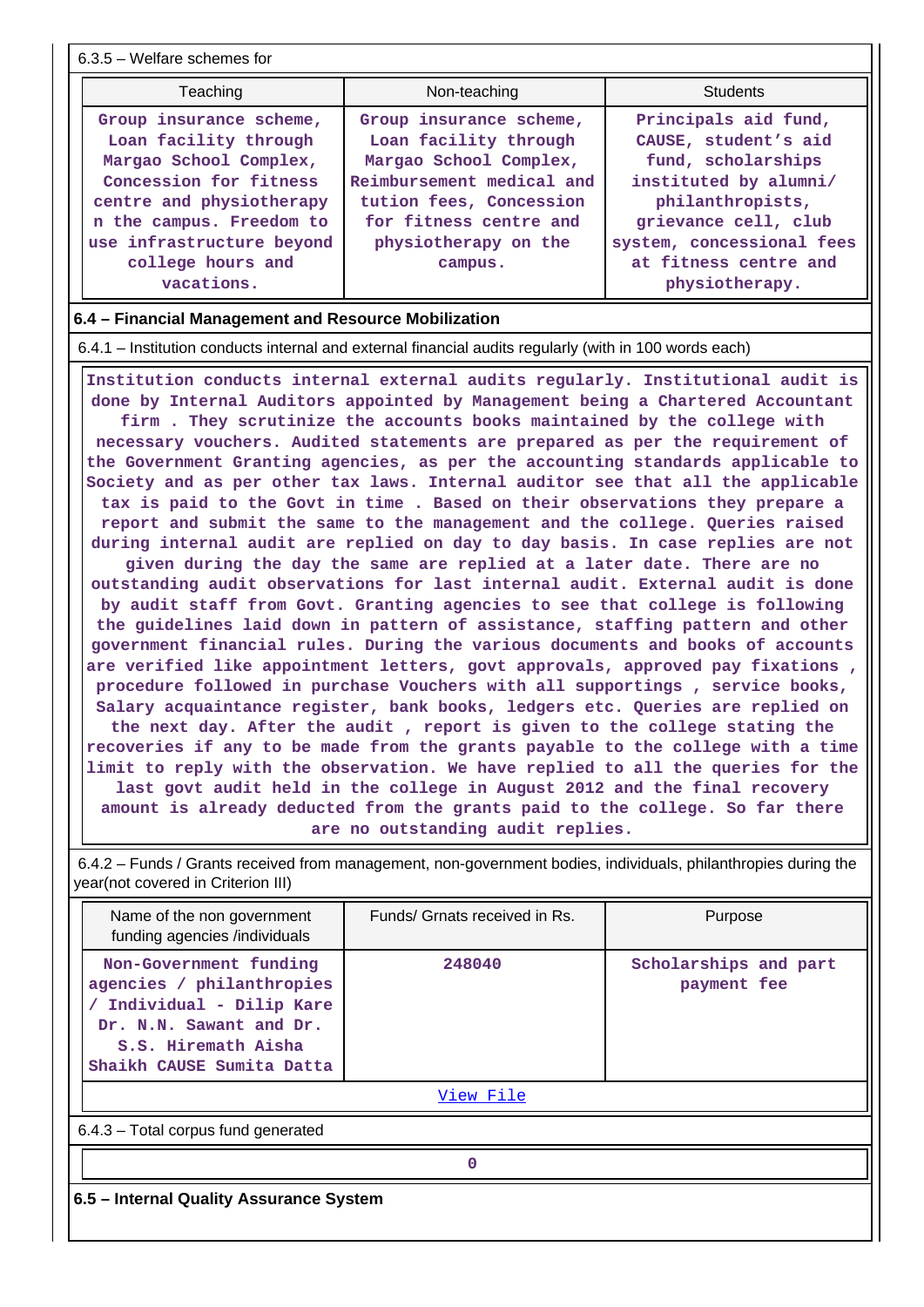| Yes/No<br>Yes/No<br>Agency<br>Academic<br>Esternal Audit<br>Yes<br>Yes<br>- expert<br>Committee<br>Persons of<br>repute from<br>educational<br>field Prof.K.Pi<br>rolkar, Goa<br>University<br>Prof. Bhaskar<br>Nayak, Ex-<br>director Higher<br>Education Prof.<br>V.R.<br>Shirgurkar, Ex-<br>Principal<br>Esternal Audit<br>Yes<br>Yes<br>- expert<br>Committee<br>Persons of<br>repute from<br>educational<br>field Prof.K.Pi<br>rolkar, Goa<br>University<br>Prof. Bhaskar<br>Nayak, Ex-<br>director Higher<br>Education Prof.<br>V.R.<br>Shirgurkar, Ex-<br>Principal<br>N.A.<br>on Attitude is everything and Office Ethics and Etiquettes was held on 16th<br>November 2018 wherein the resource person was Mr. Sushant M. Surlakar. 53 | Internal                                                                                                  | External<br><b>Audit Type</b> |  |  |  |
|------------------------------------------------------------------------------------------------------------------------------------------------------------------------------------------------------------------------------------------------------------------------------------------------------------------------------------------------------------------------------------------------------------------------------------------------------------------------------------------------------------------------------------------------------------------------------------------------------------------------------------------------------------------------------------------------------------------------------------------------|-----------------------------------------------------------------------------------------------------------|-------------------------------|--|--|--|
| Administrative<br>6.5.2 – Activities and support from the Parent – Teacher Association (at least three)<br>6.5.3 – Development programmes for support staff (at least three)<br>Following developmental programme were organized for support staff: 1. Workshop                                                                                                                                                                                                                                                                                                                                                                                                                                                                                | Authority                                                                                                 |                               |  |  |  |
|                                                                                                                                                                                                                                                                                                                                                                                                                                                                                                                                                                                                                                                                                                                                                | Deans- Debasish<br>Majumdar,<br>Nandini Vaz<br>Fernandes,<br>Sameena<br>Falliero<br>Hanumant<br>Chopdekar |                               |  |  |  |
|                                                                                                                                                                                                                                                                                                                                                                                                                                                                                                                                                                                                                                                                                                                                                | Internal audit,<br>Administrative                                                                         |                               |  |  |  |
|                                                                                                                                                                                                                                                                                                                                                                                                                                                                                                                                                                                                                                                                                                                                                | Audit<br>committee.                                                                                       |                               |  |  |  |
|                                                                                                                                                                                                                                                                                                                                                                                                                                                                                                                                                                                                                                                                                                                                                |                                                                                                           |                               |  |  |  |
|                                                                                                                                                                                                                                                                                                                                                                                                                                                                                                                                                                                                                                                                                                                                                |                                                                                                           |                               |  |  |  |
|                                                                                                                                                                                                                                                                                                                                                                                                                                                                                                                                                                                                                                                                                                                                                |                                                                                                           |                               |  |  |  |
|                                                                                                                                                                                                                                                                                                                                                                                                                                                                                                                                                                                                                                                                                                                                                |                                                                                                           |                               |  |  |  |
| support staff attended this programme. 2. Workshop on 'Disaster Management was<br>orgainzed by the department of Botany under the Star DBT College scheme for<br>Non- Teaching staff, on 6th December 2018. Resource Person: Shri. Sanjaya<br>Swain, Convenor, Disaster Management Cell of our college. 3. An awareness<br>programme on 'e-services' was organized by the Department of Computer Science<br>on 18th Jan, 23rd January 2019. 4. A workshop on 'Libre office' was organized<br>by the Department of Computer science for the support staff. 5. A talk on<br>Menstrual Hygiene Organic Pads" by Ms. Sulochana Pednekar was organized by the<br>Gender Champions of the College on 12th January 2019.                              |                                                                                                           |                               |  |  |  |
| 6.5.4 – Post Accreditation initiative(s) (mention at least three)                                                                                                                                                                                                                                                                                                                                                                                                                                                                                                                                                                                                                                                                              |                                                                                                           |                               |  |  |  |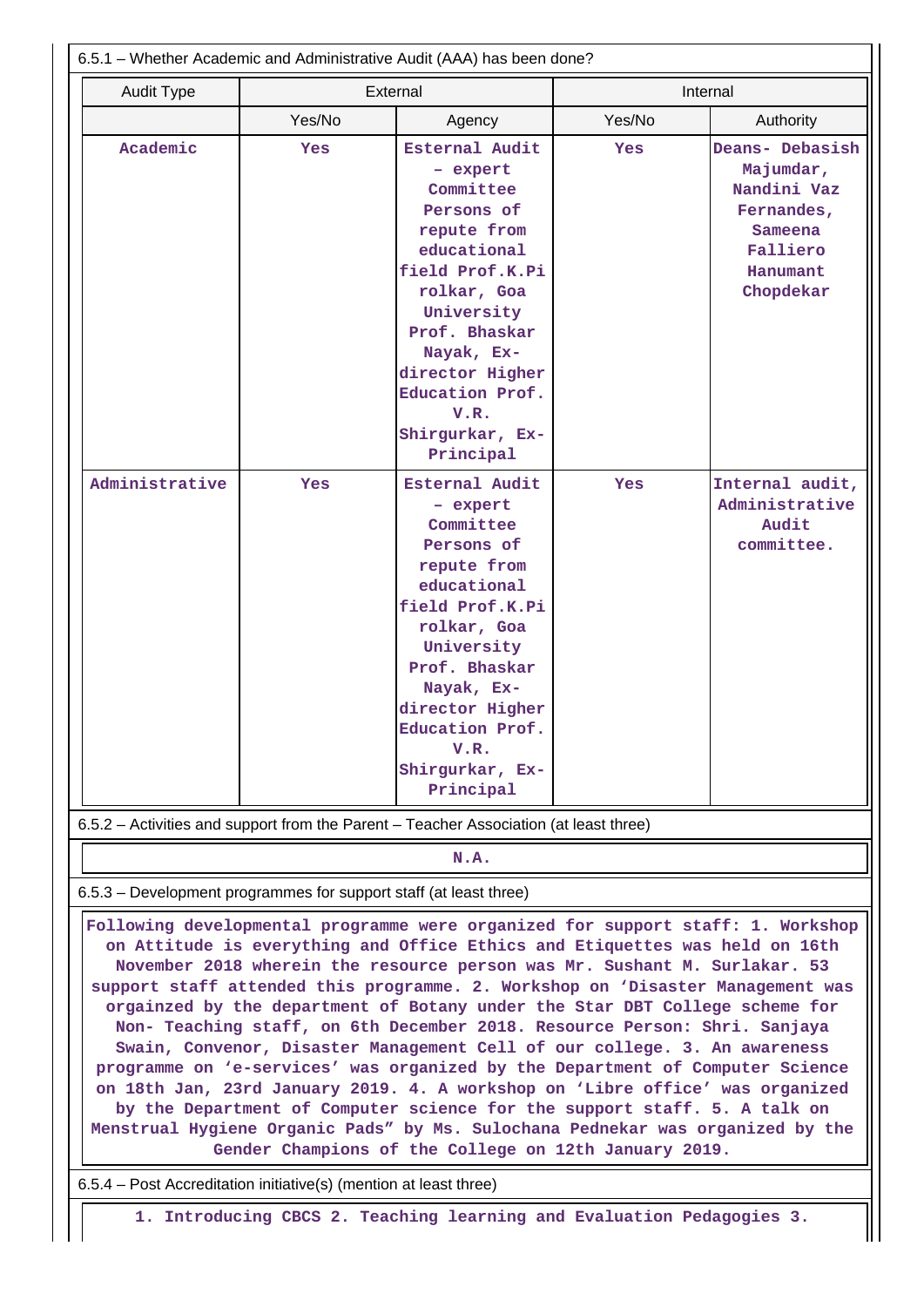**Initiatives towards Community services 4. Introducing Internship as a compulsory component in curriculum 5. Introducing quality checks processes**

II

|      | 6.5.5 - Internal Quality Assurance System Details                                                                                                                                                                                                                                                                                                                                                                                                                                                     |                            |                      |                    |                           |  |  |  |
|------|-------------------------------------------------------------------------------------------------------------------------------------------------------------------------------------------------------------------------------------------------------------------------------------------------------------------------------------------------------------------------------------------------------------------------------------------------------------------------------------------------------|----------------------------|----------------------|--------------------|---------------------------|--|--|--|
|      | a) Submission of Data for AISHE portal                                                                                                                                                                                                                                                                                                                                                                                                                                                                |                            | Yes                  |                    |                           |  |  |  |
|      | b) Participation in NIRF                                                                                                                                                                                                                                                                                                                                                                                                                                                                              |                            | Yes                  |                    |                           |  |  |  |
|      | c)ISO certification                                                                                                                                                                                                                                                                                                                                                                                                                                                                                   |                            |                      | <b>No</b>          |                           |  |  |  |
|      | d)NBA or any other quality audit                                                                                                                                                                                                                                                                                                                                                                                                                                                                      |                            |                      | <b>No</b>          |                           |  |  |  |
|      | 6.5.6 - Number of Quality Initiatives undertaken during the year                                                                                                                                                                                                                                                                                                                                                                                                                                      |                            |                      |                    |                           |  |  |  |
| Year | Name of quality<br>initiative by IQAC                                                                                                                                                                                                                                                                                                                                                                                                                                                                 | Date of<br>conducting IQAC | <b>Duration From</b> | <b>Duration To</b> | Number of<br>participants |  |  |  |
| 2018 | FDP-Workshop<br>on Modes of<br>Evaluation -<br>I<br>2018<br>FDP-Workshop<br>on Modes of<br>Evaluation -<br>II<br>2018<br>Workshop on<br>Outcome<br><b>Based</b><br>Education-I<br>2018<br>Talk on<br>"Presenting<br>a Business<br>Plan"<br>2018<br><b>Business</b><br>Plan<br>Competition<br>2018<br>Seminar on<br>'Scholarly C<br>ommunication<br>$\mathbf{r}$<br>2018<br>Workshop on<br>'Connect<br>your<br>achievements<br>Contribution<br>s on Global<br>registry:<br>Orchid<br>Researcher<br>Id' |                            | 06/07/2018           | 06/07/2018         | 42                        |  |  |  |
|      |                                                                                                                                                                                                                                                                                                                                                                                                                                                                                                       |                            | 20/07/2018           | 20/07/2018         | 48                        |  |  |  |
|      |                                                                                                                                                                                                                                                                                                                                                                                                                                                                                                       |                            | 08/09/2018           | 08/09/2018         | 35                        |  |  |  |
|      |                                                                                                                                                                                                                                                                                                                                                                                                                                                                                                       |                            | 27/09/2018           | 27/09/2018         | 55                        |  |  |  |
|      |                                                                                                                                                                                                                                                                                                                                                                                                                                                                                                       |                            | 11/10/2018           | 11/10/2019         | 24                        |  |  |  |
|      |                                                                                                                                                                                                                                                                                                                                                                                                                                                                                                       |                            | 16/10/2018           | 16/10/2018         | 41                        |  |  |  |
|      |                                                                                                                                                                                                                                                                                                                                                                                                                                                                                                       |                            | 17/10/2018           | 17/10/2018         | 22                        |  |  |  |
| 2018 | Workshop on<br>Outcome<br><b>Based</b><br>Education-II                                                                                                                                                                                                                                                                                                                                                                                                                                                | 25/10/2018                 | 25/10/2018           | 26/10/2018         | 69                        |  |  |  |
| 2018 | National<br>Seminar on<br>'Best                                                                                                                                                                                                                                                                                                                                                                                                                                                                       | 20/12/2018                 | 20/12/2018           | 20/12/2018         | 25                        |  |  |  |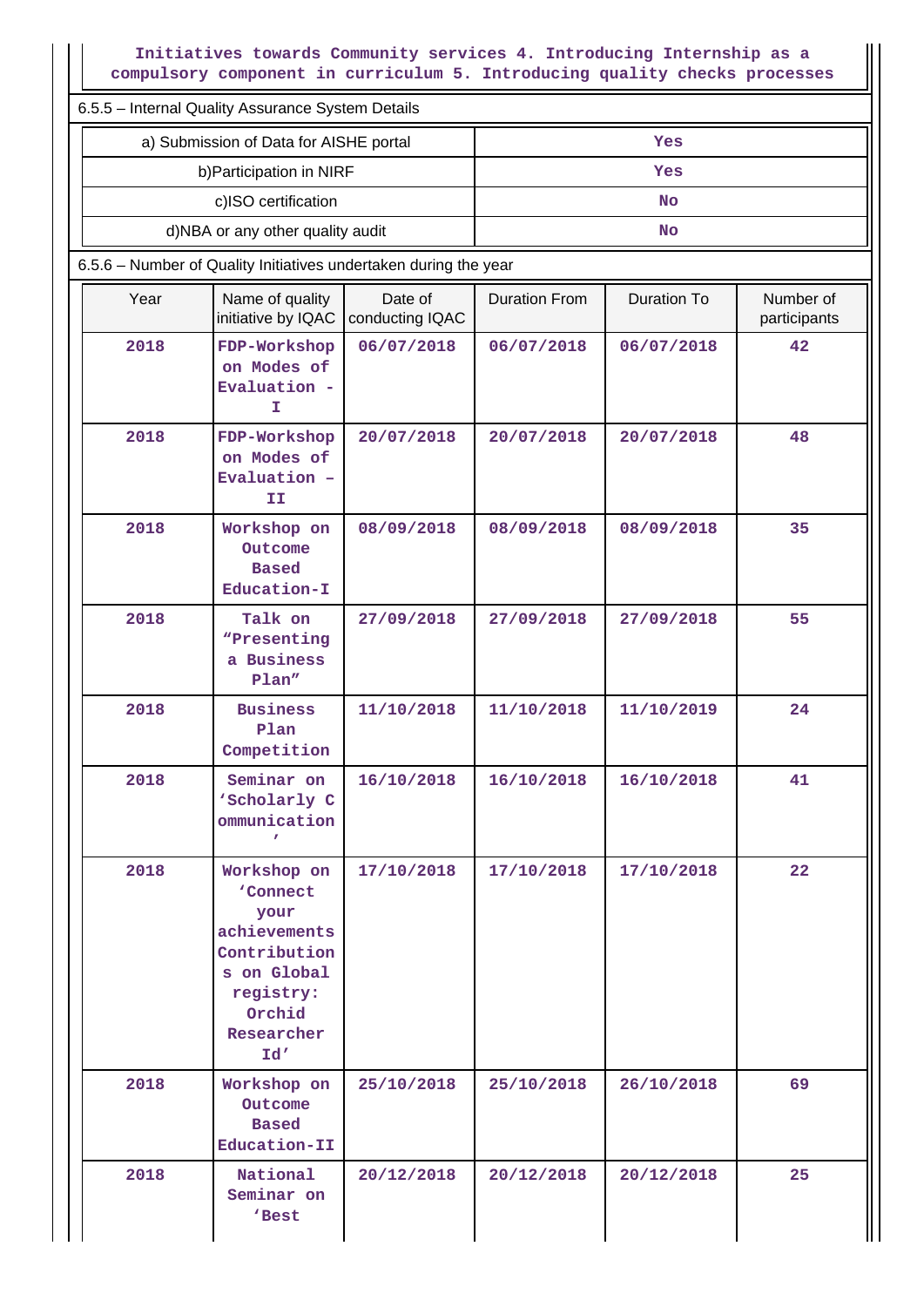|                                                                                                                                                                                                              | Practises of<br>the<br>Institution<br>for Higher<br>Education' |            |        |                        |  |  |  |
|--------------------------------------------------------------------------------------------------------------------------------------------------------------------------------------------------------------|----------------------------------------------------------------|------------|--------|------------------------|--|--|--|
|                                                                                                                                                                                                              |                                                                | View File  |        |                        |  |  |  |
| <b>CRITERION VII - INSTITUTIONAL VALUES AND BEST PRACTICES</b>                                                                                                                                               |                                                                |            |        |                        |  |  |  |
| 7.1 - Institutional Values and Social Responsibilities                                                                                                                                                       |                                                                |            |        |                        |  |  |  |
| 7.1.1 – Gender Equity (Number of gender equity promotion programmes organized by the institution during the<br>year)                                                                                         |                                                                |            |        |                        |  |  |  |
| Title of the<br>programme                                                                                                                                                                                    | Period from                                                    | Period To  |        | Number of Participants |  |  |  |
|                                                                                                                                                                                                              |                                                                |            | Female | Male                   |  |  |  |
| World<br>Population Day<br>(It was<br>observed on in<br>accordance with<br>the United<br>Nations Theme<br>for 2017, '<br>Family Planning<br>is a Human<br>Right')                                            | 11/07/2018                                                     | 11/07/2018 | 20     | 30                     |  |  |  |
| Guest talk on<br>"The role of<br>youth in<br>understanding<br>and propagating<br>sex education"<br>by Ms Ester<br>Torres,<br>Independent<br>researcher,<br>Alumni of Tata<br>Institute of<br>Social Sciences | 11/09/2018                                                     | 11/09/2018 | 50     | 14                     |  |  |  |
| Talking Tree<br>Series: Gender<br>and Sexuality                                                                                                                                                              | 01/10/2018                                                     | 01/10/2018 | 63     | $6\overline{6}$        |  |  |  |
| Special Lecture<br>on ' Role of<br>Women in Rural<br>Transformation<br>in Rajasthan'                                                                                                                         | 17/12/2018                                                     | 17/12/2018 | 20     | 10                     |  |  |  |
| Street Play On<br>Voting Rights<br><b>Awareness Among</b><br>Women                                                                                                                                           | 26/01/2019                                                     | 26/01/2019 | 10     | 5                      |  |  |  |
| Talk on<br>Menstrual<br>Hygiene and                                                                                                                                                                          | 12/01/2019                                                     | 12/01/2019 | 45     | 10 <sub>1</sub>        |  |  |  |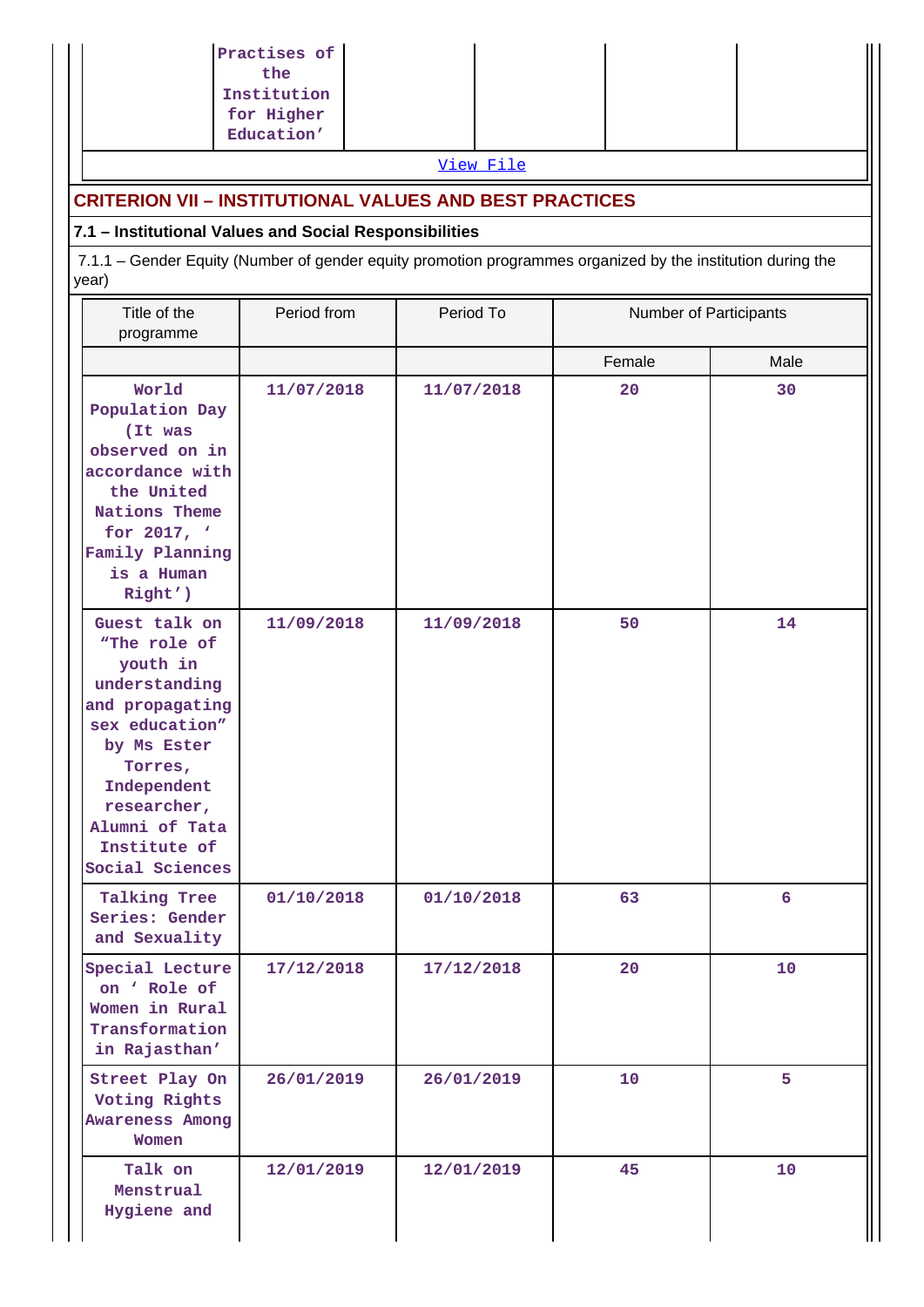| Organic Pads by<br>Sulochana<br>Pednekar                                                                                                                                          |            |            |    |              |
|-----------------------------------------------------------------------------------------------------------------------------------------------------------------------------------|------------|------------|----|--------------|
| National Interd<br>isciplinary<br>Conference on<br><b>Women</b><br>Empowernment<br>and Society in<br>India (with<br>special<br>reference to<br>Goa): Prospects<br>and Challenges' | 22/02/2019 | 23/02/2019 | 39 | 13           |
| <b>Womens Day</b>                                                                                                                                                                 | 08/03/2019 | 08/03/2019 | 60 | $\mathbf{0}$ |
| Womens Day-<br>Shame Game-<br>panel<br>Discussion in<br>collaboration<br>with Dogear's<br>Library                                                                                 | 08/03/2019 | 08/03/2019 | 17 | 5            |
| Talk Under<br><b>Talking Tree</b><br>Series on<br><i><b>"Classification</b></i><br>of gender and<br>sexuality under<br>popularly used<br>tags of self-<br>expression"             | 09/03/2019 | 09/03/2019 | 67 | 7            |
| Awareness on<br>'Sanitary<br>hygiene and<br>menstrual<br>health' in<br>rural and semi<br>Urban areas of<br>South Goa.                                                             | 05/04/2019 | 10/04/2019 | 32 | 10           |
| Talk on<br>handling<br>abusive<br>relationships<br>by Dr. Ravindra<br>Aggrawal                                                                                                    | 31/07/2018 | 31/07/2018 | 78 | 10           |

#### 7.1.2 – Environmental Consciousness and Sustainability/Alternate Energy initiatives such as:

Percentage of power requirement of the University met by the renewable energy sources

**The College in a phase manner has started replacing existing illuminating devices with LED devices. In the academic year 2018-19 the installations of 1532 LEDs were done. 1) AWARENESS PROGRAMMES: organised on Kitchen waste segregation, waste Segregation and collection, Beach Clean-up, Sanitary Hygiene and menstrual health. 2) COMPETITIONS ON ENVIRONMENT CONSERVATION: on Mangroves biodiversity, its importance, consequences of its destruction and need for conservation of mangroves. 3) INDUSTRY-ACADEMIA LECTURES/ACTIVITIES: organised**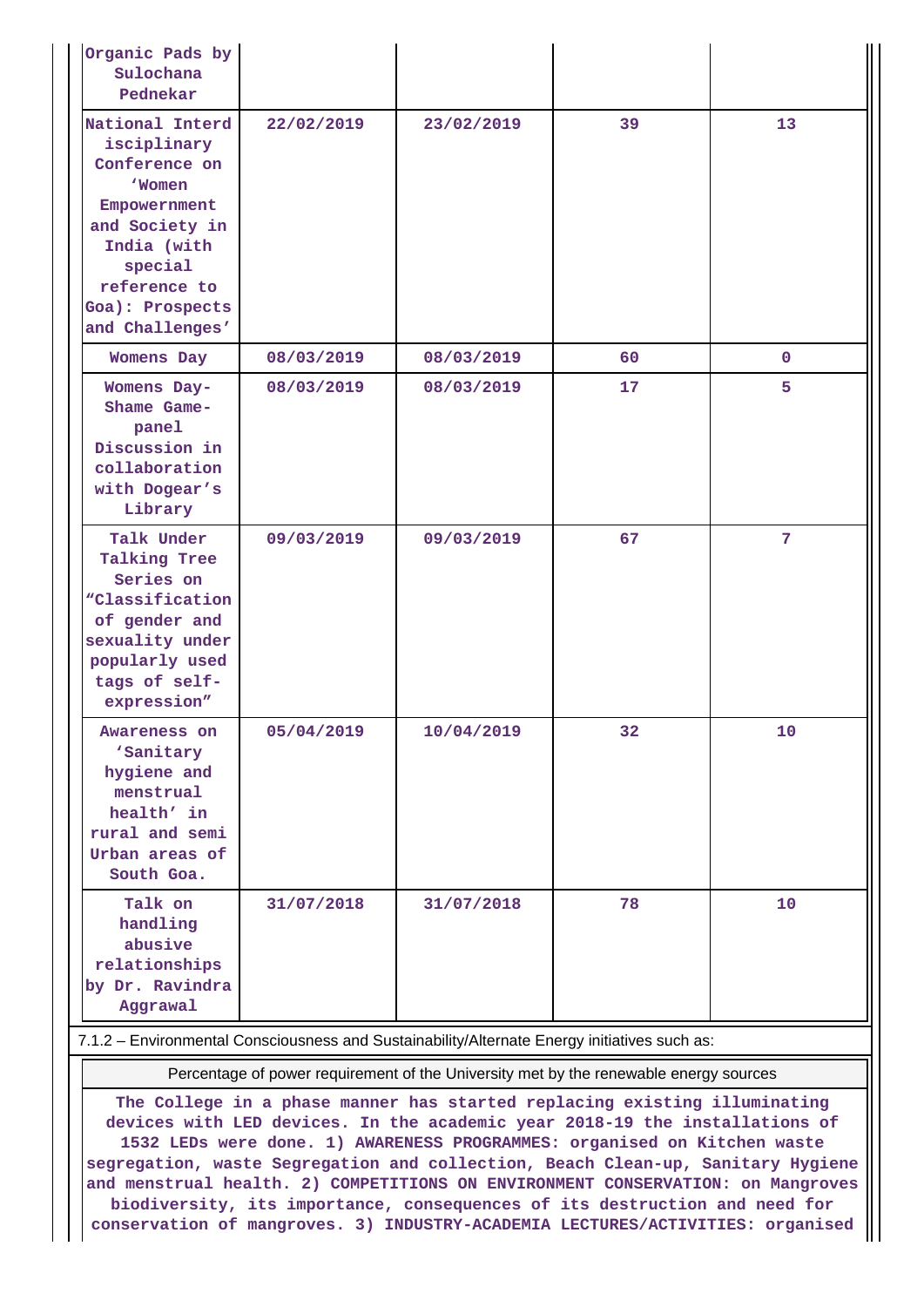**Bird Conservation, Tiger Census, Bird walk, Wildlife and Ecotourism. 4) CONFERENCE:organized a National Conference on 'Wetland Conservation: Approaches And Threats' on 2nd February 2019. Objective: creating awareness on the importance of wetland ecosystem, the conservation laws, strategies of conservation and potential threats. 5) BIRD WALKS BY CHOWGULE'S BIRDERS CLUB (CBC): participated in the annual global event "Global Backyard Bird Count"(GBBC). The findings were registered in the E-Bird global site. 6) PAPER PRESENTATIONS: Papers presented at National conference on 'Wetland conservation: Approaches and Threats, 2nd Feb 2019 at ParvatibaiChowgule college: a. Fernandes et al, Water Quality and Impact on Human Health: Study of Kidney Disorders in CanaconaTaluka. b. Vaz et al, Assessment of water quality of River Sal: Anthropogenic effect. c. Dsouza et al, Study of Odonates in Borim. d. Dias et al, An assessment of Habitat Selection and fishermen's perception of smooth coated otters in Zuari River system. Paper presented at National conference on 'Innovation in Life Sciences for Sustainable Environment' held at Christ University Bangalore on 20th-21st February 2019: e. Fernandes, et al, Strategies to Mitigate Chronic Kidney Disorder in CanaconaTaluka, Goa. f. Balekai et al, Dynamics of seasonal forms of Melanitisleda (Nymphalidae: Lepidoptera) in response to environmental condition in wild. g. Vaz et al, Impact of water quality on the distribution of Fauna in River Sal, Salcette Goa. h. Manakikar et al, Evaluation of water quality in lakes of Curtorim. 7) Campus initiatives:Bird Houses and Butterfly Garden in the campus were initiated interdisciplinary project of documenting Floral and faunal Biodiversity of the campus was carried out 8) DBT star college scheme inter-disciplinary activities: Green Audit, 'Save Energy' initiative 'Save water' initiative awareness programme, Research project on Geophysical surveying and designing rainwater harvesting system for Chowgule College 9) Field trips related to environment conservation consciousness: Mollem –BhagwanMahaveer Wildlife Sanctuary and Cotigao Wildlife Sanctuary, ICAR, Old Goa, Fish landing site, Betul. 10) College offers Mushroom cultivation and Vermi-composting technology as genetic selective course for all students to create awareness among students on mushroom cultivation and organic vermincompost production.**

| Item facilities     |                                       |                                                                                             | Yes/No                                                                                            |     |           | Number of beneficiaries |   |                       |                            |                                                     |
|---------------------|---------------------------------------|---------------------------------------------------------------------------------------------|---------------------------------------------------------------------------------------------------|-----|-----------|-------------------------|---|-----------------------|----------------------------|-----------------------------------------------------|
| Physical facilities |                                       |                                                                                             | Yes                                                                                               |     |           | 0                       |   |                       |                            |                                                     |
| Ramp/Rails          |                                       |                                                                                             | Yes                                                                                               |     |           | $\overline{2}$          |   |                       |                            |                                                     |
|                     | Scribes for examination               |                                                                                             |                                                                                                   | Yes |           |                         | 1 |                       |                            |                                                     |
|                     | <b>Braille</b><br>Software/facilities |                                                                                             |                                                                                                   | Yes |           |                         | 1 |                       |                            |                                                     |
| Rest Rooms          |                                       |                                                                                             |                                                                                                   |     | Yes       |                         |   | $\overline{2}$        |                            |                                                     |
|                     | Any other similar<br>facility         |                                                                                             |                                                                                                   | Yes |           |                         | 1 |                       |                            |                                                     |
|                     |                                       | 7.1.4 – Inclusion and Situatedness                                                          |                                                                                                   |     |           |                         |   |                       |                            |                                                     |
|                     | Year                                  | Number of<br>initiatives to<br>address<br>locational<br>advantages<br>and disadva<br>ntages | Number of<br>initiatives<br>taken to<br>engage with<br>and<br>contribute to<br>local<br>community |     | Date      | Duration                |   | Name of<br>initiative | <b>Issues</b><br>addressed | Number of<br>participating<br>students<br>and staff |
|                     | 2018                                  | 1                                                                                           | 0                                                                                                 |     | 20/09/201 | $\overline{2}$          |   | Survey on             | Garbage                    | 41                                                  |

7.1.3 – Differently abled (Divyangjan) friendliness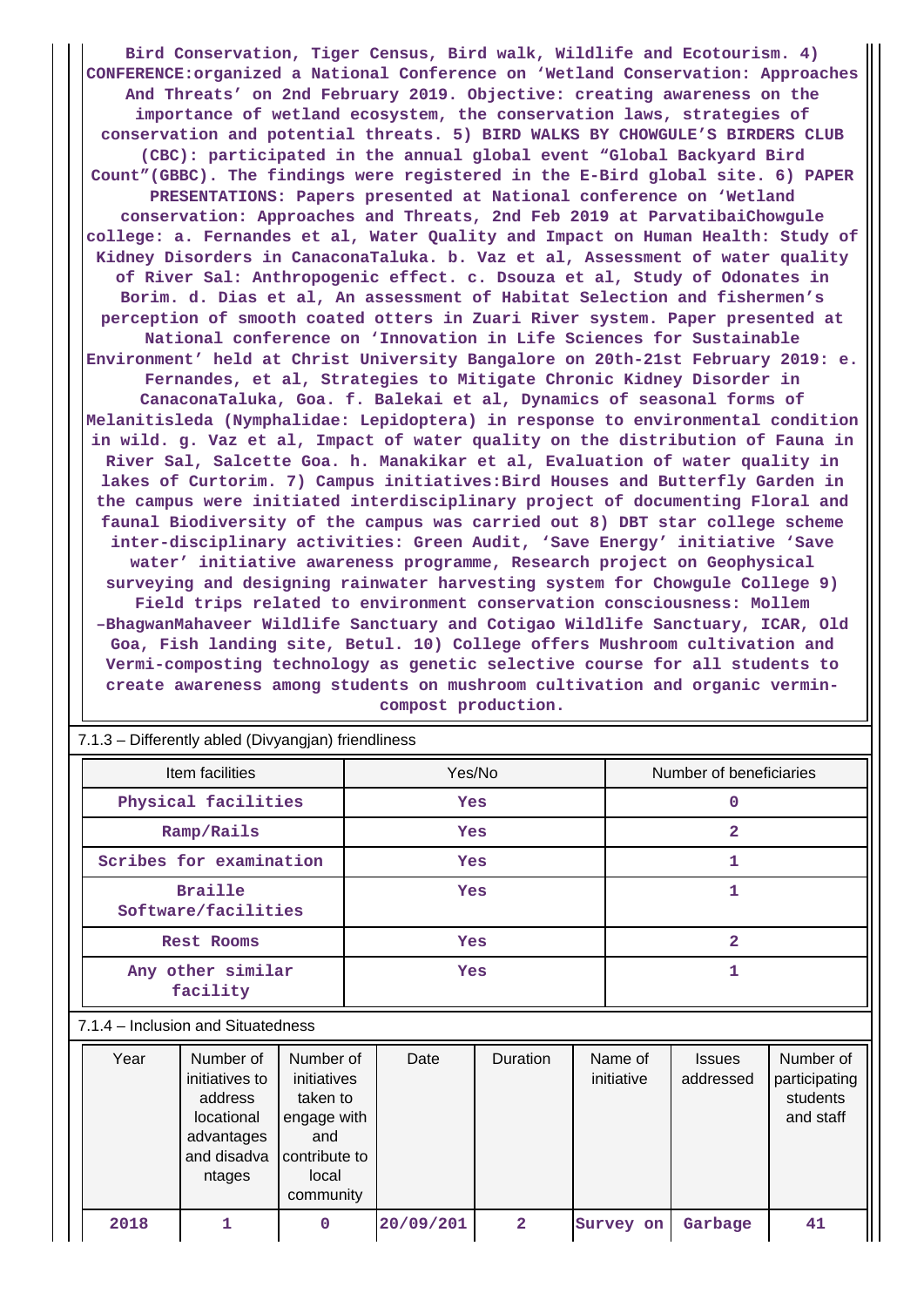|      |              |                | 8              |              | Ganesh<br>chaturthi<br>festival<br>and its<br>stress on disposal<br>environme<br>nt                                                                                                 | disposal,<br>use of<br>fire<br>crackers,<br>of idol<br>etc                           |                |
|------|--------------|----------------|----------------|--------------|-------------------------------------------------------------------------------------------------------------------------------------------------------------------------------------|--------------------------------------------------------------------------------------|----------------|
| 2018 | $\mathbf{1}$ | $\mathbf 0$    | 22/07/201<br>8 | $\mathbf{1}$ | Traffic<br>issue in<br>the<br>locality                                                                                                                                              | Sensitiza<br>tion to<br>students<br>about<br><b>local</b><br>issue                   | 10             |
| 2019 | $\mathbf 0$  | $\mathbf{1}$   | 16/03/201<br>9 | $\mathbf{1}$ | Sustainab Local sus<br>1e<br>farming:<br>Visit to<br>strawberr practices<br>y farm                                                                                                  | tainable<br>environme<br>nt                                                          | 10             |
| 2019 | $\mathbf{0}$ | $\mathbf{1}$   | 15/03/201<br>9 | $\mathbf{1}$ | <b>Environme Environme</b><br>nt<br>productio duction<br>n                                                                                                                          | nt sustai<br>friendly nable pro                                                      | $\overline{3}$ |
| 2018 | $\mathbf 0$  | 1              | 20/07/201<br>8 | $\mathbf{1}$ | Study on<br>garbage<br>disposal<br>in the<br>locality                                                                                                                               | Sensitiza<br>tion<br>about<br>local<br>garbage<br>issue                              | 10             |
| 2018 | $\mathbf{0}$ | 1              | 10/08/201<br>8 | $\mathbf{1}$ | workshop<br>on Fun<br>Chemistry<br>for the<br>special<br>students<br>of<br>Chetana<br>school<br>cum Rehab<br>ilitation<br>Centre<br>for<br>special<br>children,<br>Curchorem<br>Goa | Sensitiza<br>tion on<br>the<br>subject<br>of<br>children<br>with<br>special<br>needs | 36             |
| 2018 | $\mathbf 0$  | $\mathbf{1}$   | 17/12/201<br>8 | $\mathbf{1}$ | 'Goenkarp<br>onn'                                                                                                                                                                   | Creating<br>awareness<br>of Goan<br>Culture<br>Tradition                             | 110            |
| 2019 | $\mathbf{O}$ | $\overline{2}$ | 13/02/201<br>9 | $\mathbf{1}$ | $e-$<br>services<br>awareness                                                                                                                                                       | e-service                                                                            | $\mathbf{1}$   |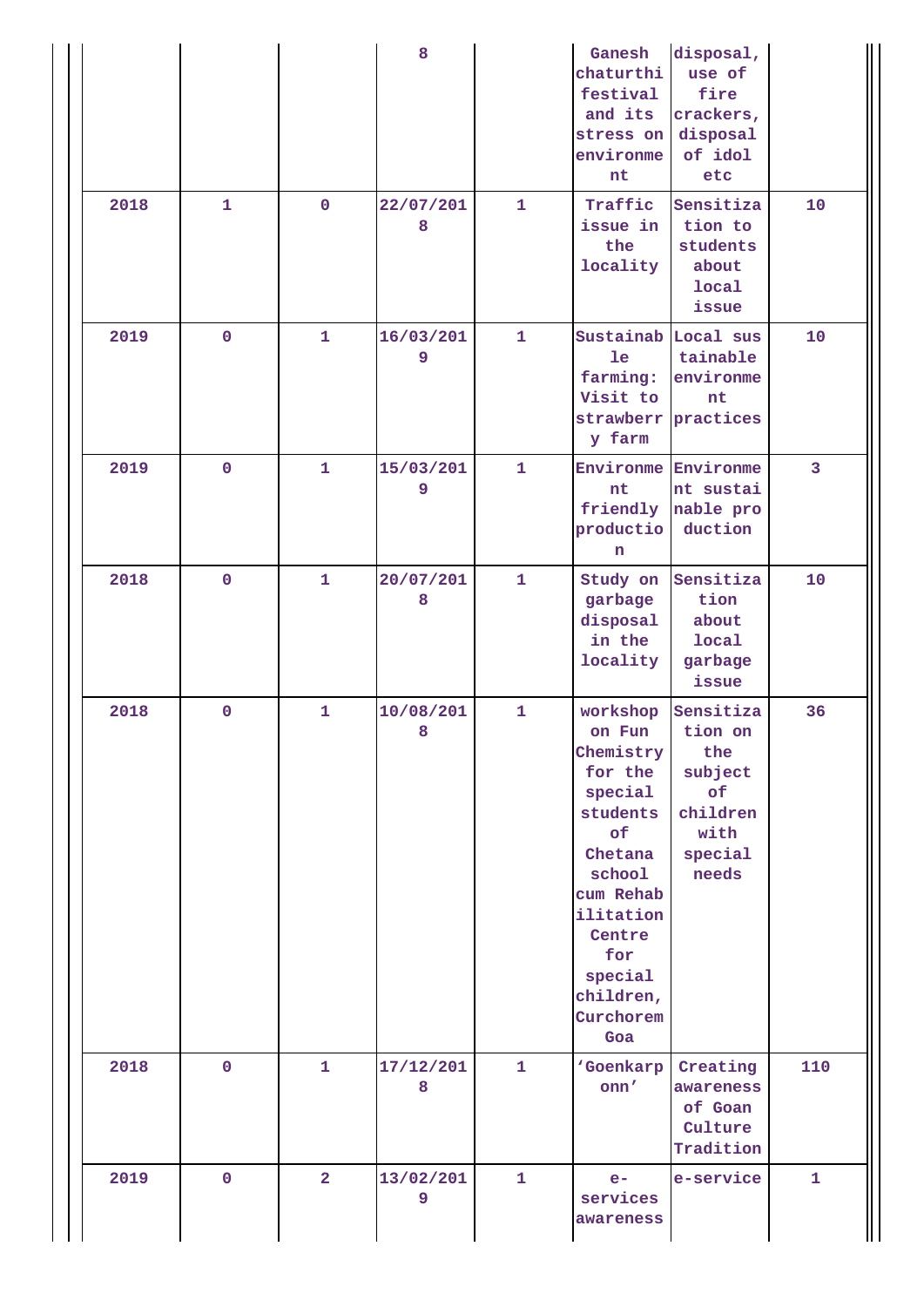|      |                                              |            |                                                                           |                     |                                              | programme<br>(Inner<br>Wheel<br>Club,<br>Ponda) |                               |                |
|------|----------------------------------------------|------------|---------------------------------------------------------------------------|---------------------|----------------------------------------------|-------------------------------------------------|-------------------------------|----------------|
| 2019 | $\mathbf 0$                                  | 1          | 09/03/201<br>9                                                            | 1                   |                                              | ICT in                                          | ICT in<br>Education Education | $\overline{2}$ |
|      |                                              |            |                                                                           |                     |                                              | using                                           |                               |                |
|      |                                              |            |                                                                           |                     |                                              | Free Open                                       |                               |                |
|      |                                              |            |                                                                           |                     |                                              | Source<br>Software                              |                               |                |
|      |                                              |            |                                                                           |                     |                                              | (FOSS)                                          |                               |                |
|      |                                              |            |                                                                           |                     |                                              | (Higher<br>Secondary                            |                               |                |
|      |                                              |            |                                                                           |                     |                                              | teachers)                                       |                               |                |
|      |                                              |            |                                                                           | View File           |                                              |                                                 |                               |                |
|      | 7.1.5 - Human Values and Professional Ethics |            |                                                                           |                     |                                              |                                                 |                               |                |
|      | <b>Title</b>                                 |            |                                                                           | Date of publication |                                              |                                                 | Follow up(max 100 words)      |                |
|      | Code of Conduct                              |            |                                                                           | 15/06/2018          |                                              | Code of Conduct deals                           |                               |                |
|      |                                              |            |                                                                           |                     |                                              | with the student's<br>responsibilities such as  |                               |                |
|      |                                              |            |                                                                           |                     |                                              |                                                 | classroom attendance,         |                |
|      |                                              |            |                                                                           |                     |                                              | Wearing of Identity<br>Cards, Campus Discipline |                               |                |
|      |                                              |            |                                                                           |                     | and Conductive                               |                                                 |                               |                |
|      |                                              |            |                                                                           |                     | Environment, Computers<br>Usage Rules, Stand |                                                 |                               |                |
|      |                                              |            |                                                                           |                     |                                              |                                                 | against Ragging and           |                |
|      |                                              |            |                                                                           |                     |                                              | Vehicle Parking Rules.                          |                               |                |
|      |                                              |            | 7.1.6 - Activities conducted for promotion of universal Values and Ethics |                     |                                              |                                                 |                               |                |
|      | Activity                                     |            | <b>Duration From</b>                                                      |                     | Duration To                                  |                                                 | Number of participants        |                |
|      | Talking Tree Series<br>on 'Gender and        |            | 02/10/2018                                                                |                     | 02/10/2018                                   |                                                 | 74                            |                |
|      | Sexuality                                    |            |                                                                           |                     |                                              |                                                 |                               |                |
|      | <b>Voters Awareness</b>                      |            | 19/10/2018                                                                |                     | 19/10/2018                                   |                                                 | 17                            |                |
|      | Program                                      |            |                                                                           |                     |                                              |                                                 |                               |                |
|      | Human Club -Street                           |            | 17/11/2018                                                                |                     | 17/11/2018                                   |                                                 | 6                             |                |
|      | Play: Need to<br>provide Awareness           |            |                                                                           |                     |                                              |                                                 |                               |                |
|      | of Child Abuse:                              |            |                                                                           |                     |                                              |                                                 |                               |                |
|      | Location: Margao<br>Railway Station          |            |                                                                           |                     |                                              |                                                 |                               |                |
|      | Goenkarponn-                                 | 17/12/2018 |                                                                           | 17/12/2018          |                                              | 98                                              |                               |                |
|      | Reliving and                                 |            |                                                                           |                     |                                              |                                                 |                               |                |
|      | Recreating Goan<br>Culture.                  |            |                                                                           |                     |                                              |                                                 |                               |                |
|      | Guest lecture on                             |            | 20/12/2018                                                                |                     | 20/12/2018                                   |                                                 | 80                            |                |
|      | 'The role of the                             |            |                                                                           |                     |                                              |                                                 |                               |                |
|      | youth towards<br>social                      |            |                                                                           |                     |                                              |                                                 |                               |                |
|      | responsibility and                           |            |                                                                           |                     |                                              |                                                 |                               |                |
|      | social work' by Fr.                          |            |                                                                           |                     |                                              |                                                 |                               |                |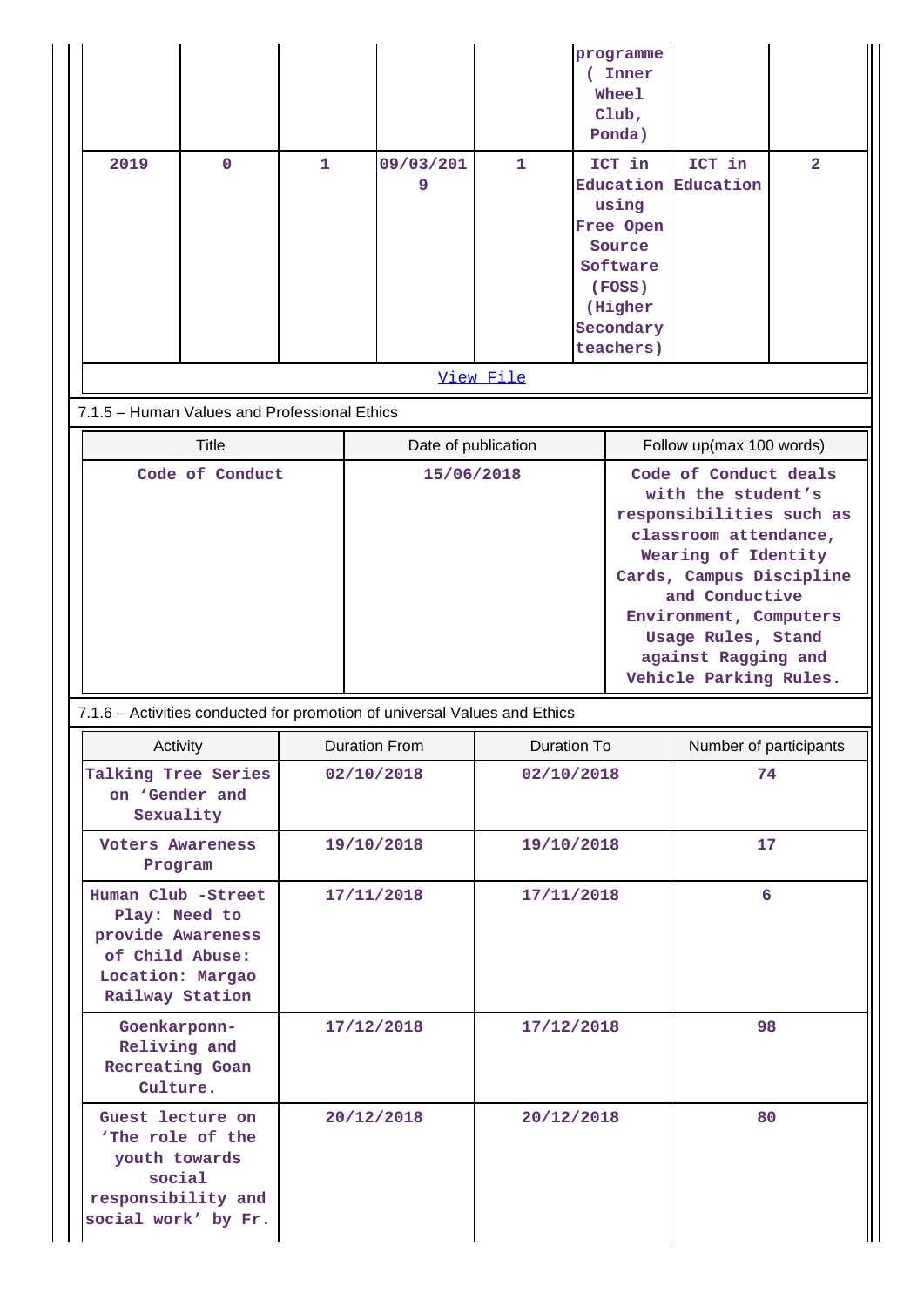| Joseph H. Pereira<br>founder member of<br>Kripa foundation<br>and Padmashree<br>Awardee.                                      |            |            |                   |  |  |  |
|-------------------------------------------------------------------------------------------------------------------------------|------------|------------|-------------------|--|--|--|
| Socio Fiesta                                                                                                                  | 07/01/2019 | 07/01/2019 | 102               |  |  |  |
| Talk on 'Handling<br>Abusive<br>Relationships' by<br>Dr. Ravindra<br>Agarwal, Goa's<br>renowned<br>psychiatrist               | 31/07/2018 | 31/07/2018 | 110               |  |  |  |
| Human $Club - A$<br>visit to Provodoria<br>(Old Age Home, Need<br>to provide a sense<br>of family to the<br>orphan old people | 31/08/2018 | 31/08/2018 | 7                 |  |  |  |
| Human Club -A visit<br>to Provodoria (Old<br>Age Home, Need to<br>provide a sense of<br>family to the<br>orphan old people    | 28/09/2018 | 28/09/2018 | $12 \overline{ }$ |  |  |  |
| Gandhian thoughts<br>and values and its<br>relevance in todays<br>life                                                        | 01/10/2018 | 01/10/2018 | $\mathbf{1}$      |  |  |  |
| View File                                                                                                                     |            |            |                   |  |  |  |

7.1.7 – Initiatives taken by the institution to make the campus eco-friendly (at least five)

 **1. Reusing printouts - Paperless Assignments: All assignments of all the courses are paperless for the entire academic year 2018-19 and was accepted by 155 students and two faculty members. 2. E waste collection drive on campus and given to third party for reuse/recycling. 3. Through Chowgule's Birders Club: - Organised various activities viz. Industry-academia lectures on role of Birds in nature. - Organised Birdwalks - Organised Annual Global Backyard Bird Count (Data on E-Bird site) - Installed bird house 4. Butterfly Garden: - Planted Host plants on campus and in butterfly Garden to promote butterfies on campus,**

**which are indicators of health ecosystem. 5. Vermicomposting: - Monitor vermicomposting activity to manage canteen waste to some extent. - Department of Geology students have under taken the project titled "Geophysical surveying and designing rainwater harvesting system for Chowgule College" and suggested recharge points for rainwater harvesting project. 6. Activities : - Medicinal Plants Exhibition cum Lecture series in collaboration with Goa State Medicinal Plants Board, Goa Forest Department, Forest Complex , Aquem, Margao-Goa, by Dr. Pradip Sarmokadam, Member Secretary, Goa State Biodiversity Board, Saligao-Goa for various schools in and around Margao on 28th January 2019. - Subject Talk on "Carbon Ecology: The 'Aspiration – Economics – Ethics' Conundrum for South Asia" by Dr. Ranadhir Mukhopadhyay, Former Deputy Director of NIO was organized by the Department of Economics on 30th August 2018. He spoke on eloquently on the topic highlighting various pertinent and current issues regarding climate change and its impact while stressing on the important role of ethics and education in our economic systems. - Subject talk on ' A to Z of Petroleum**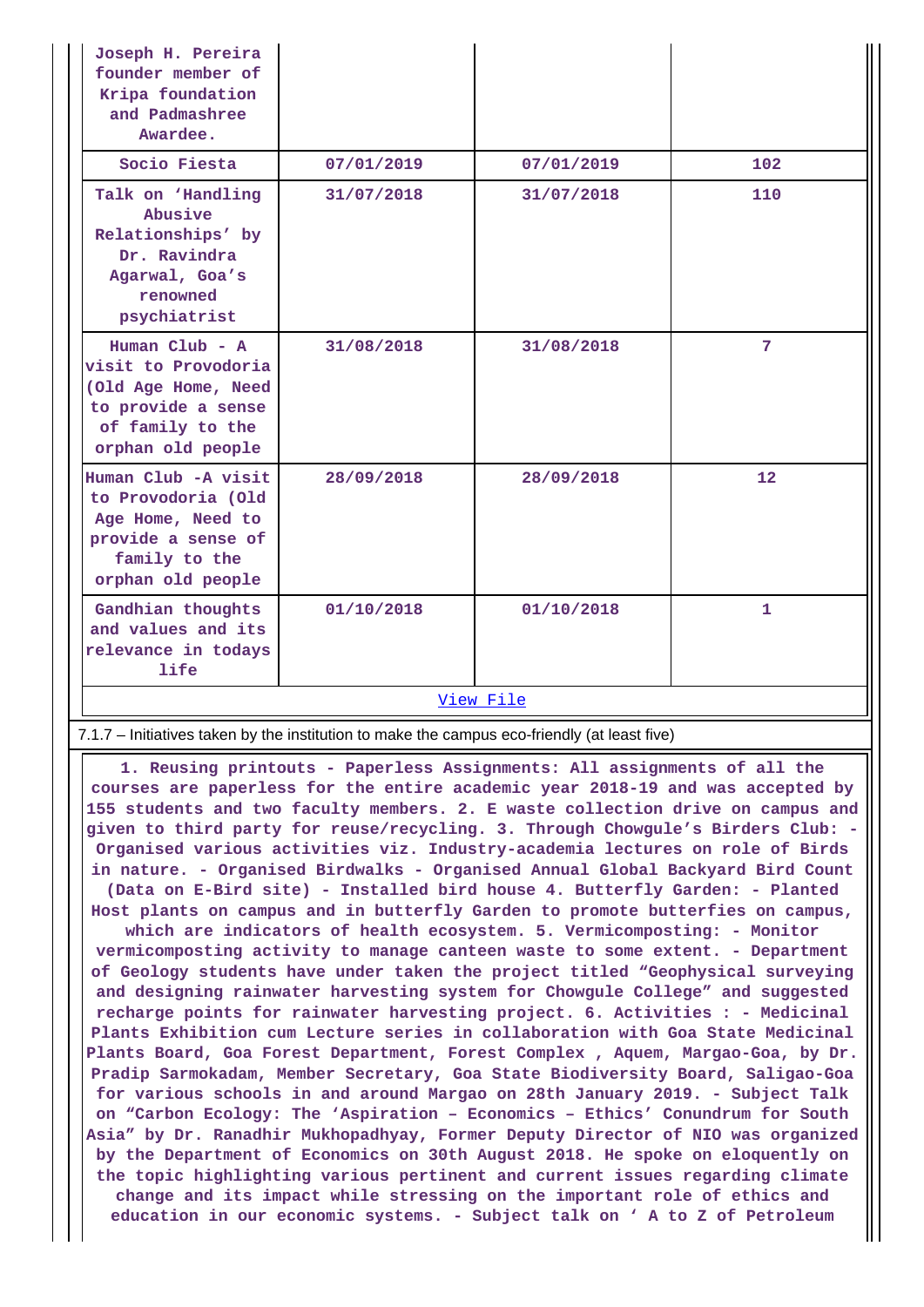**Economics vis-a`-vis Environmental impact of Petroleum' by Dr. Ashish Sarkar, Associate Professor, School of Peroleum Technology, Pandit Deendayal Petroleum University, Gandhinagar Gujarat was organized by the Department of Economics for faculty and students of the department on 22nd September, 2018. - National Seminar- Cum- Conference on 'Environmental and Tourism: Dimensions and Perspectives under DBT Star College Scheme was organized on 27th 28th March 2019. - The third-year project titled ' Geophysical Surveying and Rainwater Harvesting System for Parvatibai Chowgule College of Arts Scienc, Autonomous submitted by Mokal Akash, Fernandes David, Dias Darius, Raikar Sakshi under the guidance of Shir.H.S.S. Nadkarni won the first place at the Research Poster Presentation Competition organized under DBT Star College Scheme. - Six Students of Physics department carried out the energy audit as a part of Green Audit conducted by College from 10th to 19th November 2019. - A week (6th-11th August 2018) of movie screening named "Socius Film Festival" was organized wherein Movies on Earth, Fire, Water, Wonder, Hichki and blind side was screened.Attended by 212 students.**

#### **7.2 – Best Practices**

#### 7.2.1 – Describe at least two institutional best practices

 **Best Practise I: 1. Title of the Practice: REFORMS IN THE EVALUATION PROCESS 2. Objectives of the Practice i. To provide the course teacher the choice to choose the best mode of assessment (from those approved) depending on the type of the course. ii. To provide the course teacher flexibility of scheduling the assessment, opting for deciding number of assessments and also in deciding weightage for the assessments. iii. To reform the assessment for the courses such as skill-based / spoken language courses where traditional evaluation method is not suitable. iv. To provide the students with an opportunity to have a retake examination who have missed on their exams due to specific reason. v. To cater/facilitate different types of leaners. 3. The Context Parvatibai Chowgule College is constantly pursuing excellence in TeachingLearning-Evaluation so that it caters to different types of learners and also bring about qualitative change across the Departments. It was observed that assessment in few courses like skill based or spoken language courses was challenging with the use of the existing modes of assessments such as SEE. Therefore, there was a need to reform their assessment modes that will be appropriate to test students skills. The college emphasis on use of multiple modes of evaluations to cater to the assessment of different types of learners. Hence to aquatint the faculties with various assessments modes, IQAC has prepared a standard manual for the same that was approved by the Academic Council and the Governing body.Freedom is given to the faculty to choose suitable modes of assessments as per the defined guidelines given by IQAC wherein the process and rubric of assessment is clearly defined. 4. The Practice To enable faculty members to adopt different modes of evaluation, the IQAC of the college organized several workshops on 6th and 20th July, 2018 on Modes of Evaluation / Assessments. that explained about 15 different modes which are listed below: • OPEN BOOK EXAM (OBE) - allow student to take notes, texts or resource material into an exam hall. It is focused on one's ability to find and apply information and knowledge and think critically (assessing higher cognitive abilities of a student) • MULTIPLE CHOICE QUESTIONS (MCQ) - are usually used as formative assessments • STUDENT PRESENTATIONS - used to assess student learning in individual or group work/research projects. Presentation is an effective method to improve students at public speaking. • SHORT – ANSWER QUESTIONS - are commonly used in examinations to assess the basic knowledge and understanding (low cognitive levels) of a topic before more in depth assessment questions are asked on the topic. • ASSIGNMENTS - It is an instructional technique comprises the guided information, self-learning, writing skills and report preparation among the leaner. • PORTFOLIOS - is a developmental process**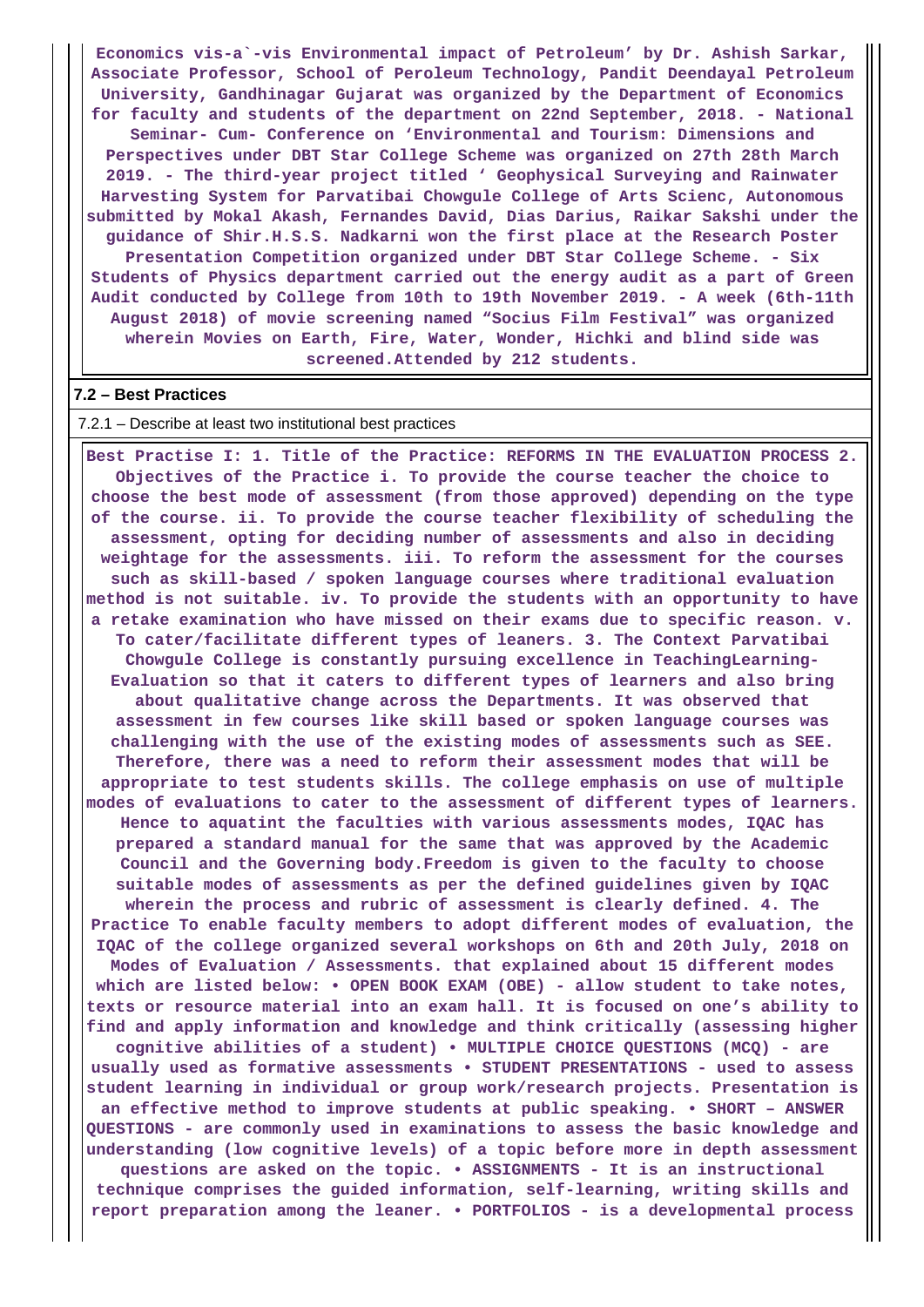**thus, it is not only the product that the student or teacher assess upon but also the learning process in which the student develops during the given period. • CASE STUDY - is to help students demonstrate the theoretical concepts in real –life issues. • GOBBET - can often be a passage of literature, an image, a cartoon, a photograph, a ma or an artefact which provides a context for analysis, translation or discussion in an assessment. • POSTER /CHART / MODEL - is a process of showing content and the findings of a topic to an audience or a group of audiences at different times. It is often used to assess student learning in group research projects. • CONCEPT / MIND MAPS - is a hierarchical form of structure diagram that illustrates conceptual knowledge and their relationships with a specific topic from general to specific concepts. • ASSIGNEMENT - involves methodical process of formulating an outline consisting of Abstract, Introduction, Discussion, Conclusion and Bibliography. • PRACTICAL - provide students a comprehensive understanding of practical knowledge and also promotes research-based learning. • PROBLEM BASED LEARNING is a student-centred approach in which students learn about a subject by working in groups to solve an open-ended problem. • PROJECT BASED LEARNING • ENACT / SKIT /DEMO - help students to apply theoretical concepts to field activity, promotes team work spirit and critical thinking skills in solving problems. 5.Evidence of Success • Various evaluation methods like Flipped classroom, Gobbet, experiential learning, assignments, problem based learning etc were adapted by various departments wherein through these activities, the students developed team-work skill, conceptual skills, Improves critical thinking and became self-learners, Through the use of Experiential learning, students of Sociology made literate the illiterates under the paper title 'Sociology of education'. The students taught them basics like their names, signature, filling bank forms, etc. Student's progression in various foreign Universities indicates that our students are well aquatinted with the foreign T-L-E techniques as it was similar to us. • Faculties have published their research finding on the success of use of various modes of evaluation: Sawant N N, Fernandes Dwayne, Patil V Ferrao A (2018) Student's Engagement In Learning: Student's Perspective Towards Assignment Writing,Research Journal For Interdisciplinary Studies, 75-80. • Faculties were invited as resource person to conduct workshops on assignment writing, hands-on workshop for the faculty members of Gogate Joglekar College, Ratnagiri Maharashtra on 'Problem Based Learning-Pedagogical tool for T-L-E' and workshop for faculty members of Carmel College, Nuvem Goa on 'Integration of Blooms Taxonomy in T-L-E'. • Academic Administrative Audit Report (AAA) report indicates that on an average 5 types of assessment modes are used and also faculty member adhere to the process of declaring inadvance the details of assessment dates, modes, rubrics on CLAAP/Googleclassroom. 6. Problems Encountered and Resources Required • Various challenges that were faced during the initial stage such as identifying the modes of assessment, and how each mode of assessment can be effectively used by the course teacher as per the need of the course outcome. • The problems encountered by the teachers are in terms of resources pertaining to the ITC tools, training to use the ITC tools. • Multiple types of learners needed to be oriented properly thereby making the process time consuming. • Motivating all the students to use the ITC is a challenge. • Extensive practice work is required on part of the faculty members to design the various teaching learning and evaluation hand in hand. Best Practise II: 1. Title of the Practice: INTERNSHIP INDUSTRY EXPERIENCE 2. Objectives of the Practice 1. To provide training and experiential learning opportunities to the students for the development of skills with respect to their specific subject/course. 2. To provide students with hands on experience that encourages and provides space to the development of professional identity and competency. 3. To provide an opportunity to understand the developed skills like team work, time managenment, professional ethics etc. for the students with one's self and develop a sense of responsibility and accountability. 4. To co-relate**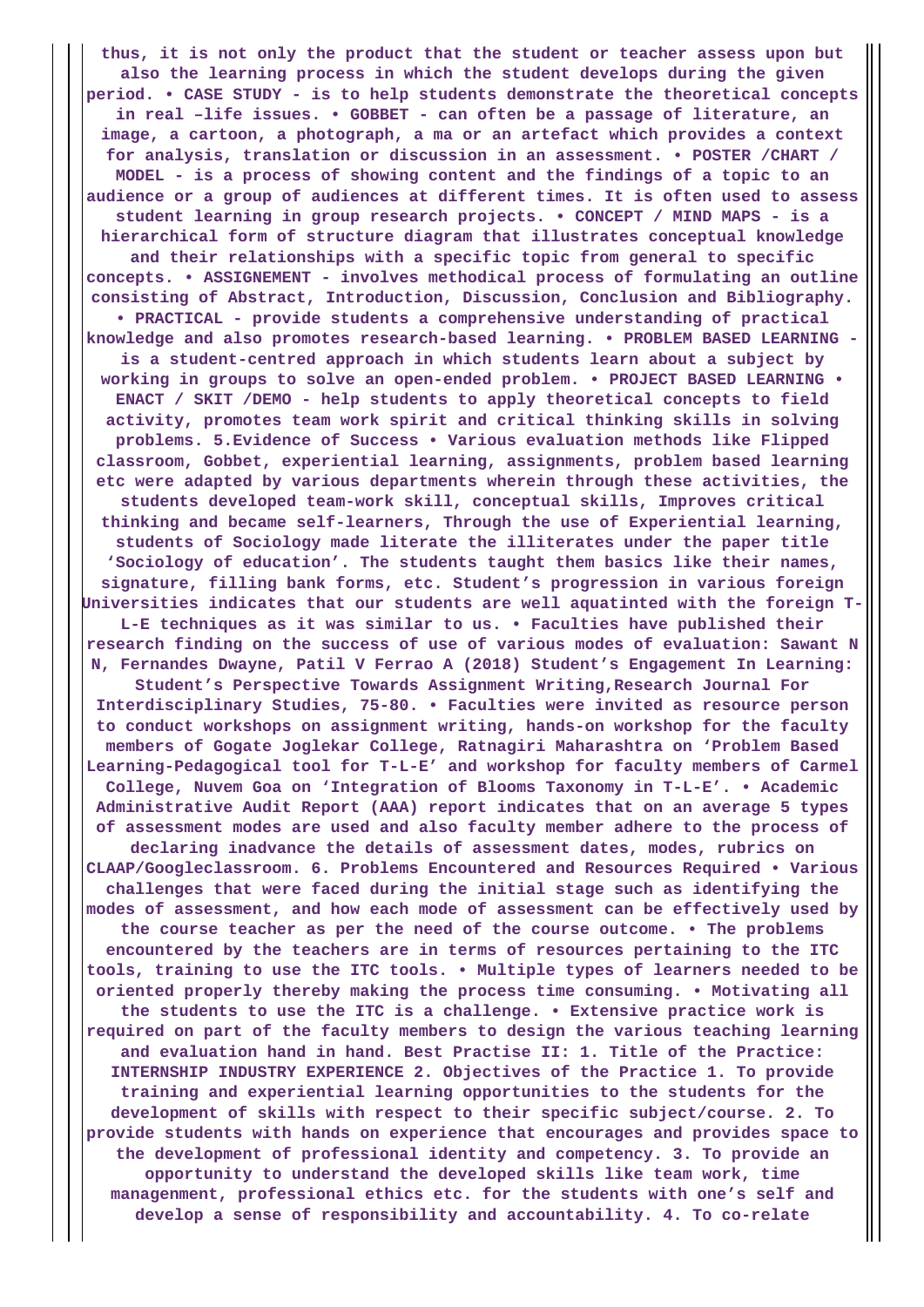**theoretical knowledge to practical/work environment situation. 3. The Context There has been continual debate that graduate lacks skills to be employable. The present exisiting higher education is more theortical and lacks instilling skills like team work, professional ethics, deep subject based knowledge and ability to learn new things. Therefore, an interface between institutions and industry is a way forwards Academia – Industry linkages through professional talks, individual visits, guest lectures are some of the possible options but internship is more valid and relevant in this context. 4. The Practice Parvatibai Chowgule College of Arts and Science takes pride encouraging students to undergo an Internship Learning Experience. Internships are compulsory under the under Non Evaluative credits. Though internship experience is minimum 120 hours, it equals t o4 credits. Here the students gain an opportunity to showcase or demonstrate their interests and skills with organizations within Goa, outside Goa or even abroad. Students undertake Internships with industries, Non-Government Organizations (NGO), Academic institutions or government organization. The College has a dedicated Internship Office that assists students in availing and deciding on various internship opportunities. Students are expected to make choices through guidance from the Internship Coordinator and the concern head of the department. The office has structured Internship policies. The Internship Program Coordinators are responsible for the providing the placements and contacts of various industries to the students for their internship. There is a mandatory workshopheld for the students at the beginning of the semester prior to their internship to learn about the internship program and the steps they must take before being allowed to participate in an internship. The Preinternship are as follows: a. Resume-Here the students are asked to produce a structured resume. b. Covering letter c. Health certificate from a Local General Practitioner declaring the student physically fit to undergo internship. d. Attendance sheet of Free 10 Meditation sessions attended at College After this a Personal/Group counseling session is done where the student are given guidelines before joining the organization. The college then provides an Internship request Letter to the concerned organization. During the Internship the Internship office / department internship coordinator discusses students' performance and wellbeing with concern stakeholders. Necessary guidance and support is provided if required. After completing the Internship Students are expected to write an Internship Report and submit an Internship certificate / Letter of Commendation from the organisation confirming completion of minimum of 120 hour of Internship. The Internship program is one of its kind and probably the first in the general stream of Arts and sciences in Goa where students are exposed to real work environment and can get hands on skills required for the future. 5. Evidence of Success In the academic year 2018 – 2019, total student of 237 students have successfully completed their Internships in reputed organization in various sectors across the various parts of Goa and India. During post internships reviews, students have cherished the learning and the exposure while Industry reviews are every welcoming and appreciative of the high quality, dedication and professional attitude of our students. Considering trends indicate that students have been able to understand the importance of Internships and hence many of them have completed more than the mandatory hours. 6. Problems Encountered and Resources Required a. Motivation level of students – A few are not inclined to undertake internship program, this could be due to various factors like fear of corporate world and other social or family issues. To resolve the same we have started pre- internship orientation program, where students are now being trained on interview skills, work ethics and the internship hours , social skills, work life balance . b. Time management by the students as they need to balance between their regular academic schedule and the internship period whenever there is an overlap between them. c. Lack of exposure: Students are not exposed to various internship opportunities and lack ability to explore new possibilities of internship.**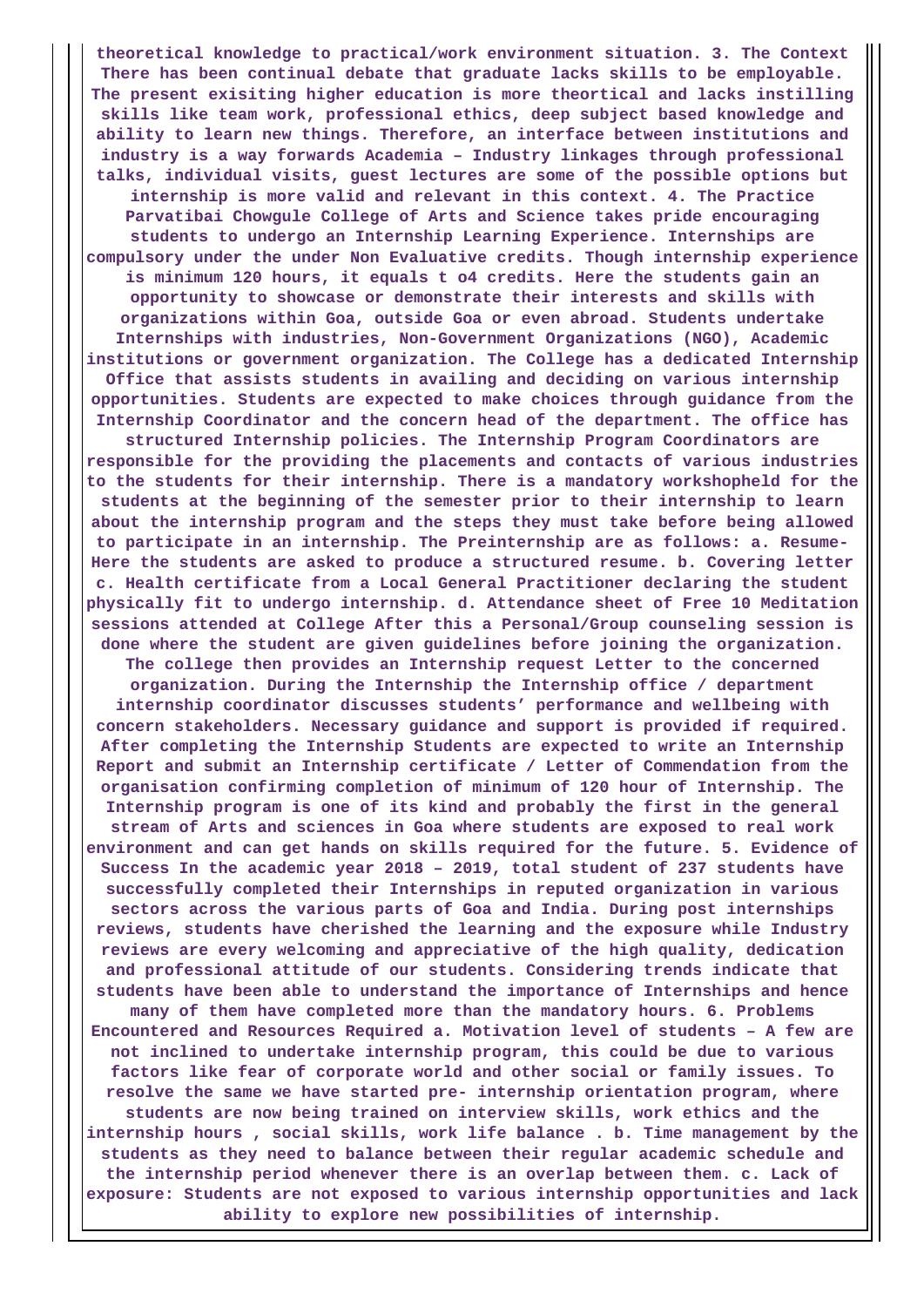Upload details of two best practices successfully implemented by the institution as per NAAC format in your institution website, provide the link

[http://node01.chowgules.ac.in/pub/webassets/NAAC/aqar2018-19/7.2-Best%20Practis](http://node01.chowgules.ac.in/pub/webassets/NAAC/aqar2018-19/7.2-Best%20Practise%20I%20&%20II.pdf) [e%20I%20&%20II.pdf](http://node01.chowgules.ac.in/pub/webassets/NAAC/aqar2018-19/7.2-Best%20Practise%20I%20&%20II.pdf)

#### **7.3 – Institutional Distinctiveness**

 7.3.1 – Provide the details of the performance of the institution in one area distinctive to its vision, priority and thrust in not more than 500 words

 **In sync with the mission and vison statement the college has always looked at the developing global competencies through relevant education and inculcating social and moral values .Therefore ,ParvatibaiChowgule College , being at the forefront of education , has responded to the changing educational and employment scenario by offering need-based, industry-relevant and societydriven courses. The Autonomous status has empowered and provided the liberty to design curriculum consistent with the vision and mission of the college. All the programmes offer choice Based credit system, with combination of core, electives and compulsory courses. The syllabus for all the courses is basedon feedback from the major stakeholders, bench marking some of the best universities and faculty expertise. A graduate of this college, is a blend of academic and non academic curriculum i.e . 120 academic credits and 10 non evaluative credits . The college has the distinctiveness of initiating variousProgrammes and courses which are uniquein Goa like Masters in Child Psychology and Development, Masters in Geoinformatics, Masters in Information Technology, B.Voc in Software Development and Media related Programmes. Similarily, each of the Programmes (BA/ BSc ) have unique and distinct courses like the Participatory Rapid Appraisal ( BA Geography ) Community Development and Management ( BA Sociology ), Digital Story telling ( BA English ) ,Gomantak Marathi Literature ( BA Marathi ) In the component B courses, Compulsorycourses viz. Research writing, Academic writing, Basic statistics and Cyber security to enhance their academic skills keeping in pace with the contemporary needs of the various employment stake holders.These courses are unique and universal to all the students. Non-Evaluative credits are broadly divided into internship and life skill programmes. Internship is a compulsory component as a non -evaluative credit. Every student of the college has to compulsorily do 120 hours of Internship on campus or off campus. Internship enables the student to gain life skills, social skills, also a practical exposure inside or outside the campus.Apart from Internship, to develop life skills, the college encourages students to participate in dance, music, learning a foreign language, personality development etc. Participation in sports, NCC and NSS are part of Non-evaluative credits Autonomy has provided an opportunity to facilitate under global exposure to our faculty and students through various programmes-faculty student exchange programme, short- or long-term faculty visit, International Research and Scholarships.The Two highlightsare:a) 2 credits as Non-Evaluative credits for student's participation in International Exchange Programme.b) Academic credit transfer, students can avail one third of the academic credits by studying for a semester or one academic year in a foreign university. To summarize, the under the autonomous structure , the college has distinct curriculum that enables student to have global standards educations with the blend academic courses and non evaluative courses , formulated to meet the needs of the present market.**

Provide the weblink of the institution

[http://node01.chowgules.ac.in/pub/webassets/NAAC/aqar2018-19/7.3-Distinctivenes](http://node01.chowgules.ac.in/pub/webassets/NAAC/aqar2018-19/7.3-Distinctiveness%20of%20the%20college.pdf) [s%20of%20the%20college.pdf](http://node01.chowgules.ac.in/pub/webassets/NAAC/aqar2018-19/7.3-Distinctiveness%20of%20the%20college.pdf)

**8.Future Plans of Actions for Next Academic Year**